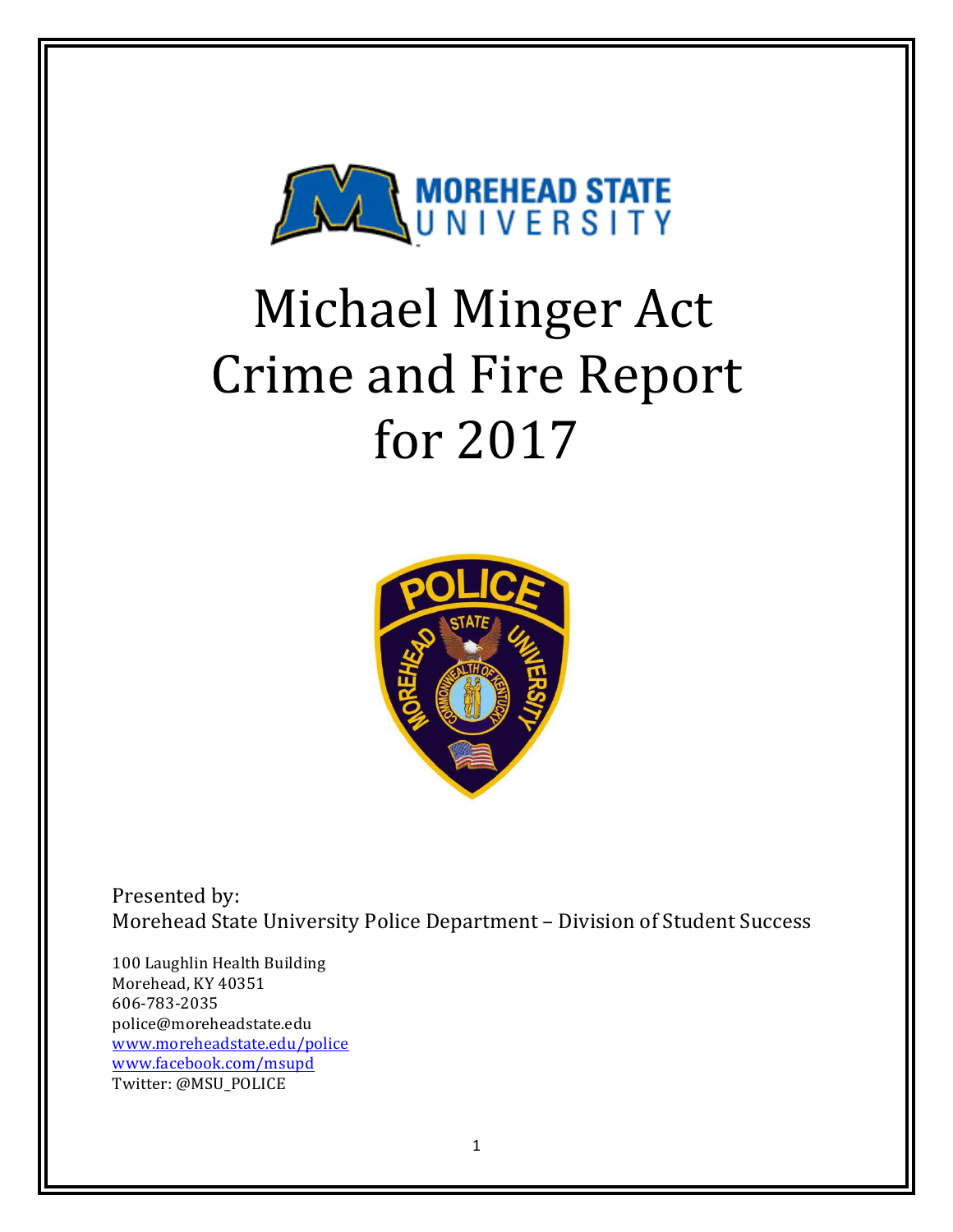## **Morehead State University**

## **The Michael Minger Act Crime & Fire Report for 2017 Activity Reported for Calendar Year 2016**

#### **PREPARATION OF THE ANNUAL SECURITY REPORT**

#### **AND DISCLOSURE OF CRIME STATISTICS**

The Morehead State University Police Department publishes the Annual Security and Fire Safety Reports to inform the Morehead State University community about campus security policies, initiatives to prevent and respond to crime and emergencies, the occurrence of crime on campus and required fire safety and education information. This report complies with the The Michael Minger Act and uses information maintained by the University Police, information provided by other University offices such as Student Success, Athletics, Human Resources/Title IX Coordinator, Residence Life, and information provided by local law enforcement agencies surrounding MSU campuses. Each of these offices provides updated policy information and crime data.

This report provides statistics for the previous three years concerning reported crimes that occurred on campus, in certain off-campus buildings or property owned, leased, or controlled by MSU. This report also includes institutional policies concerning campus security, such as policies regarding sexual assault, alcohol, and other drugs.

The University distributes a notice of the availability of this Annual Security and Fire Safety Report by September 1st of each year to every member of the University community. Anyone, including prospective students and employees, may obtain a paper copy of this report by contacting the University Police at (606) 783-2035 or by visiting: http://www.moreheadstate.edu/crime\_stats 

Morehead State University is located in the scenic natural beauty of the foothills of eastern Kentucky. The University and surrounding city of Morehead is a safe community. It is an ideal setting to live, work, study and raise a family. However, bad things can occur in even the safest places. With this in mind, MSU has and continues to take action to reduce, and prevent crime, fires and other life threating incidents.

MSU is a "StormReady University" through the National Weather Service, indicating that MSU is better prepared to save lives from severe weather through advanced planning, education and awareness. MSU maintains, updates and exercises an Emergency Operation Plan in order to respond to major incidents, both natural and man-made.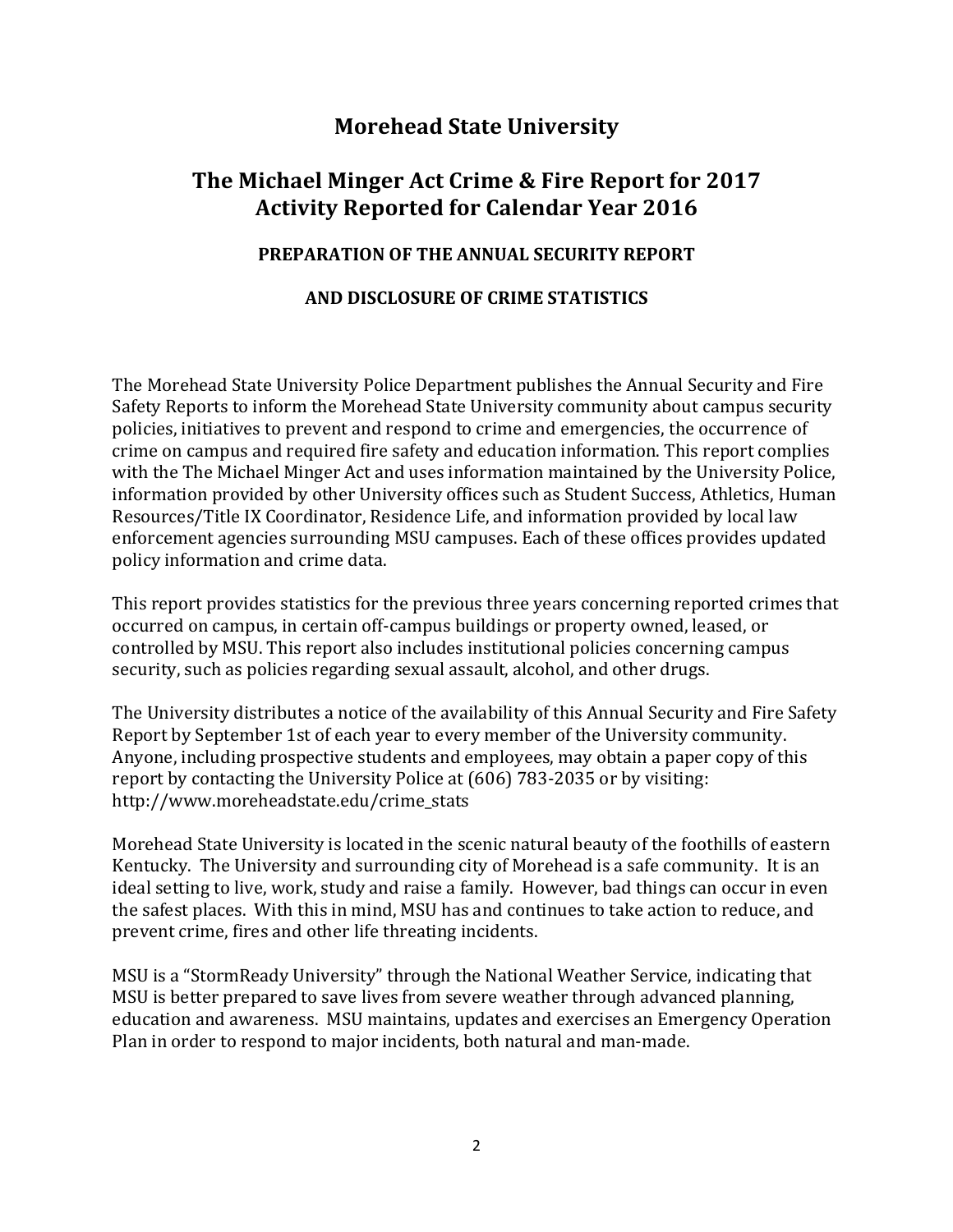#### **Section 1: Campus Security Authority**

#### List campus security authority personnel (definition at KRS 164.948(2)):

All Morehead State University Division of Student Success administrators meet the definition of Campus Security Authority Personnel. This includes, but is not limited to, the Vice President for Student Success, the Assistant VP/Dean of Students, the Director of Housing and Residence Education and all full-time employees of the Morehead State University Police Department.

#### *Describe the extent and nature of enforcement authority of campus security authority personnel:*

The Morehead State University Police Department is a public safety and security department organized in accordance with KRS 164.950 - KRS 164.980. Police officers are serving at the pleasure of and appointed by the MSU Board of Regents. In accordance with KRS 164.955, Morehead State University police officers have general police powers. The police officers possess all of the Common Law and Statutory powers, privileges and immunities of Sheriffs. Morehead State University police officers exercise police powers upon any real property owned or occupied by the institution, including streets passing through and adjacent thereto. The powers may be exercised in any court of the Commonwealth where Morehead State University owns or occupies property. In addition, MSU police officers have jurisdiction in Rowan County in accordance with an agreement signed by the Sheriff of Rowan County as provided for in KRS 164.955. Also, MSU police officers have jurisdiction to conduct investigations anywhere on the property controlled by Morehead State University. Morehead State University police officers must successfully complete a basic police training course approved by the Kentucky Law Enforcement Council. In addition, each police officer must complete an annual forty (40) hour in-service course conducted and approved by the Kentucky Law Enforcement Council.

#### **Describe the working relationship of campus security authority personnel with state** *and local police agencies:*

Morehead State University Police Department works with state and local law enforcement agencies within Rowan County. Under a mutual aid agreement, other agencies respond to campus situations and the university police assist with off campus situations. Morehead State University has established the following policies and procedures to enhance the security of the campus community:

Academic and administrative buildings have normal operating hours posted on entrances. Persons remaining after the posted hours must have appropriate identification and authorization. Faculty and staff members are permitted within facilities twenty-four (24) hours per day.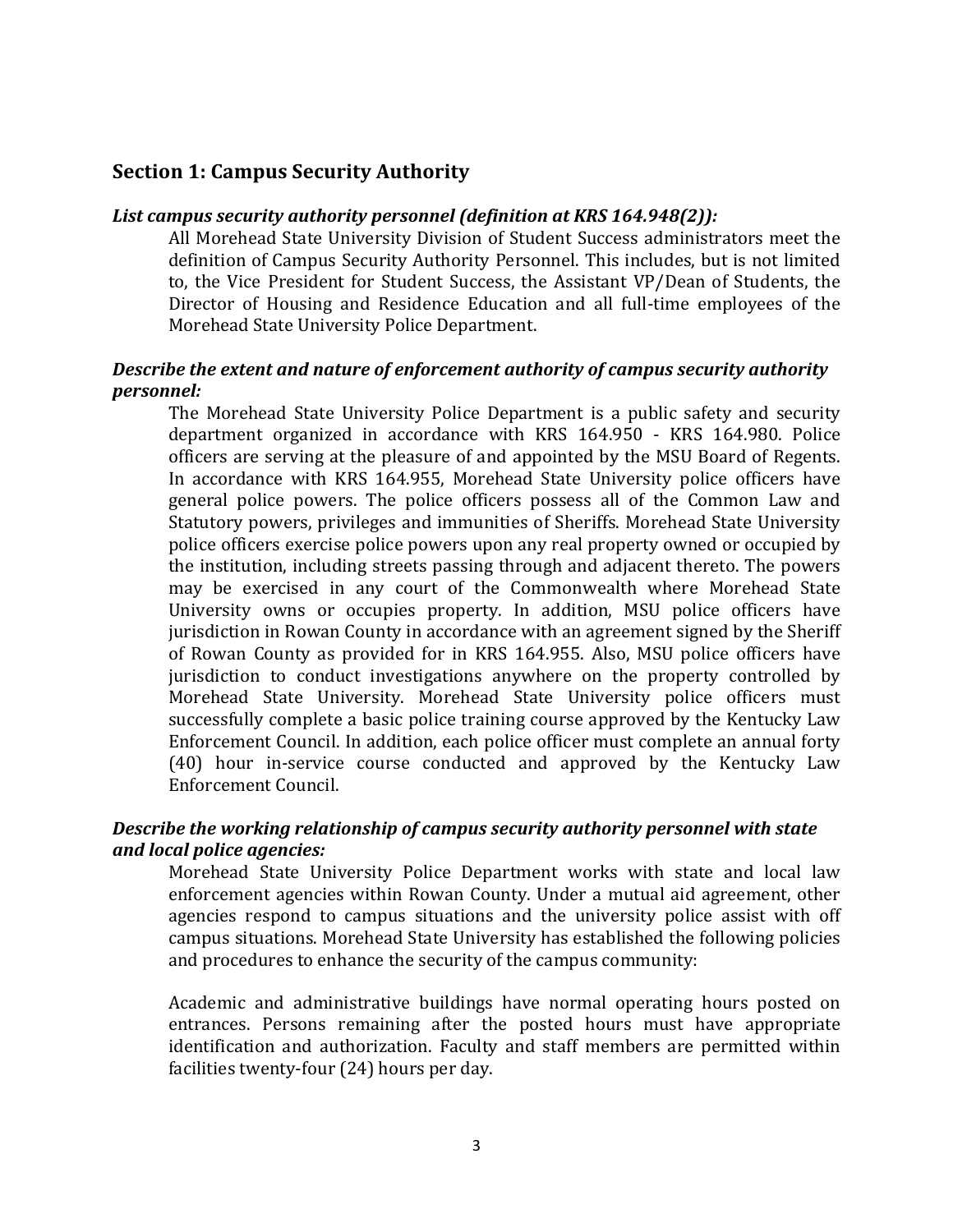Faculty and staff will be required to produce their Medeco key and a University ID card, when so requested by a member of the MSU Police Department. Students must obtain the approval of the department chairperson and possess an approved "After Hour Facility Utilization Slip". Students must have their copy of the slip and a valid University ID card in their possession and present same upon request.

Residence halls permit entry through the main entrance requiring card access twenty-four (24) hours a day. MSU Police employ student workers as cadets that operate the Student Shuttle and perform other support roles. Anyone present in a residence hall may be asked to show an MSU ID card to prove residency and their right to use the facilities. Failure to produce proper identification upon request by MSU Police or any MSU employee may result in disciplinary action.

#### **Section 2: Description of Information Programs**

#### **Describe programs that inform students and employees about:**

#### *(a) Campus safety and security*

The University Office of Student Success utilizes both on-campus and off-campus resources to make students aware of the dangers they may encounter throughout their college experience. The Morehead State University Police Department presents regularly scheduled programs at orientations and in residence halls promoting crime prevention and security awareness. Topics include, but are not limited to; theft, rape, drugs, alcohol and personal  $&$  property security. Crime reporting is stressed in all programs by the MSU Police Department. Engravers are made available for students, faculty, and staff to engrave valuable personal property. A crime alert program provides for campus notices to be posted in specific areas. Voice and e-mail bulletin systems are used to make announcements to the University community as needed. Media releases to the campus population are made in coordination with the Office of Media Relations.

#### *(b) How to report a crime:*

The Morehead State University Police Department maintains a twenty-four (24) hours a day, seven (7) days per week operation. Sworn police officers and state certified dispatchers are on duty to respond to any crime, suspected crime, or incidents, requiring police attention. Emergency phones are available throughout the campus. The MSU Police Department actively participates in programs to promote crime awareness and reporting. If you are the victim of a crime, suspect that a crime has been committed, or have witnessed a crime, report this to the MSU Police Department at 100 Laughlin Health Building or call 911.

Beginning in the spring of 2016 MSU students and staff can utilize the LifeSafe app. This free app allows users to directly communicate with MSU Police personnel via text and voice calls. More information at: www.moreheadstate.edu/livesafe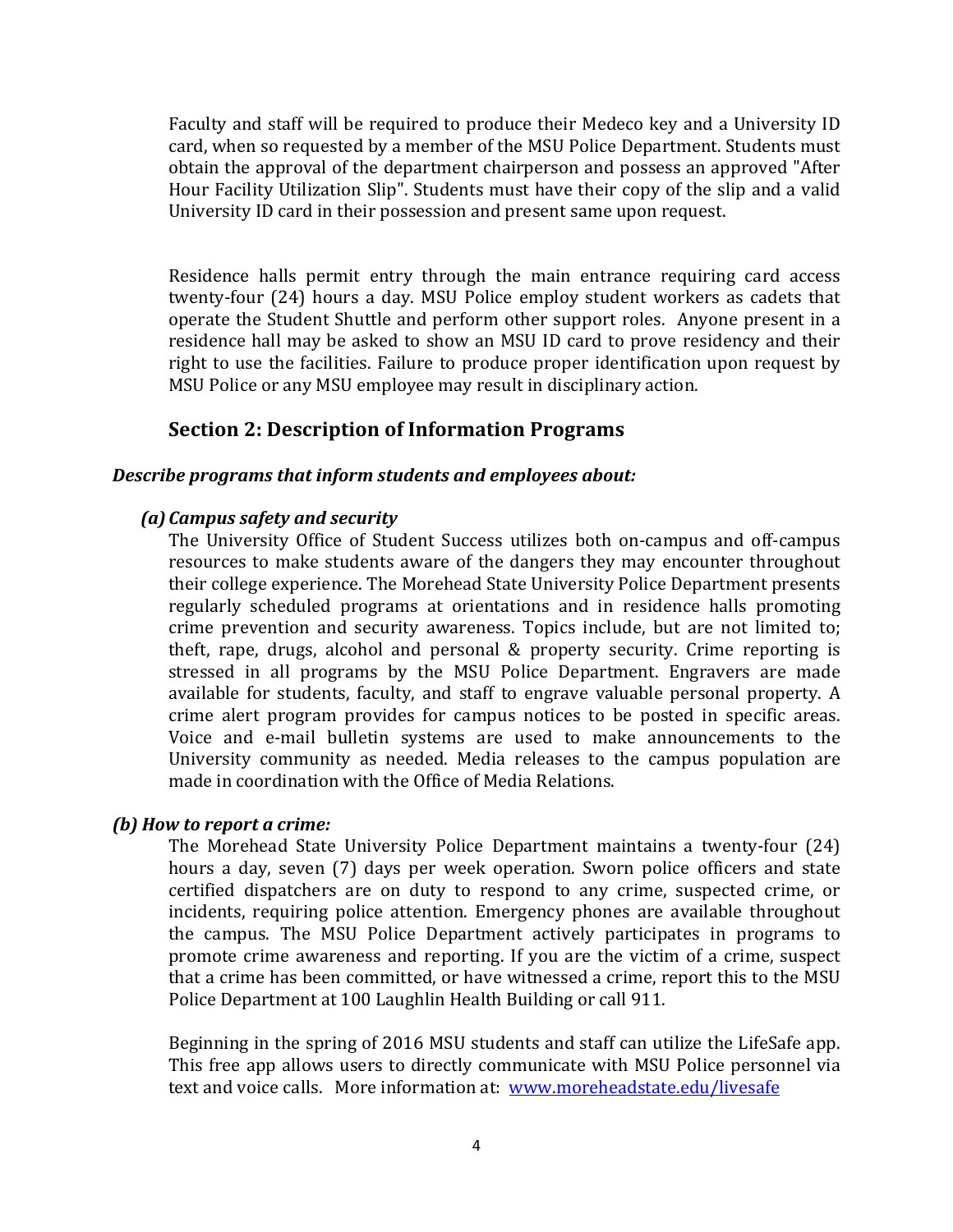#### *(c) How to prevent crimes:*

Unauthorized persons are not permitted in residence halls and should be reported to the residence hall staff or the MSU Police Department at 606-783-2035. If you believe a crime has been or is about to be committed, contact the MSU Police Department immediately. Specific guest and visitation policies are contained in the Eagle Student Handbook. Campus safety and assessment surveys will be conducted twice annually (normally May and September).

The Chief of Police, the Director of Risk & Compliance, or their designated representatives, shall conduct a campus survey at night to determine lighting adequacy needs. They will accomplish the survey on foot and make every effort to observe all possible routes used by the University community, including parking lots. The Chief of Police will create a comprehensive report of all items identified and share the report with the Vice President for Administration and Fiscal Services, the Director of Risk & Compliance, the Assistant Vice President for Facilities Management, and the Vice President for Student Success.

#### **Section 3: Statements of Policies and Procedures**

#### (a) Provide the institution's policy statement on making special reports to the campus *community of crimes that present a safety or security threat to students or employees. KRS 164.9481(d)*

The Morehead State University Police Department is designated to inform the University community in a timely manner of crimes committed on campus and to heighten safety awareness, as well as to request information that will assist University Police and the local police departments in arresting and convicting the perpetrator when crimes have been committed against persons or property. When a crime that represents a threat to the safety of the members of the University community is reported to University Police or the local police department, the University Police Department will issue a Campus Crime Alert. Every attempt will be made to issue the alert within 24 hours of the incident being reported, however, the release of the alert is subject to the availability of facts concerning the incident. The alert will be distributed through a network of on-campus offices, buildings, and residence halls. To also provide the University with a more immediate notification, this information may be viewed on our website. To access this alert, please visit our website at www.moreheadstate.edu/police.

#### (b) If the institution provides student housing facilities, describe the institution's *procedure for disclosing the existence or nonexistence of automatic fire suppression* systems in on-campus housing facilities. KRS 164.9492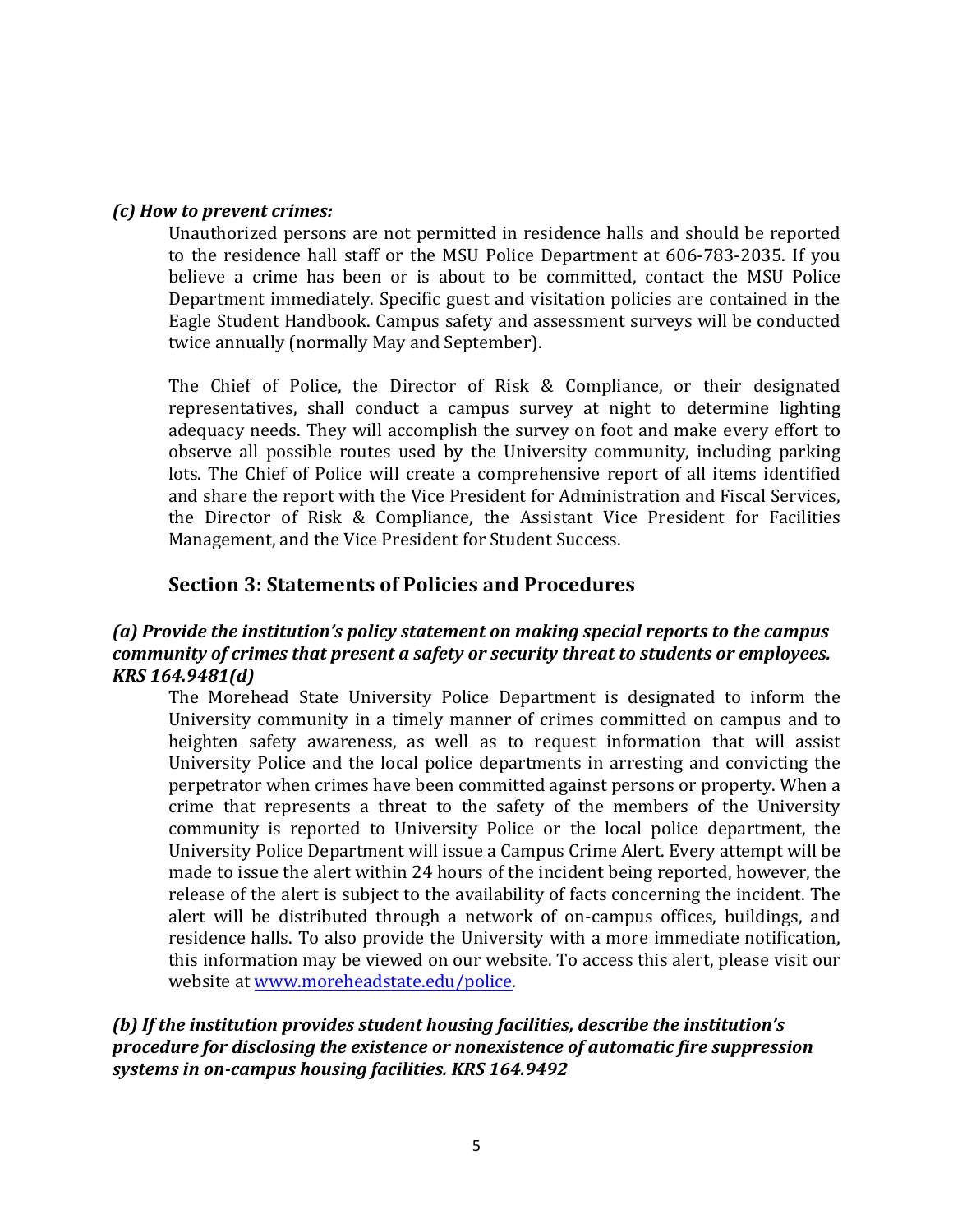As each student checks into housing, they must sign a form that is in accordance with Kentucky Senate Bill No.63 passed during the 2004 Regular Session as enacted on March 26, 2004. It states that Morehead State University has equipped all residential facilities with automatic fire suppression systems with the exception of the University Farm Housing. The University Farm Housing are equipped with smoke-detector systems and meets all state fire codes for buildings of their size. All other residential facilities include both fire detection and suppression systems.

#### (c) If the institution provides student housing facilities, provide the institution's policy *for giving students with disabilities priority for first-floor housing. KRS 164.9495 (1)*

Application and Appeals Process for Students with Disabilities Who Have Special Housing Needs:

The Housing Office strives to provide and maintain safe housing accommodations for students with disabilities. The following steps are taken if special accommodations are needed:

 Housing Application Process

1. Applicants with disabilities who have special housing needs should request either special accommodations or an exemption to live off campus (if required by University regulations to live on campus).

2. The Housing Office will make the appropriate room assignment, with regard to any special accommodations request.

3. If the room assignment is not acceptable or if a waiver to live off campus is not granted, the student, their parent/ guardian, or their advocate (as defined in the 504/ADA Guidebook) may appeal the assignment.

#### *(d)* If the institution provides student housing facilities, describe the institution's policy for maintaining a record of any on-campus housing assignment for students with disabilities, and the procedure for alerting safety and emergency personnel of the *location of students with disabilities. KRS 164.9495 (2)*

Each semester a list of students is compiled that are living on campus and have disclosed a disability to housing staff. This list is distributed to various campus officials and to the Morehead Fire Department.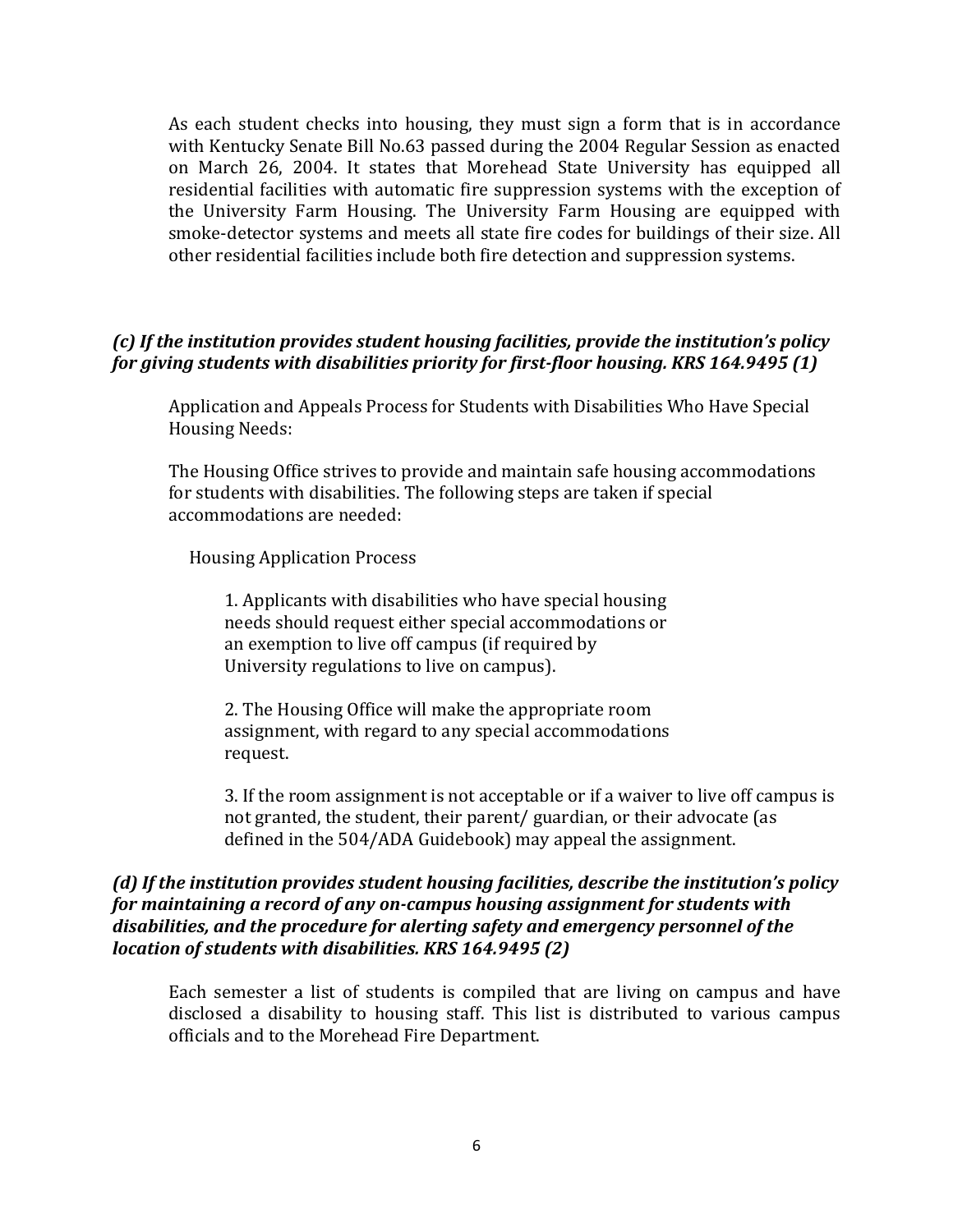#### **Daily Crime Log**

The Morehead State University Police Department maintains a Daily Crime Log of all reported crimes, which is updated on a daily basis. The log includes the nature, date and time reported, and general location of each crime reported to our department.

The University Police Department's Daily Crime Log contains information on all crimes and arrests, which occur on campus property and its geographical area of responsibility in accordance with federal laws. The Daily Crime Log is available 24 hours a day to review at our main office, located at 100 Laughlin Health Building and available on the web at www.moreheadstate.edu/police. The University Police Department strongly recommends that you remain alert and aware of what is going on around you, and remain security conscious and involved. If you see or hear something suspicious, please report the situation immediately. Thefts and other violations do at times occur. However, all of us can reduce the risk by thinking about our personal safety and taking practical precautions.

#### **Crime Prevention and Awareness Programs**



The Morehead State University Police Department offers the Rape Aggression Defense program. This self-defense class, designed specifically for women, is a national recognized course that gives women the skills they need to prevent and survive a violent attach. The University Police Department officers a RAD program each semester with two certified RAD instructions. Please visit the University Police Department for more information about course scheduling.



The Morehead State University Police Department maintains and controls Emergency Phones in various locations throughout the campus. The Emergency Phones may be used for any emergency situations, information, or for requesting the evening shuttle van. After the button has been pushed, one of our certified Police Dispatchers will answer and take any necessary action to assist you. If there is no reply to the 911 Telecommunications Center after the phone has been activated, a Police Officer will be sent to check the area for a reason for the activation.

#### **Notification to the University Community**

All currently enrolled students and employees are encouraged to register their cell phones for emergency text messages through **EAGLE ALERTS**, located at: http://www.moreheadstate.edu/e2campus/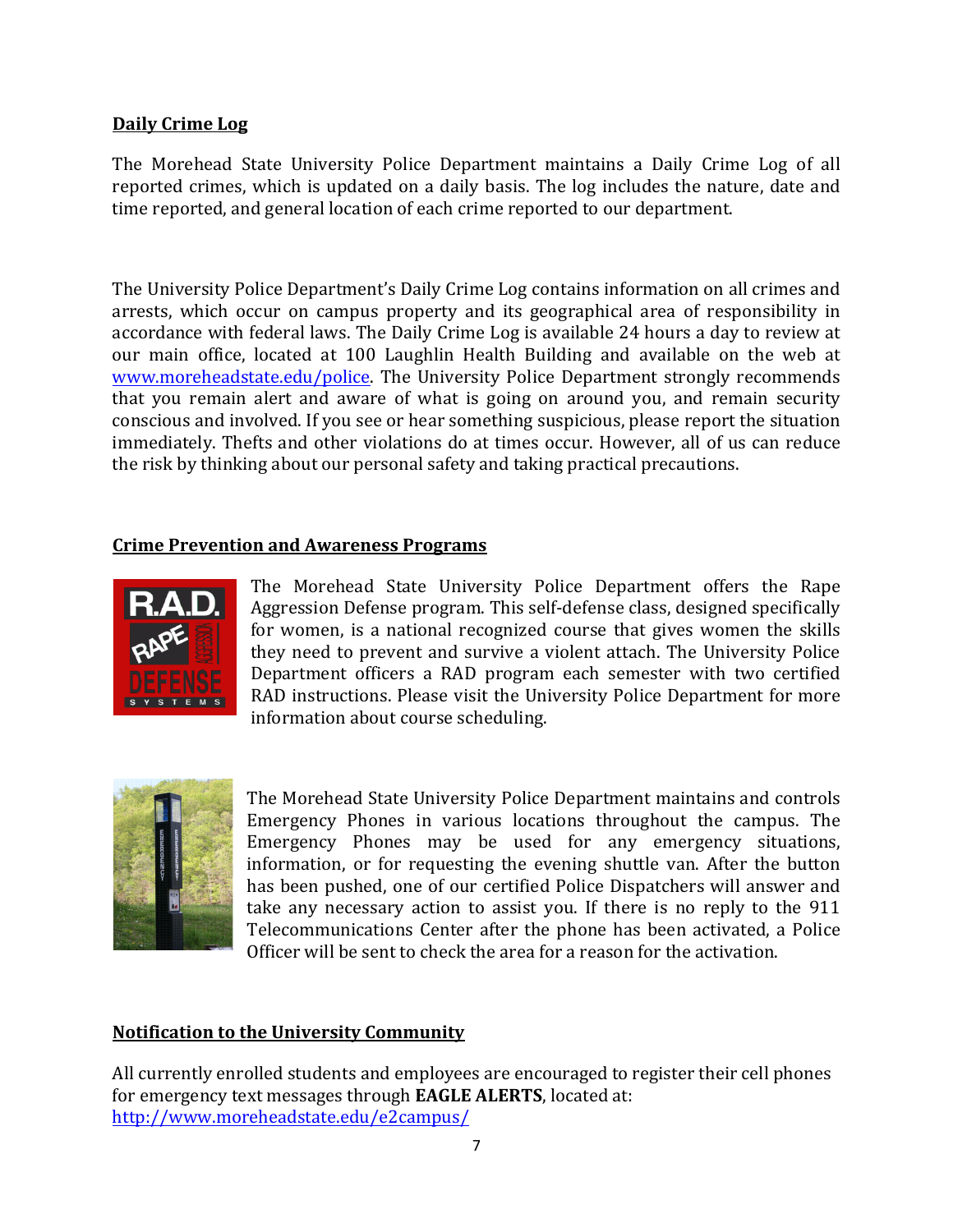In the event of an emergency (including weather and safety alerts), Morehead State University will utilize a number of communications tools and strategies to communicate with the campus community. Depending upon the nature of the announcement, any or all of the following methods may be used:

- Text messaging and e-mail alert system (**EAGLE ALERTS**); sign up is voluntary but is strongly recommended.
- Mass campus e-mail
- Campus-wide voicemail
- Posting on University Web site and portals
- Radio. TV and other media outlets, including Morehead State Public Radio
- Digital information system/digital signs
- Posted printed notices in residence halls and in administrative/academic buildings.
- LiveSafe app, sign up is voluntary but is strongly recommended.

#### **Timely Warnings/Safety Alerts**

The Morehead State University Police Department is designed to inform the University community in a timely manner of crimes committed on campus and heighten safety awareness as well as request information that will assist University Police and local police departments in arresting and convicting the perpetrator when crimes have been committed against persons or property.

When a crime that represents a threat to the safety of the members of the University community is reported to the University Police or the local police department, the University Police Department will issue a Campus Crime Alert. Every attempt will be made to issue the alert within 24 hours of the incident being reported, however, the release of the alert is subject to the availability of facts concerning the incident. The alert will be distributed through a network of on-campus offices, buildings and residence halls and via the MSU website at www.moreheadstate.edu

#### **Evening Shuttle Service**

To promote safety after dark, the University Police Department provides uniformed student cadets to drive the evening shuttle van to parking lots or vehicles, depending upon the availability of resources. Students, faculty and staff who need this service should call the main office number at (606) 783-2035, (606) 783-8747 (3-TRIP) or **911** from any emergency phone. Escorts to an off campus location will only be provided in the event of an emergency situation or other mitigating circumstances with the approval of the Chief of Police. We also recommend that you use the "buddy system", organize groups and walk together to your destination. This small measure can make a big difference in your personal safety.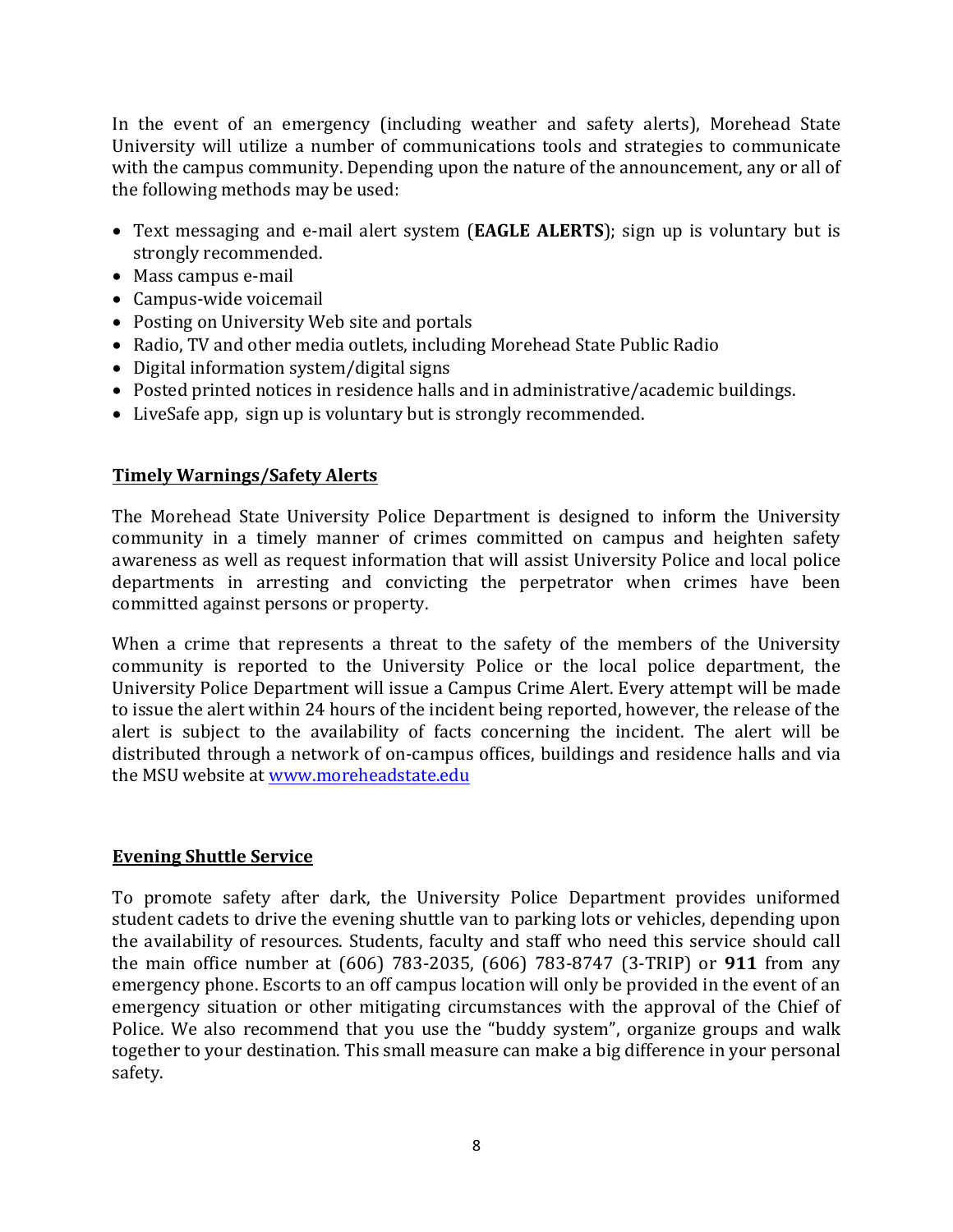#### **Sex Offender Registry**

In accordance with the "Campus Sex Crimes Prevention Act" of 2000, which amends the Jacob Wetterling Crimes against Children and Sexually Violent Offender Registration Act, the Jeanne Clery Act and the Family Educational Rights and Privacy Act of 1974, the Morehead State University Police Department provides a link to the Kentucky State Police Sex Offender Registry. The Kentucky State Police has full responsibility for maintaining this registry. To access the registry, visit http://www.kentucktystatepolice.org/sor.htm

#### **Campus Map**

Morehead State University's campus map is available on-line to view. If you would prefer to have a hard copy of this map, you may stop by the Morehead State University Police Department between the hours of 8:00 am  $-$  4:30 pm, or you may print this map from the web at www.moreheadstate.edu/campusmap. Visitors are required to obtain a Visitor's Pass, at no charge, when visiting the campus. These passes may be obtained at the University Police Department, Howell-McDowell Administration Building and the Adron Doran University Center.

#### Lost and Found

Lost & Found property can be turned over to the nearest uniformed officer on duty or brought directly to the University Police Department. Inquires about lost and found property should be made at the Laughlin Health Building, room 100. Lost articles will be kept for a period of at least 90 days depending on the value of the item.

#### **Reporting a Crime Anonymously**

Individuals with any information that may lead to the conviction or arrest of a suspect(s) are urged to contact the Morehead State University Police Department *immediately*. You may do this anonymously by calling our anonymous tip line at  $(606)$  783-2111 or by visiting our web site at www.moreheadstate.edu/police and clicking on "Anonymous Tip". All information will remain confidential with the Morehead State University Police Department. 

#### **Morehead State University Regional Campuses**

If you are a current Morehead State University student and attend classes at any of the following regional campuses and you need to report a crime or emergency, do so by contacting local law enforcement agonies.

- Morehead State University at Ashland Regional Campus Ashland City Police Department: (606) 327-2020
- Morehead State University at Jackson Regional Campus Jackson City Police Department: (606) 666-2424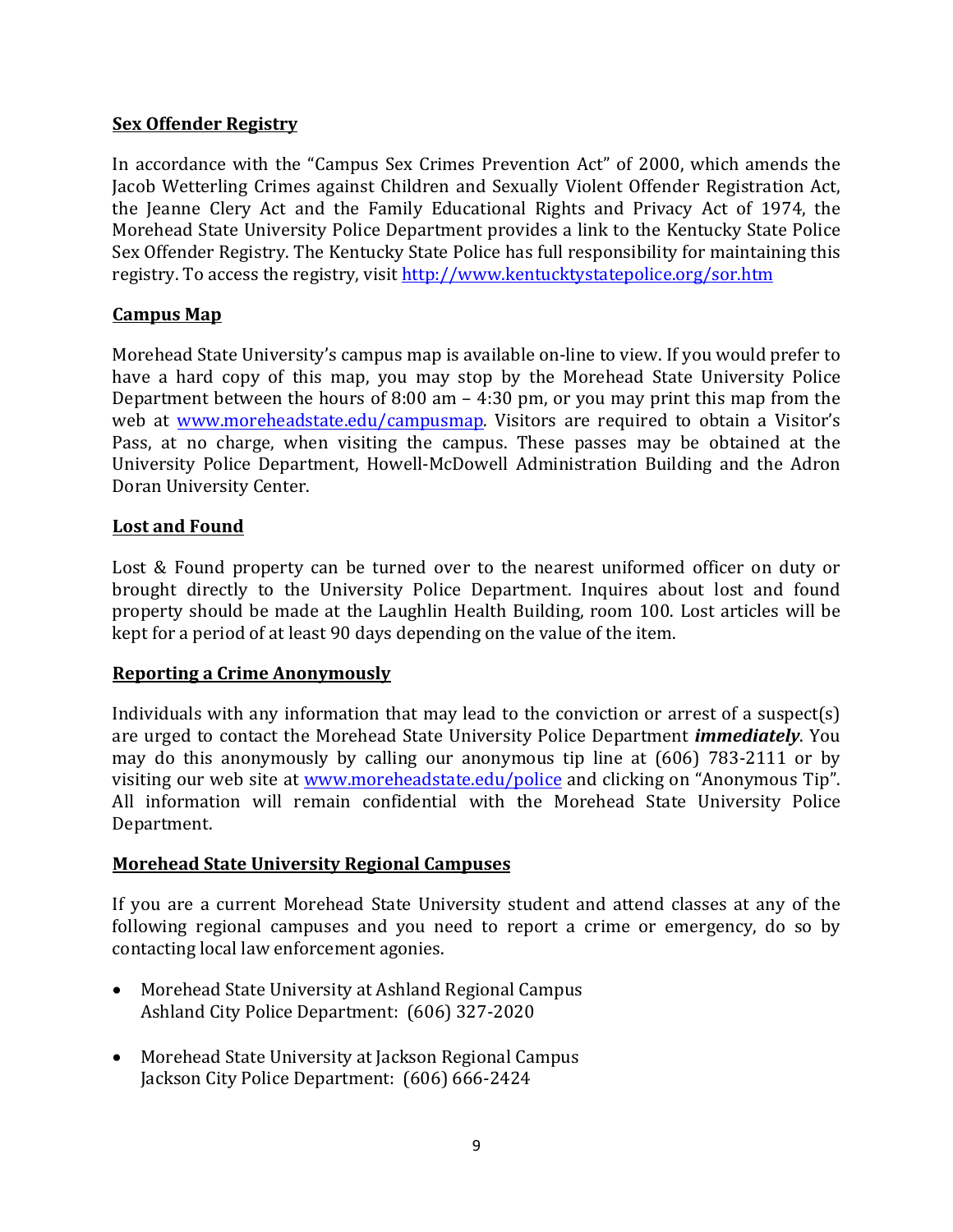- Morehead State University at Mt. Sterling Regional Campus Mt. Sterling City Police Department: (859) 498-8720
- Morehead State University at Prestonsburg Regional Campus Prestonsburg City Police Department: (606) 886-1010

#### **Morehead State University Statement of Compliance as a Drug-Free Institution**

Morehead State University is committed to providing a healthy and safe environment for its students, faculty and staff. The University has defined conduct in relation to the possession, use, dispensation, distribution, or manufacture of alcohol and/or other drugs. Conduct which is violate of this definition poses unacceptable risks and disregard for the health, safety and welfare of members of the University community and shall result in disciplinary action up to and including suspension or termination.

As a recipient of federal grants and contracts, Morehead State University gives this notice to students, faculty and staff that it is in compliance with and shall continue to be in compliance with the Drug-Free Workplace Act of 1988 and the Drug-Free Schools and Communities Act Amendment of 1989. Students, faculty and staff are herein notified of the standards of conduct which shall be applicable while on Morehead State University property, on University business, and/or at University sponsored activities.

#### **Alcohol/Other Drugs Policy**

No student or visitor shall have in his or her possession or consume alcoholic beverages in public or on University-owned or controlled grounds or exhibit drunken behavior on University-owned or on controlled property, except at events as pre-approved by the President and in accordance with state licensing requirements. The use, possession, transfer, or sale of drug paraphernalia, marijuana, controlled and/or illegal substance on University-owned or controlled property, including residence halls is prohibited.

#### **Weapons Policy**

The Morehead State University Deadly Weapons on Campus Policy sets forth the University's prohibitions as it relates to weapons on campus. In Kentucky Revised Statute §237.115, the Kentucky General Assembly explicitly recognizes the authority of the University to control the possession of deadly weapons on any property owned, leased or controlled by the University, including the right to prohibit possession of such weapons by any person or entity using University property or premises.

For purposes of this policy, "deadly weapon" means:

• A weapon of mass destruction;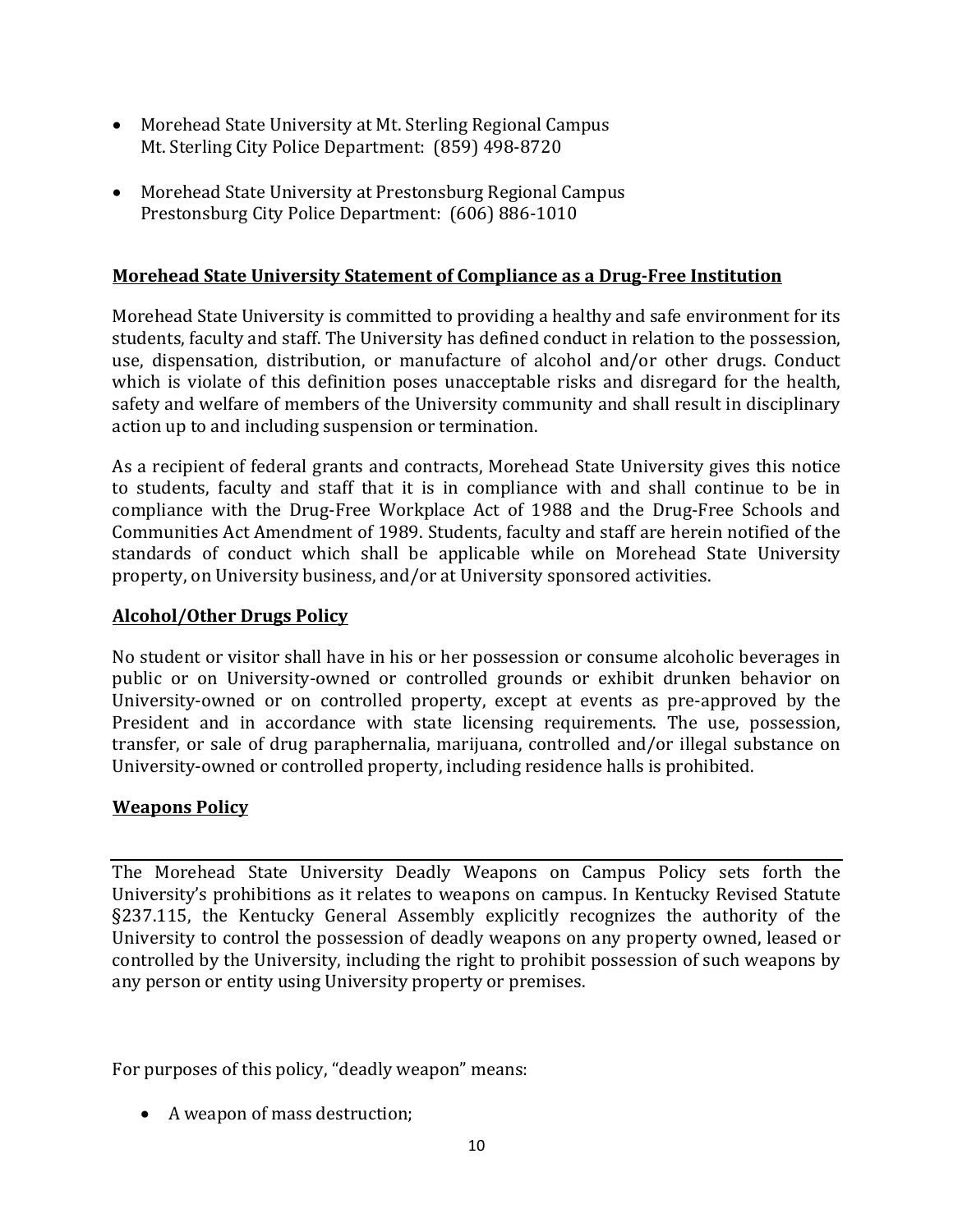- Any weapon from which a shot, readily capable of producing death or other serious physical injury, may be discharged;
- Any knife other than an ordinary pocket knife;
- Billy, nightstick, or club;
- $\bullet$  Blackjack or slapjack;
- Nunchaku karate sticks;
- Shuriken or death star; and,
- Artificial knuckles made from metal, plastic, or other similar hard material.

The Kentucky Supreme Court issued an opinion in Mitchell vs. University of Kentucky defining the parameters of an institution's ability to control weapons on its campus. To comply with expressed legal mandates set forth in the opinion, a comprehensive campus weapons policy is recommended.

Possession, concealed or otherwise, use or storage of deadly weapon as defined above such as firearms, explosives, dangerous chemicals or other dangerous weapons or the brandishing of any weapon or any other object in a menacing or threatening manner is strictly prohibited on any property owned, leased, operated, or controlled by Morehead State University, including University housing and University vehicles.

The following are exceptions to this policy:

- Possession of deadly weapons by peace officers acting in the course of official duties;
- Possession of deadly weapons as a part of legitimate academic, athletic, or work-related activities (e.g., historical preservation, law enforcement training, ROTC activities, rifle team, etc.);
- Possession of a knife as part of a legitimate cutlery set (or individual piece of cutlery) as may be reasonably necessary by the possessor for food preparation;
- Possession of a deadly weapon by a person licensed to carry a concealed deadly weapon pursuant to KRS 237.110, if the firearm is contained in his or her vehicle and is not removed from the vehicle  $(KRS 527.020(4))$ ;
- Possession of a deadly weapon if it is located in a non-University motor vehicle and in an enclosed container, compartment, or storage space installed as original equipment in the motor vehicle by its manufacturer, including but not limited to a glove compartment, center console, or seat pocket, regardless of whether said enclosed container, storage space, or compartment is locked, unlocked, or does not have a locking mechanism (KRS 527.020(8));
- Possession of a deadly weapon by persons who are specifically authorized by KRS 527.020 to carry concealed deadly weapons on or about their persons at all times and at all locations within the Commonwealth. Such persons include but are not limited to: Commonwealth's Attorneys, judges of the Court of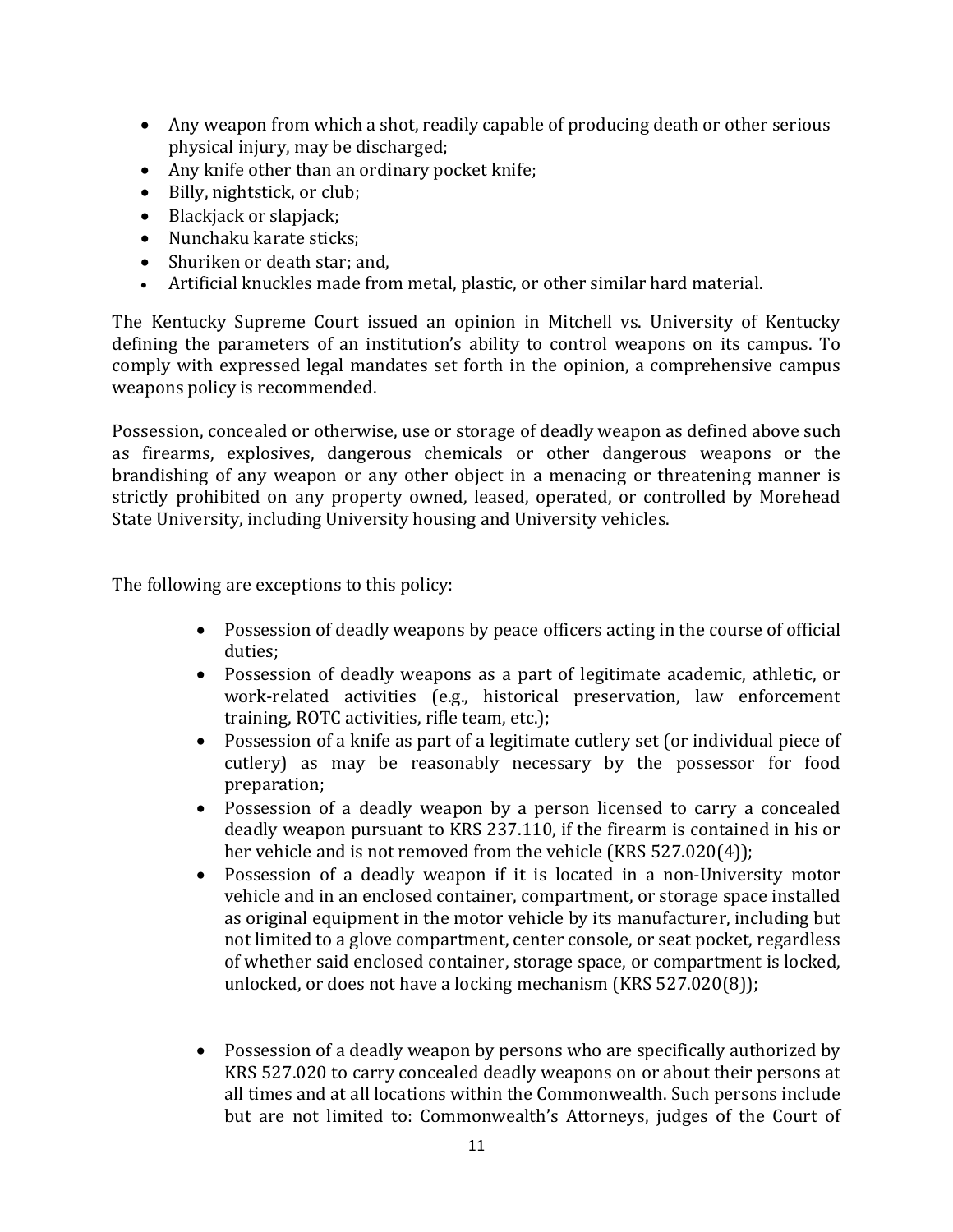Justice, conservations officers of the Department of Fish and Wildlife, elected sheriffs, and peace officers from other jurisdictions. For a complete listing of persons authorized to carry concealed deadly weapons within the Commonwealth and the conditions for which the carrying of the deadly weapon is authorized, see KRS 527.020;

• Possession of deadly weapons by a person specifically authorized in writing to have such possession by the President, or his or her designee, but only if such person fully complies with any and all restrictions imposed upon such possession by the President, or his or her designee. Authorization for possession shall be for a time certain, but in no case longer than six months unless specific written authorization is again obtained.

Students who possess deadly weapons in violation of this prohibition are guilty of violations of the Student Conduct Code and are subject to disciplinary action under that Code, including expulsion from the University, and all other appropriate legal actions. Faculty and staff employees who possess deadly weapons in violation of this prohibition are guilty of misconduct and subject to corrective action under the appropriate University Policy, including termination of employment and all other appropriate legal actions. Others who possess deadly weapons in violation of this prohibition shall be directed to remove their weapons or themselves from the University's property or premises and shall be subject to all other appropriate legal actions.

#### **Morehead State University's policy on Title IX**

UAR NUMBER: 337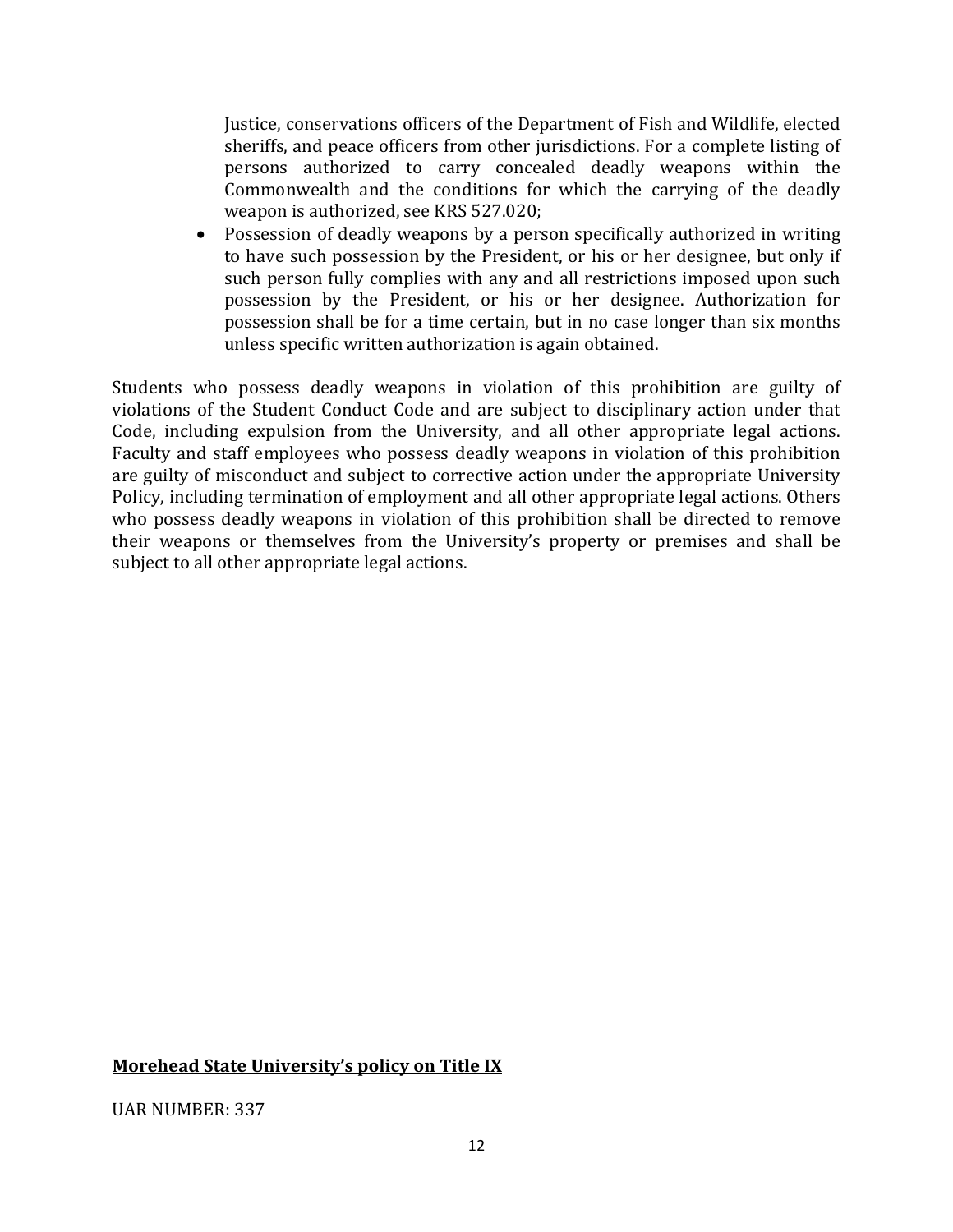#### TITLE: Sexual Misconduct

#### ORIGINATORS: General Counsel and Human Resources

#### INITIAL ADOPTION: June 22, 2015

#### REVISION:

PURPOSE: Provide sexual misconduct and harassment regulations for campus including procedures for hearing and appeals.

PROCEDURAL REFERENCES FOR: Title VII, as well as Title IX and related laws including the Jeanne Clery Act (Clery Act), the Violence Against Women Reauthorization Act (VAWA) including the Campus Sexual Violence Elimination Act (SaVE Act)

#### SCOPE: All students, faculty, and staff

DESCRIPTION: Morehead State University is committed to complying with state law, Title VII, as well as Title IX and related laws including the Jeanne Clery Act (Clery Act) and the Campus Sexual Violence Elimination Act (SaVE Act). This University Administrative Regulation (UAR) is adopted to prevent, investigate and respond to incidents of sexual misconduct, including sexual harassment, sexual assault, domestic violence, dating violence, and stalking. These guidelines apply to all members of the University community. The University will respond promptly and effectively to reports of sexual misconduct, and will take appropriate action to prevent, to correct, and when necessary, to discipline behavior that violates this UAR on Sexual Misconduct.

#### APPLICATION:

This UAR applies to all employees and students of the University, including volunteers, guests and subcontractors of the University.

Morehead State University is committed to creating and maintaining a community where all individuals who participate in University programs and activities can work and learn together in an atmosphere free of harassment, exploitation, or intimidation. Morehead State University will not tolerate sexual misconduct as defined in this UAR, in any form. Such acts of violence are prohibited by University rules, as well as state and federal laws. Individuals who the University determines more likely than not engaged in these types of behaviors are subject to penalties up to and including dismissal or separation from Morehead State University, regardless of whether they are also facing criminal or civil charges in a court of law.

Nothing contained herein shall be construed to supplant or modify existing laws of the Commonwealth of Kentucky and the United States. This UAR shall not be used to remedy acts which are crimes under the laws of the Commonwealth of Kentucky or the United States.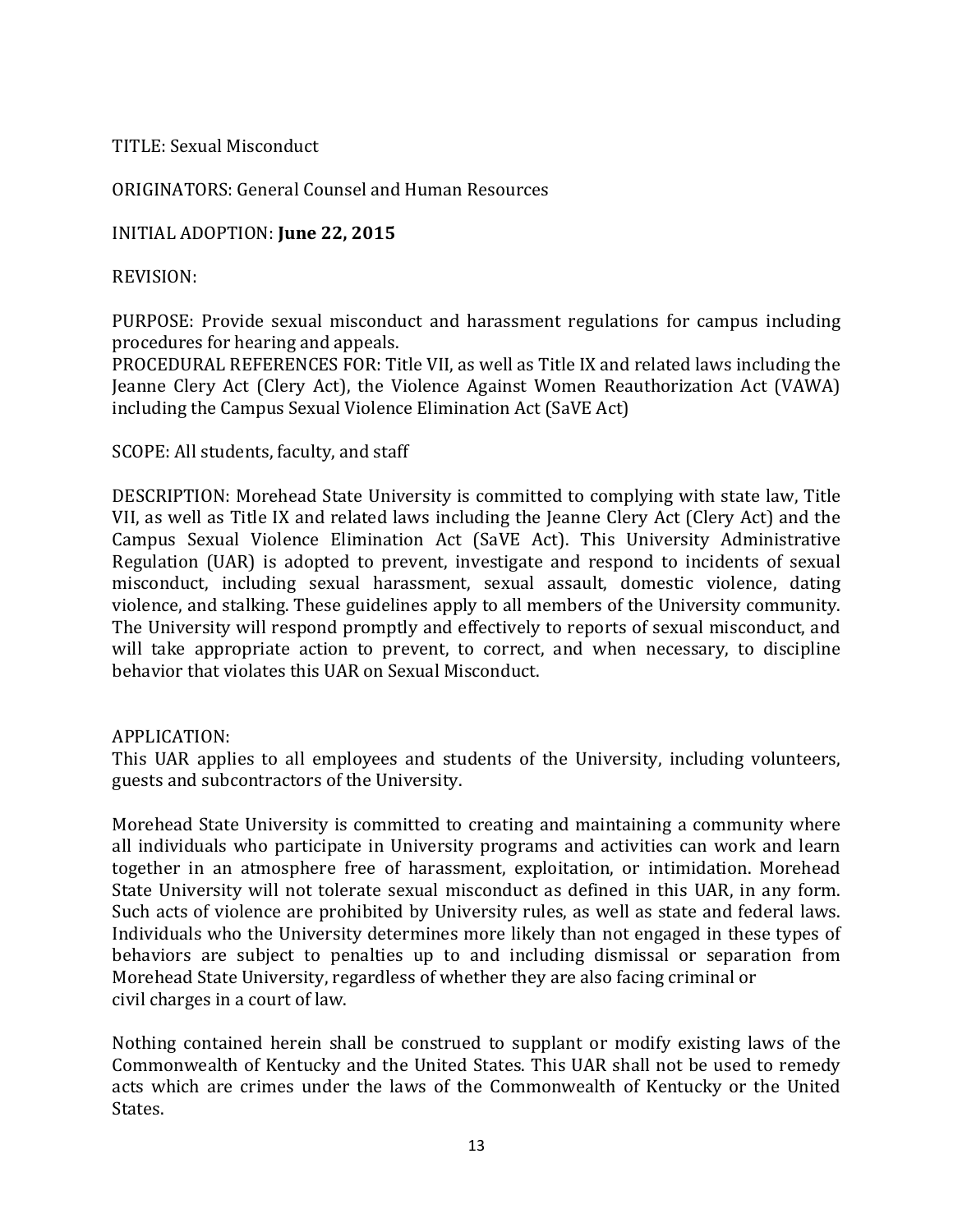#### DEFINITIONS:

#### A. MSU DEFINITIONS

MSU prohibits gender discrimination. Sexual misconduct is a form of gender discrimination. Different forms of sexual misconduct are explained in this UAR. The determination of what constitutes sexual misconduct will vary with the facts and circumstances of each case.

Sexual Harassment can take one of two forms. The first form involves unwelcome verbal, electronic, physical and/or visual conduct based on sex, which both (1) unreasonably interferes with a person's work or educational performance, and (2) creates an environment that both a reasonable person and the specific person being harassed would find intimidating, hostile or offensive. This form may come from a supervisor, one's educator or from any other person at the institution. The second form involves either  $(1)$ submission to unwelcome advances of a supervisor or educator as an express or implied condition of receiving work or educational benefits, or  $(2)$  a tangible work or educational detriment resulting from a person's failure or refusal to submit to sexual demands of a supervisor or educator. Examples of sexual harassment include (but are not limited to):

- Unwelcome sexual flirtation or advances
- Offering employment, promotions, grades or other benefits in exchange for sexual favors
- Making or threatening reprisals for refusing sexual advances
- Unwelcome visual and/or electronic conduct such as leering; making sexual gestures
- displaying sexually suggestive objects or pictures, cartoons or posters; and suggestive or obscene letters, notes or invitations;
- Unwelcome verbal or electronic conduct such as derogatory comments; epithets; slurs; sexual innuendo; sexual jokes; graphic verbal commentaries about a person's body; and sexually degrading words used to describe a person
- Unwelcome physical conduct such as unwarranted, suggestive or offensive touching; and impeding or blocking movement.

Sexual Assault refers to any sexual act directed against another person, forcibly and/or against the person's will; or not forcibly or against the person's will where the survivor is incapable of giving consent, as well as incest or statutory rape. Examples of sexual assault for MSU purposes include but are not limited to:

- Intentional touching of another person's intimate parts without that person's consent;
- Other intentional sexual contact with another person without that person's consent;
- Coercing, forcing or attempting to coerce or force a person to touch another person's intimate parts without that person's consent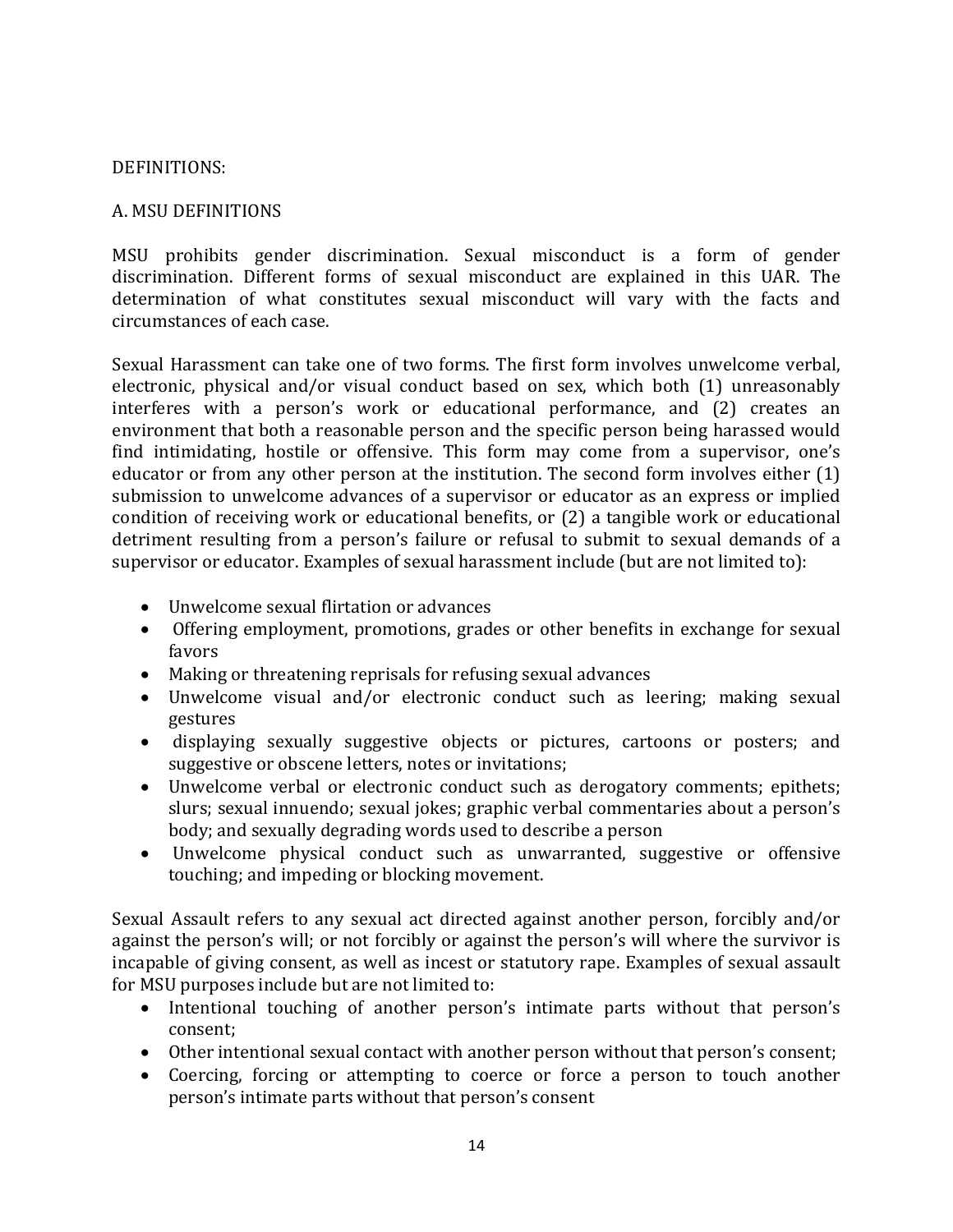• Rape, which is penetration, no matter how slight, of the vagina or anus of a person by any body part of another person or by an object the mouth of a person by a sex organ of another person, without that person's consent.

Domestic Violence includes felony or misdemeanor crimes of violence committed by:

- A current or former spouse or intimate partner of the survivor;
- A person with whom the survivor shares a child in common;
- A person who is or was residing in the same household as the survivor; or
- Any person against someone who is protected from that person's acts under the domestic or family violence laws of the jurisdiction.

Dating Violence refers to violence committed by a person who is or has been in a social relationship of a romantic or intimate nature with the survivor.

Stalking occurs when someone engages in a course of conduct directed at a specific person that would cause a reasonable person to fear for his or her safety or the safety of others, or suffer substantial emotional distress.

Sexual exploitation occurs when someone takes sexual advantage of another person for the benefit of anyone other than that person without that person's consent. Examples of behavior that could rise to the level of sexual exploitation for purposes of this policy include but are not necessarily limited to:

- Prostituting another person;
- Recording images (e.g., video, photographs) or audio of another person's sexual activity, intimate body parts or nakedness without that person's consent;
- Distributing images (e.g., video, photographs) or audio of another person's sexual activity, intimate body parts or nakedness if the person distributing the images or audio knows or should have known that the person depicted in the images or audio did not consent to such disclosure and objects to such disclosure; and Viewing another person's sexual activity, intimate body parts or nakedness in a place where that person would have a reasonable expectation of privacy, without that person's consent, and for the purpose of arousing or gratifying sexual desire.

Unwelcome conduct does not have to include intent to harm, be directed at a specific target or involve repeated incidents, and can involve persons of the same or opposite sex. Participation in conduct or the failure to complain does not always mean the conduct was welcome. The fact that a person has welcomed some conduct does not necessarily mean a person welcomed other conduct. Similarly, the fact that a person may have invited, requested or otherwise consented to conduct on one occasion does not necessarily mean the conduct is welcome on a later occasion.

Consent as used in this UAR is defined as follows: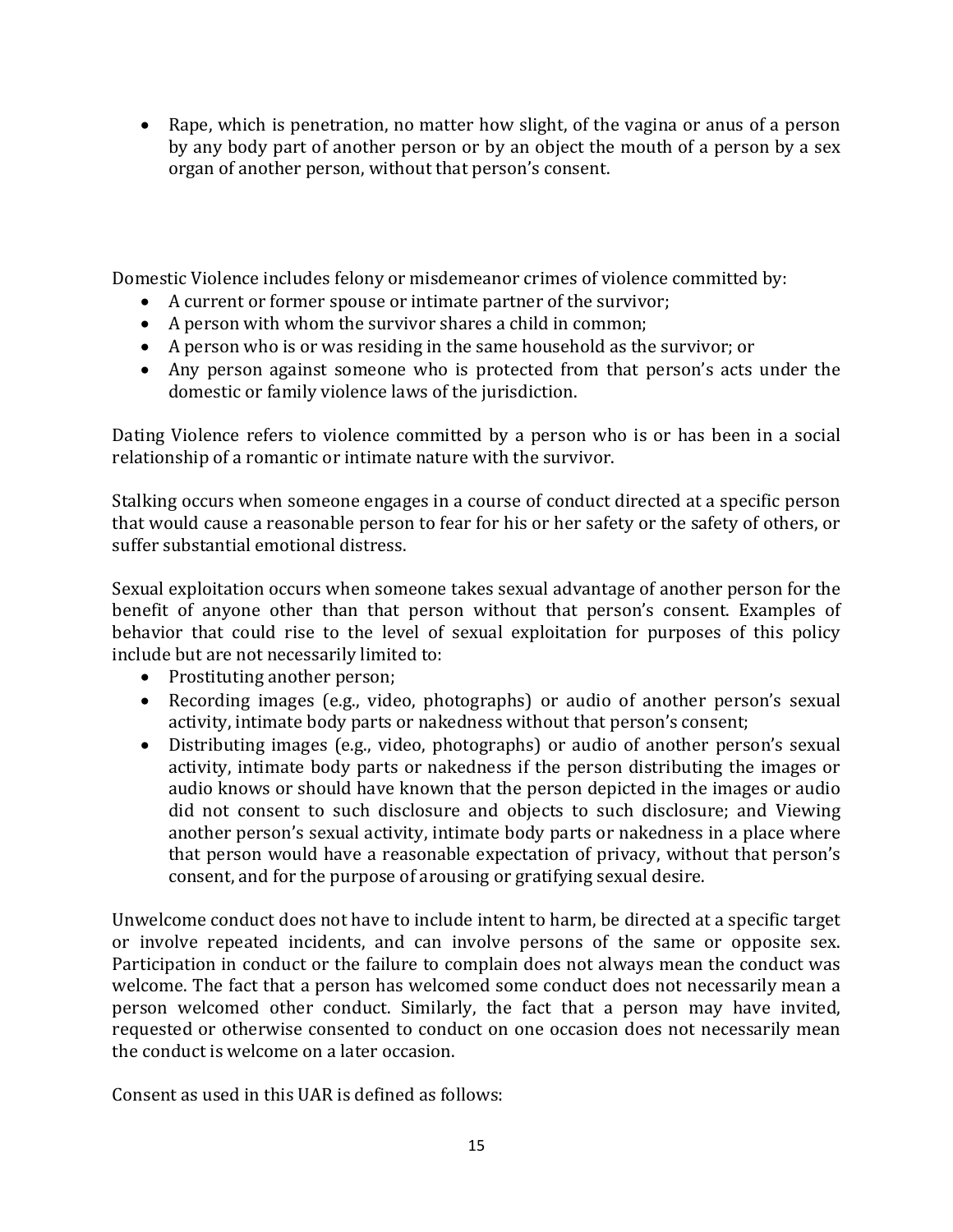- Consent is informed. Consent is an affirmative, knowing, unambiguous, and conscious decision by each participant to engage in mutually agreed upon sexual activity.
- Consent is voluntary. It must be given without coercion, force, threats, or intimidation. Consent means positive cooperation in the act or expression of intent to engage in the act pursuant to an exercise of free will. Even though consent does not necessarily need to be verbal, relying purely on non-verbal communication can lead to misunderstandings. So, a spoken agreement is the most clearly indicated form of consent. It may not, in any way, be inferred from silence, passivity, lack of resistance or lack of an active response alone. Assuming that consent was given by the absence of a "no" is wrong.
- Consent is revocable. Consent to some form of sexual activity does not imply consent to other forms of sexual activity. Consent to sexual activity on one occasion is not consent to engage in sexual activity on another occasion. A current or previous dating or sexual relationship, by itself, is not sufficient to constitute consent. Even in the context of a relationship, there must be mutual consent to engage in sexual activity. Consent must be ongoing throughout a sexual encounter and can be revoked at any time. Once consent is withdrawn, the sexual activity must stop immediately.
- Consent cannot be given when a person is incapacitated. A person cannot consent if he/she is unconscious or coming in and out of consciousness. A person cannot consent if he/she is under the threat of violence, bodily injury or other forms of coercion.

A person cannot consent if his/her understanding of the act is affected by a physical or mental impairment. Consent must be given with rational and reasonable judgment, so if the survivor was physically incapacitated from the consumption of alcohol or drugs, unconsciousness, or any other kind of inability, consent cannot be obtained.

#### B. CRIMINAL DEFINITIONS

Section 304 of the Violence Against Women Reauthorization Act (VAWA), known as the SaVE Act provision, obligates MSU's policy to include the definitions used by Kentucky's penal code (KRS Chapters 500 to 534) for "domestic violence," "dating violence," "sexual assault," "stalking," and "consent" with respect to sexual offenses. Kentucky's penal code does not define domestic violence or dating violence, although other crimes may apply to those circumstances. Kentucky's penal code defines sexual abuse in lieu of sexual assault, stalking, and lack of consent, which are set forth below. Please note that the Kentucky penal code definitions are for your information only as required by federal law. For purposes of applying this UAR, the definitions in Part A will govern.

#### **510.110 Sexual abuse in the first degree**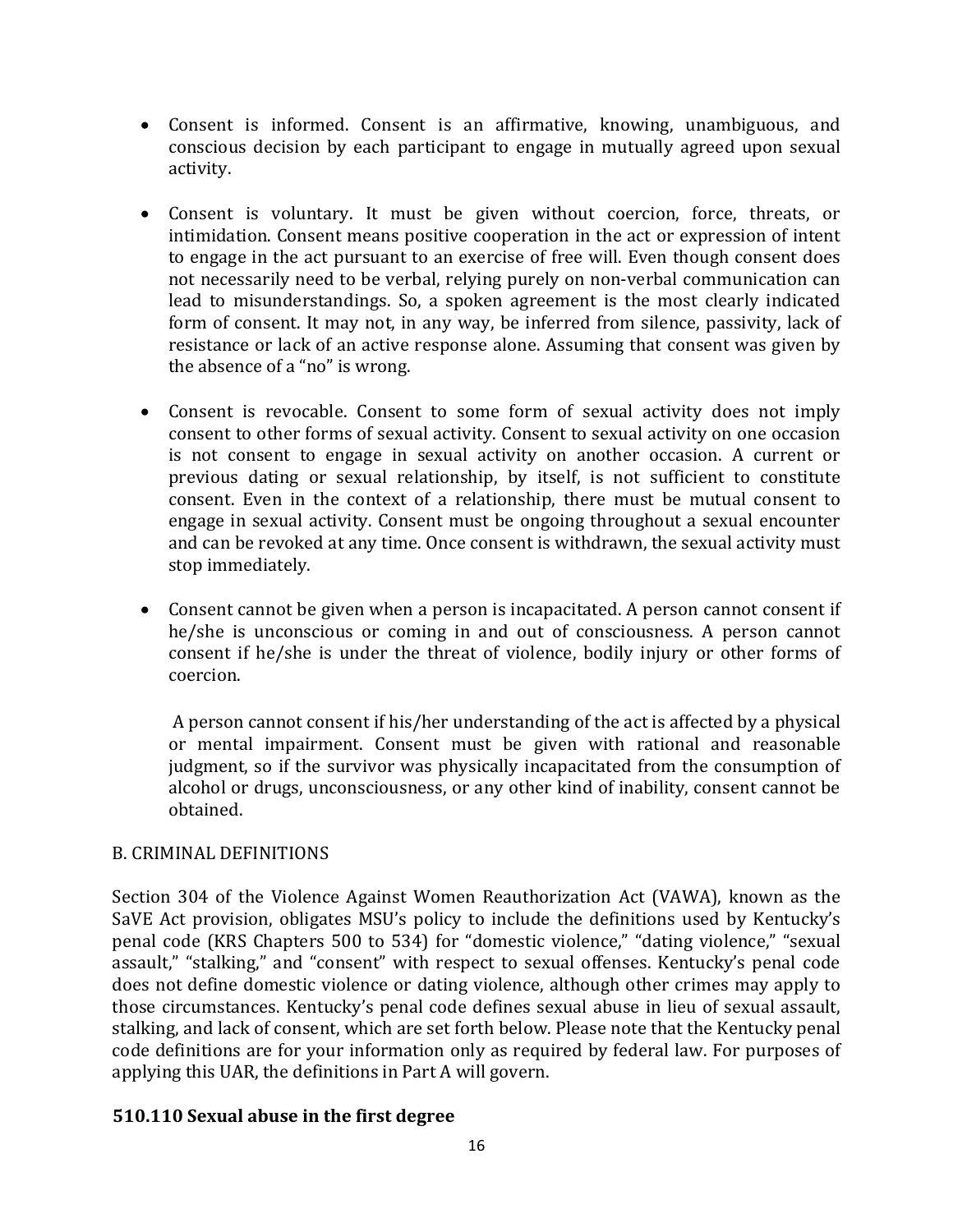$(1)$  A person is guilty of sexual abuse in the first degree when:

(a) He or she subjects another person to sexual contact by forcible compulsion; or (b) He or she subjects another person to sexual contact who is incapable of consent

because he or she: Is physically helpless; Is less than twelve (12) years old; or Is mentally incapacitated; or

(c) Being twenty-one  $(21)$  years old or more, he or she:

Subjects another person who is less than sixteen  $(16)$  years old to sexual contact; Engages in masturbation in the presence of another person who is less than sixteen (16) years old and knows or has reason to know the other person is present; or Engages in masturbation while using the Internet, telephone, or other electronic communication device while communicating with a minor who the person knows is less than sixteen (16) years old, and the minor can see or hear the person masturbate; or

(d) Being a person in a position of authority or position of special trust, as defined in KRS 532.045, he or she, regardless of his or her age, subjects a minor who is less than eighteen (18) years old, with whom he or she comes into contact as a result of that position, to sexual contact or engages in masturbation in the presence of the minor and knows or has reason to know the minor is present or engages in masturbation while using the Internet, telephone, or other electronic communication device while communicating with a minor who the person knows is less than sixteen (16) years old, and the minor can see or hear the person masturbate.

#### **510.120 Sexual abuse in the second degree**

 $(1)$  A person is guilty of sexual abuse in the second degree when:

(a) He or she subjects another person to sexual contact who is incapable of consent because he or she is an individual with an intellectual disability;

(b) He or she is at least eighteen  $(18)$  years old but less than twenty-one  $(21)$  years old and subjects another person who is less than sixteen (16) years old to sexual contact: or

(c) Being a jailer, or an employee, contractor, vendor, or volunteer of the Department of Corrections, Department of Juvenile Justice, or a detention facility as defined in KRS 520.010, or of an entity under contract with either department or a detention facility for the custody, supervision, evaluation, or treatment of offenders, he or she subjects a person who is at least eighteen (18) years old and who he or she knows is incarcerated, supervised, evaluated, or treated by the Department of Corrections, Department of Juvenile Justice, detention facility, or contracting entity, to sexual contact.

(2) In any prosecution under subsection  $(1)(b)$  of this section, it is a defense that: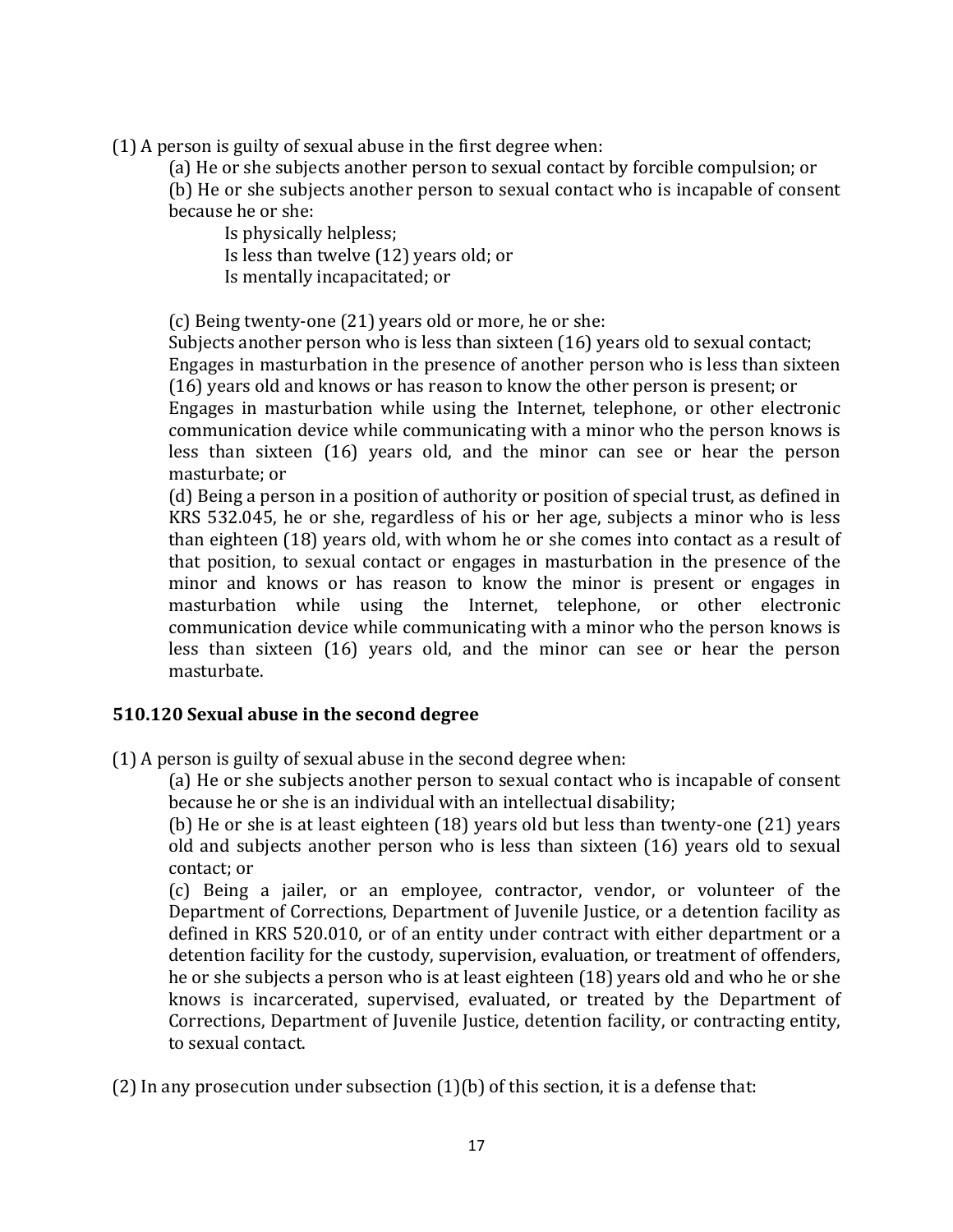(a) The other person's lack of consent was due solely to incapacity to consent by reason of being less than sixteen (16) years old; and

(b) The other person was at least fourteen  $(14)$  years old; and

(c) The actor was less than five  $(5)$  years older than the other person.

#### **510.130 Sexual abuse in the third degree**

 $(1)$  A person is guilty of sexual abuse in the third degree when he or she subjects another person to sexual contact without the latter's consent.

 $(2)$  In any prosecution under this section, it is a defense that:

(a) The other person's lack of consent was due solely to incapacity to consent by reason of being less than sixteen (16) years old; and

(b) The other person was at least fourteen  $(14)$  years old; and

 $(c)$  The actor was less than eighteen  $(18)$  years old.

508.130 Definitions for KRS 508.130 to 508.150 As used in KRS 508.130 to 508.150, unless the context requires otherwise:

 $(1)$ To "stalk" means to engage in an intentional course of conduct:

(a)Directed at a specific person or persons; which seriously alarms, annoys, intimidates, or harasses the person or persons; and which serves no legitimate purpose.

(b) The course of conduct shall be that which would cause a reasonable person to suffer substantial mental distress.

(2) "Course of conduct" means a pattern of conduct composed of two  $(2)$  or more acts, evidencing a continuity of purpose. One  $(1)$  or more of these acts may include the use of any equipment, instrument, machine, or other device by which communication or information is transmitted, including computers, the Internet or other electronic network, cameras or other recording devices, telephones or other personal communications devices, scanners or other copying devices, and any device that enables the use of a transmitting device. Constitutionally protected activity is not included within the meaning of "course of conduct." If the defendant claims that he was engaged in constitutionally protected activity, the court shall determine the validity of that claim as a matter of law and, if found valid, shall exclude that activity from evidence.

(3) "Protective order" means:

(a) An emergency protective order or domestic violence order issued under KRS 403.715 to 403.785;

(b) A foreign protective order, as defined in KRS  $403.7521(1)$ ;

(c) An order issued under KRS 431.064;

(d) A restraining order issued in accordance with KRS 508.155; and

(e) Any condition of a bond, conditional release, probation, parole, or pretrial diversion order designed to protect the victim from the offender.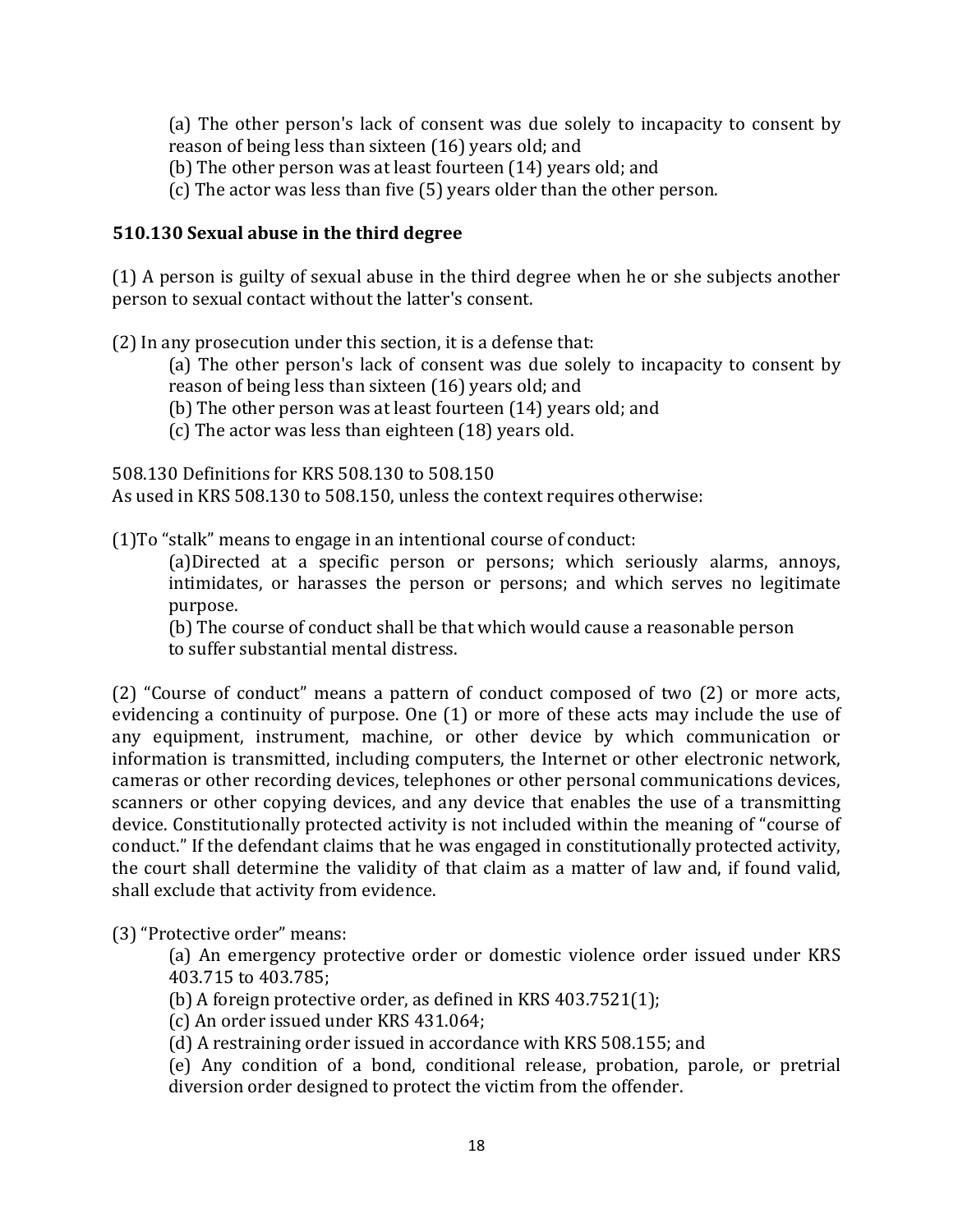#### **508.140 Stalking in the first degree**

 $(1)$  A person is guilty of stalking in the first degree,

- (a) When he intentionally:
	- 1. Stalks another person; and

2. Makes an explicit or implicit threat with the intent to place that person in reasonable fear of:

a. Sexual contact as defined in KRS 510.010;

b. Serious physical injury; or

c. Death; and

(b)A protective order has been issued by the court to protect the same victim or victims and the defendant has been served with the summons or order or has been given actual notice; or A criminal complaint is currently pending with a court, law enforcement agency, or prosecutor by the same victim or victims and the defendant has been served with a summons or warrant or has been given actual notice; or The defendant has been convicted of or pled guilty within the previous five (5) years to a felony or to a Class A misdemeanor against the same victim or victims; or The act or acts were committed while the defendant had a deadly weapon on or about his person.

#### **508.150 Stalking in the second degree**

(1) A person is guilty of stalking in the second degree when he intentionally:

- (a) Stalks another person; and
- (b) Makes an explicit or implicit threat with the intent to place that person in reasonable fear of:

Sexual contact as defined in KRS 510.010; Physical injury; or Death.

#### **510.020 Lack of consent**

(1) Whether or not specifically stated, it is an element of every offense defined in this chapter that the sexual act was committed without consent of the victim.

(2) Lack of consent results from:

- (a) Forcible compulsion;
- (b) Incapacity to consent; or
- (c) If the offense charged is sexual abuse, any circumstances in addition to forcible compulsion or incapacity to consent in which the victim does not expressly or impliedly acquiesce in the actor's conduct.
- (3) A person is deemed incapable of consent when he or she is:
	- (a) Less than sixteen  $(16)$  years old;

(b) An individual with an intellectual disability or an individual that suffers from a mental illness;

(c) Mentally incapacitated;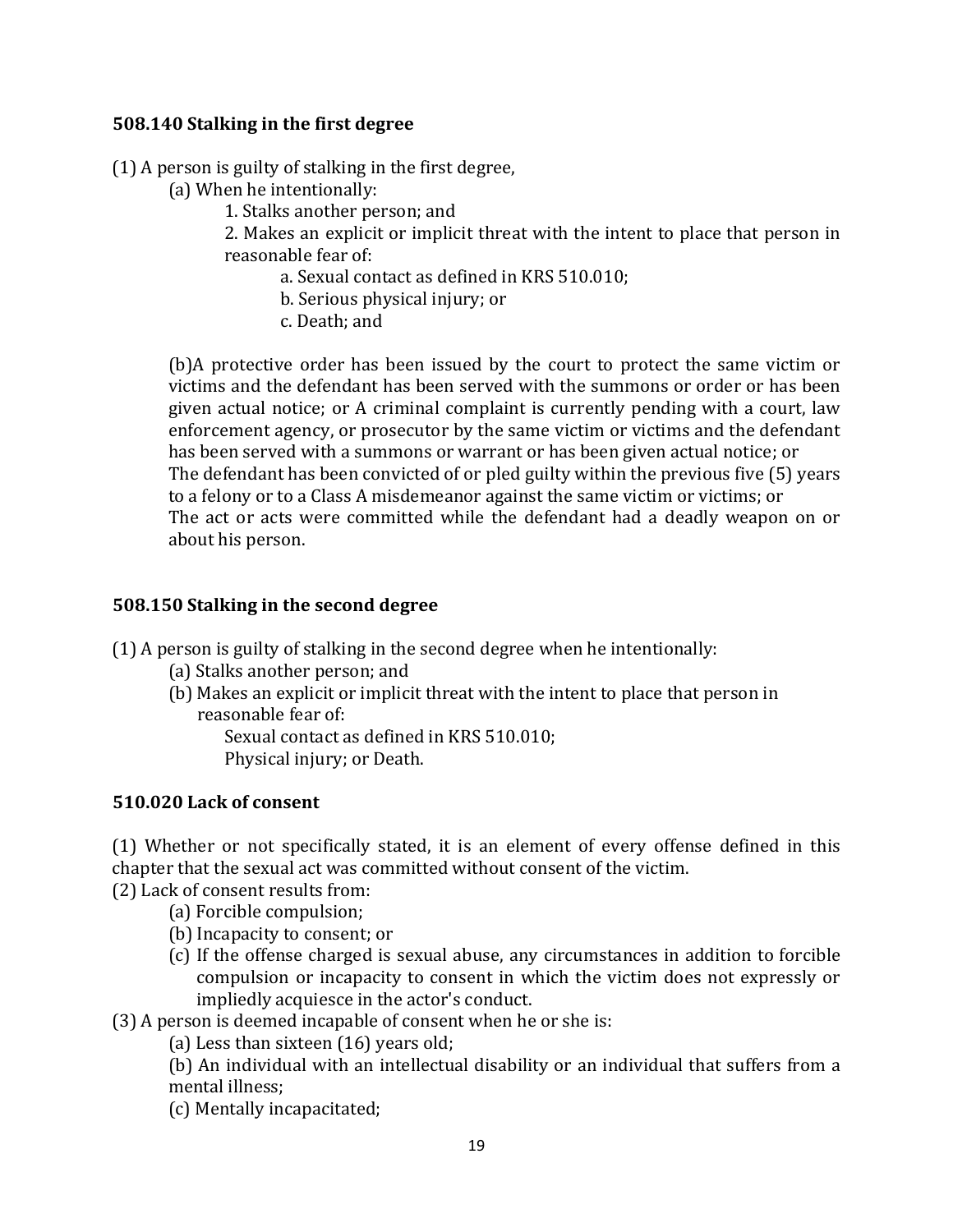- (d) Physically helpless; or
- (e) Under the care or custody of a state or local agency pursuant to court order and the actor is employed by or working on behalf of the state or local agency.

(4) The provisions of subsection  $(3)(e)$  of this section shall not apply to persons who are lawfully married to each other and no court order is in effect prohibiting contact between the parties.

#### **TITLE IX COORDINATOR**

MSU's Title IX Coordinator and Deputy Coordinators play the main role in carrying out MSU's commitment to provide a positive learning, teaching and working environment for the entire MSU community. By providing training on preventing sexual misconduct and retaliation, the Title IX Coordinator and Deputy Coordinators strive to maintain a safe campus and provide a good MSU experience for all.

The responsibilities and functions of the Title IX Coordinator and Deputy Coordinators are set out in this UAR, but in general, the Title IX Coordinator and Deputy Coordinators receive and oversee MSU's response to reports and complaints that involve possible gender discrimination, including sexual misconduct, to monitor outcomes, identify and address patterns, and assess effects on the campus climate so MSU can address issues that affect the wider MSU community.

More specifically, the Title IX Coordinator and Deputy Coordinators monitor compliance with the reporting, complaint, investigation, hearing and appeals processes outlined in this UAR. Upon a finding of prohibited sexual misconduct, the Title IX Coordinator and Deputy Coordinators determine whether campus-wide remedies are needed in response, including but not limited to revision of policies and UARS; increased monitoring, supervision or security; and increased education and prevention efforts.

The Title IX Coordinator and Deputy Coordinators also review sanctions issued under this policy to ensure that they, along with any interim measures and long-term measures taken, are reasonably calculated to stop the sexual misconduct and prevent its re-occurrence.

The name, office and contact information for MSU's Title IX Coordinator and Deputy Coordinators are:

Title IX Coordinator for MSU: Human Resources Director

Deputy Coordinators: As appointed by the President and identified in the Appendix

If any person has a question, complaint or concern  $he/she$  believes is covered by these policies and procedures or some other aspect of Title IX, he/she should contact either the Title IX Coordinator or one of the Deputy Coordinators. Reports of sexual misconduct can also be made to "Responsible Employees" as described in this policy.

#### **REPORTING:**

MSU strongly encourages persons who have experienced sexual misconduct, or knows of someone who has experienced sexual misconduct, to report the incident to MSU per this UAR. In case of an emergency or ongoing threat, a survivor should get to a safe location and call 911 or 606-783-2035. Calling 911 will put the caller in touch with local police. Calling 606-783-2035 will put the caller in touch with university police.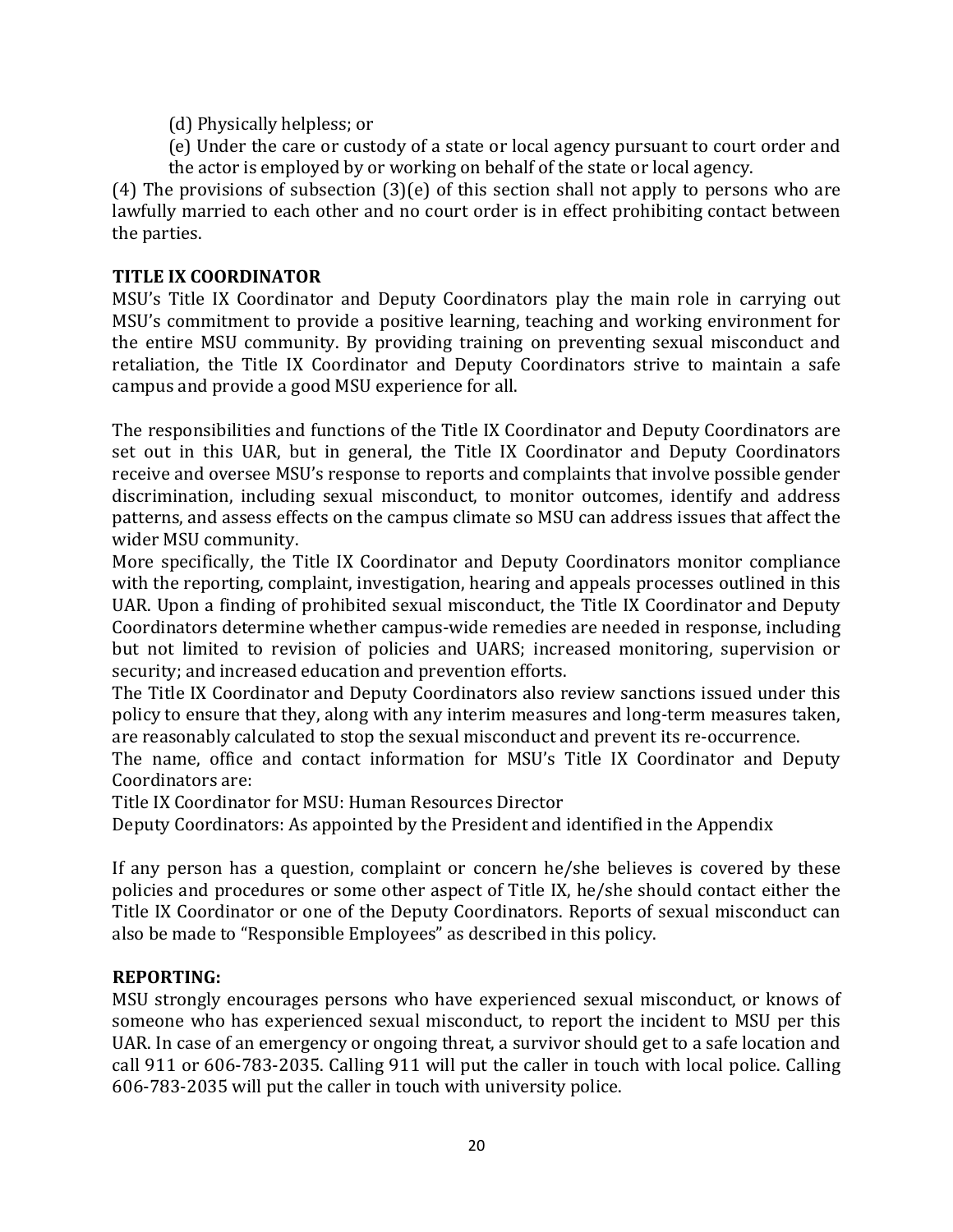#### **(A.) Responsible Employees**

In addition to the Title IX Coordinator and Deputy Coordinators, MSU considers certain people to be "Responsible Employees" which means they are MSU employees who are required to report alleged sexual misconduct to the Title IX Coordinator or a Deputy Coordinator. Victims are encouraged to speak with a Responsible Employee to make reports of sexual misconduct. The following persons are "Responsible Employees" under this policy: MSU's Title IX Coordinator, MSU's Deputy Title IX Coordinators, the President of MSU, members of the President's Cabinet, General Counsel, fulltime President's Office staff, fulltime Provost's Office staff, all Vice Presidents' offices staff, Academic Deans and Chairs, Faculty, Dean of Students, Director of Student Activities, Inclusion & Leadership Development and staff, Coordinator of Student Organizations Leadership Development and Greek Life and staff, Coordinator of Student Activities Programming & Student Engagement and staff, Coordinator of Student Leadership & Advocacy and staff, the Director and Assistant Director of Housing & Residence Education and staff, all residence hall personnel including student staff members, all administrators and staff of the Craft Academy, all advisors to students, all university advisors to student organizations, all academic staff in student support programs, the Athletic Director, Assistant Athletic Directors, Athletic Trainers, all Athletic Coaches, Human Resources Staff, Disability Services Coordinator, International Student Services Director and staff, Career Services staff, and all Campus Police personnel.

Any member of the MSU community can file a report with the Title IX Coordinator, Deputy Coordinators or Responsible Employees. If a survivor shares an incident of sexual misconduct with a Responsible Employee, he or she needs to know that it is the Responsible Employee's obligation to notify the Title IX Coordinator or Deputy Coordinator of the incident immediately.

#### **(B.) Reporting Timeframe**

Any person may file a complaint of sexual misconduct at any time. Early reporting is encouraged to preserve evidence and provide the survivor with information regarding rights, options and resources available under this UAR and federal/state laws.

The Title IX Coordinator or Deputy Coordinator will provide survivors of sexual misconduct with information about available support services and resources, and also assist survivors in notifying law enforcement, including the local police, if a survivor elects to do so. Survivors are not required to report to area law enforcement in order to receive assistance from or pursue options within MSU. Reporting sexual misconduct to the police does not commit the survivor to further legal action. However, the earlier an incident is reported, the easier it will be for the police to investigate if the survivor decides to proceed with criminal charges.

#### **(C.) Reporting Options**

This section addresses options for reporting sexual misconduct. MSU may investigate sexual misconduct even without a formal complaint whenever it is known or there is reasonable cause to believe that sexual misconduct in violation of this UAR has occurred.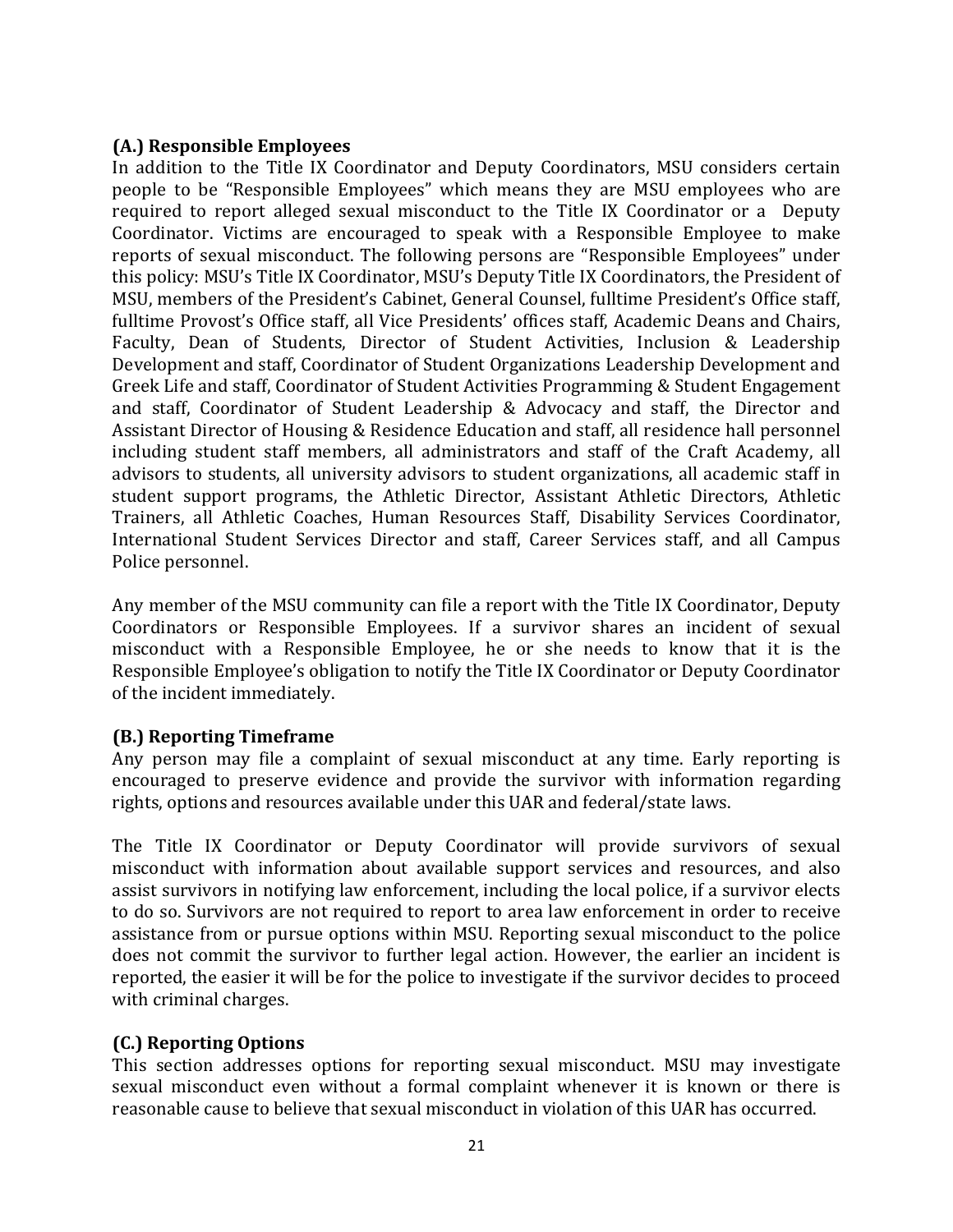Official Report: Persons are strongly encouraged to make an official report of any incident of sexual misconduct to the Title IX Coordinator or a Deputy Coordinator regardless of whether the incident occurred on or off campus. Official reports can be made directly to the Title IX Coordinator or a Deputy Coordinator through a written statement or an appointment. Official reporting initiates a course of immediate action. In cases where a complainant states he/she does not want to pursue a formal complaint, the ability of MSU to investigate may be limited. Even if a complainant does not want to pursue an investigation, under some circumstances the Title IX Coordinator or Deputy Coordinator may have a legal obligation to investigate a complaint, such as when there is a risk to the campus community if the accused remains on campus. When determining whether to go forward with an investigation, the Title IX Coordinator or Deputy Coordinator may consider factors such as the seriousness of the allegation, the age of the complainant, whether there have been other complaints or reports against the accused, and the rights of the accused to receive information about the complainant and the allegations if a hearing and possible sanctions may result from the investigation.

If a person decides to make an official report, a detailed (written, typed, emailed, or handwritten) statement of the alleged incident(s) should be submitted to the Title IX Coordinator or Deputy Coordinator. This formal statement should be signed and dated. The statement should be as specific as possible; including dates, times, locations, a description of the alleged misconduct and the name(s) of the accused person(s).

It should further provide a list of any person(s) who may have information that would be helpful to the investigation and review. The Title IX Coordinator or Deputy Coordinator will promptly investigate all formal reports.

**Confidential Disclosure:** Despite MSU's strong interest in having persons report complaints of sexual misconduct, it is understood that not everyone is prepared to make an official report to MSU. Help may be sought from certain resources that are not required to reveal private, personally identifiable information unless there is cause for fear for the survivor's safety or the safety of others. If a person desires that details of the incident be kept confidential, contact should be made with counselors or other providers who can maintain confidentiality, such as MSU Counseling and Health Services and the Sexual Assault Response Team (SART). Such professionals generally are not legally required to report personally identifiable information given in confidence unless given permission. If the survivor chooses not to pursue a judicial process option  $(e.g.,$  criminal charges), generally no further action will be taken unless the professional who receives the concern believes there is an imminent threat to the survivor or others. Persons who disclose incidents of sexual misconduct to counselors, clergy or other providers who can legally maintain confidentiality should discuss whether to have that counselor, advocate or provider report the misconduct to MSU and request interim measures required by Title IX, or request discretionary support measures from MSU without reporting the nature of the conduct. 

Requests via a Counselor, Clergy or other Provider: A survivor may have his/her counselor, clergy or other provider who can legally maintain confidentiality request interim measures from MSU on the survivor's behalf. The request may trigger MSU's obligation to investigate.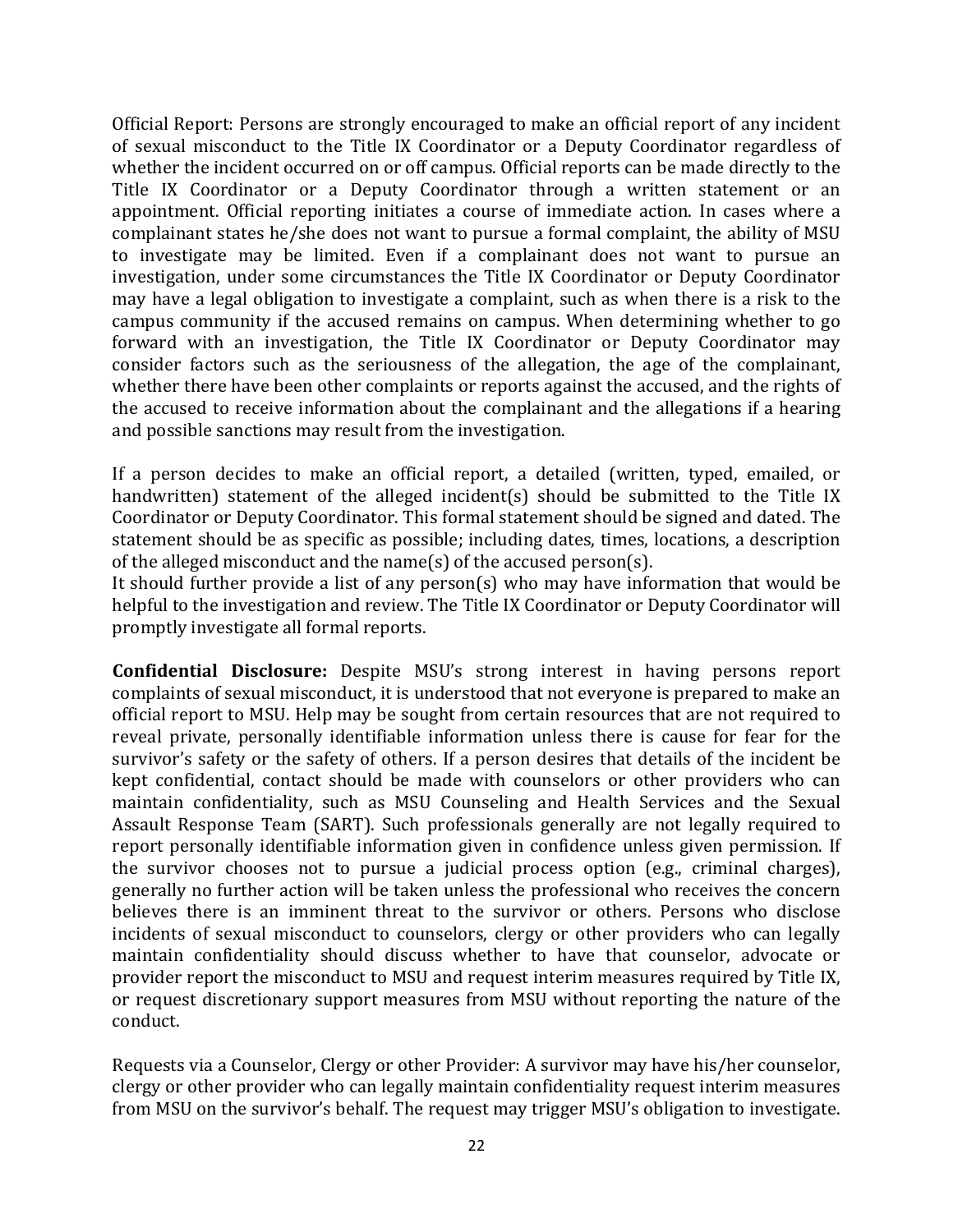To the extent a counselor, clergy or other provider makes a disclosure but, consistent with the survivor's wishes, asks MSU not to investigate or otherwise notify the accused of the report, the Title IX Coordinator or Deputy Coordinators will consider whether he/she can honor the request while still providing a safe and nondiscriminatory environment for all students, faculty and staff, and to take interim measures to protect the survivor as needed.

#### **(D.) Confidentiality**

Reports and personal information will be kept as confidential as possible to the extent the law allows and to the extent confidentiality is consistent with MSU's need to protect the safety of the MSU community. Complete confidentiality cannot be promised as MSU will need to thoroughly investigate the case and may need to share some information with relevant administrators of MSU in order to further protect and prevent incidents. Reports to law enforcement may be shared with MSU's Title IX Coordinator or Deputy Coordinators. MSU may be required by law to publish non-identifying information in campus crime statistics. 

All MSU employees (with the exception of those who may be bound by confidentiality laws or privileges such as counselors) must share all reports of sexual misconduct with the Title IX Coordinator or a Deputy Coordinator so the matter may be investigated and a determination made whether steps are needed to ensure the safety of the MSU community. It is the survivor's choice as to whether he/she participates in an investigation; however, MSU may proceed with an investigation without the survivor's participation.

#### **E. Drug and Alcohol Amnesty**

MSU offers amnesty (immunity) to students who may have violated MSU's policies concerning the use of drugs and/or alcohol at the time of the incident when he/she became a survivor of, or witnessed, sexual misconduct. Therefore, no MSU alcohol or drug charges are applied to a student who reports that he or she was under the influence of alcohol and/or drugs at the time of a sexual misconduct incident.

The purpose of this section is to encourage reporting. Survivors or bystanders (witnesses) should not let their use of alcohol or drugs deter them from reporting an incident. When conducting the investigation, MSU's primary focus will be addressing the sexual misconduct violation and not alcohol/drug use violations that may be discovered or disclosed. However, MSU may provide referrals to counseling and may require educational options on drugs and alcohol, rather than disciplinary sanctions, in such cases.

#### **BYSTANDER INTERVENTION**

MSU strongly encourages bystanders to "step up" on behalf of another person's wellbeing and safety. The reporting options listed in this policy are available for bystanders as well. There are also safe and positive options for bystanders who intervene during an incident in order to prevent harm when there is a risk or act of violence. All persons should:

• Be aware of their surroundings, trust their instincts, assume personal responsibility and take verbal or physical action. Persons should not assume that someone else will help.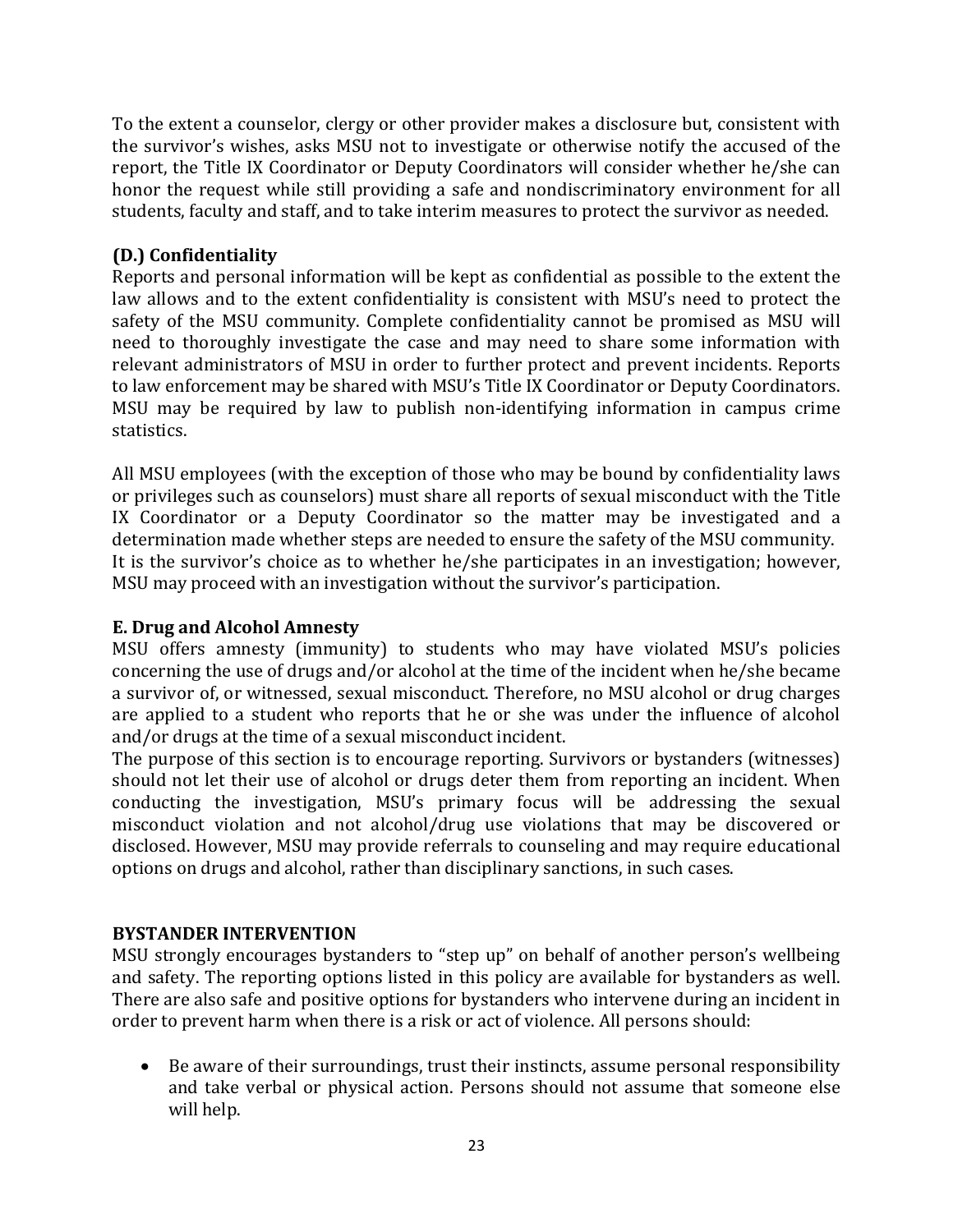- Assess the situation. Decide the safest response for all involved. Gauge whether the situation requires calling authorities. When deciding to intervene, personal safety should be the  $#1$  priority. When in doubt, call for help. Other possible people to contact for assistance in helping are faculty, staff, supervisors, counselors, etc.
- Decide whether to use direct or indirect action to resolve the problem. For example:

#### Direct Actions:

- Point out someone's behavior in a manner that will help de-escalate the situation;
- Talk to a friend to ensure he/she is okay;
- Call the police.

#### **Indirect Action:**

• Make up an excuse to help someone get away from a potential offender and call the local authorities.

#### Intervene - with reinforcements.

- If it is determined that it is safe to intervene, bystanders are likely to have a greater influence on the parties involved when they work together with one or more other persons. Safety is increased when bystanders stay with a group of friends they know well.
- Intervene in a compassionate, non-threatening manner.
- Be aware of available resources for assisting persons on campus and in the community.
- Encourage victims to seek assistance and offer them resources for assistance.
- Remember 911 is often the best way to intervene if there is a question of safety for anyone.

#### **WRITTEN NOTICE OF RIGHTS AND OPTIONS**

Any person who reports an incident of sexual misconduct, regardless of whether the incident occurred on or off campus, shall receive a written explanation of his/her rights and options as provided under this UAR. These rights and options include the right(s) of a survivor to:

- File a domestic abuse or dating violence complaint in court requesting an order restraining the attacker from further abusing, and/or an order directing the attacker to leave the victim's household, building, school (including MSU) or workplace.
- Seek a criminal complaint for threats, assault and battery, or other related offenses.
- Seek medical treatment (the police will arrange transportation for the victim to be transported to on campus medical facilities or the nearest hospital or otherwise assist the victim in obtaining medical treatment if the victim desires). Though victims have choices of hospital facilities, primary care providers and community mental health, students are able to receive holistic services including forensic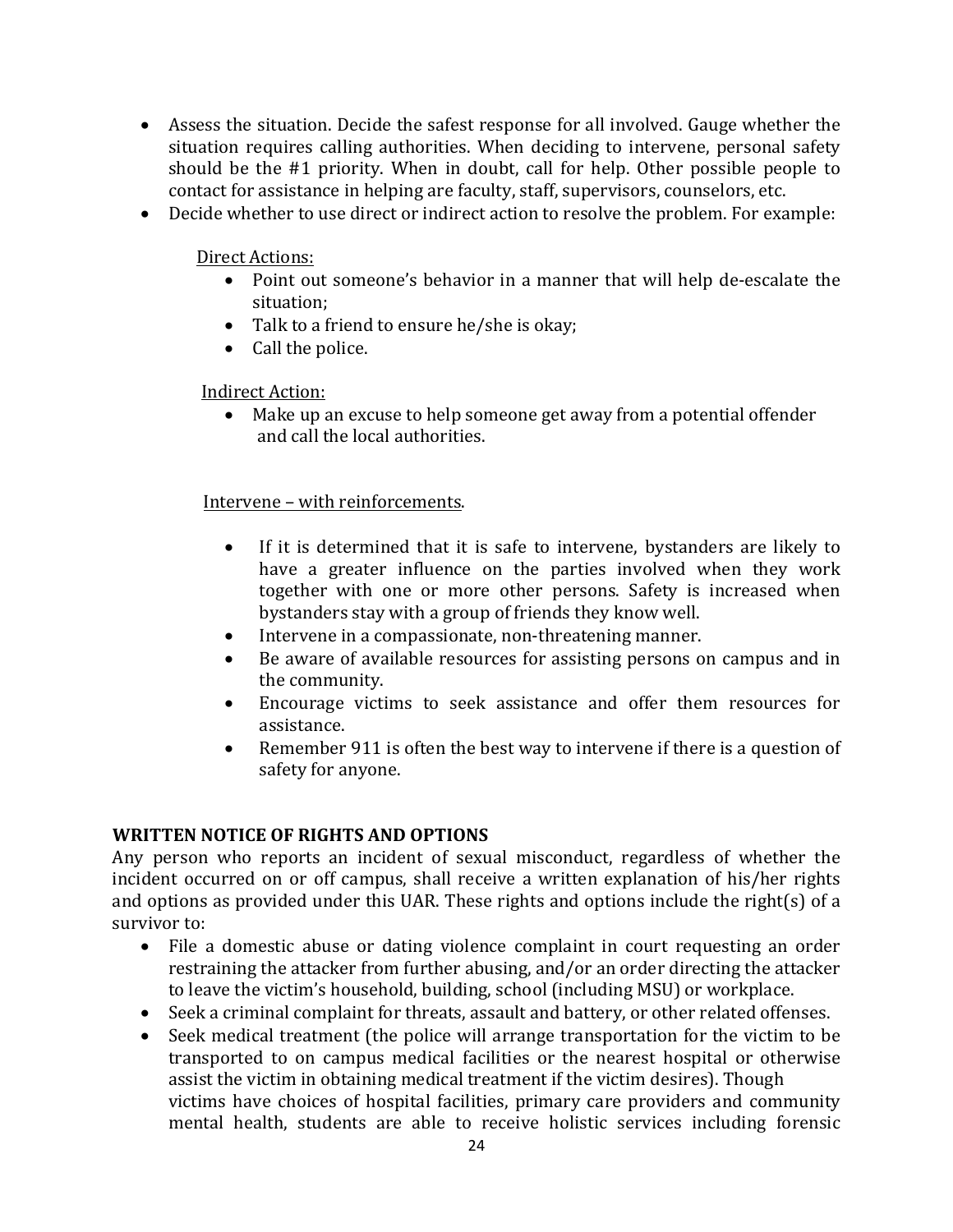examinations and related health care, file a police report, receive advocate services, crisis and continued counseling and referrals all on campus. MSU's Sexual Assault Response Team (SART) oversees and coordinates services and is available at 606-776-0076.

- Request the police remain at the scene until the victim's safety is otherwise ensured.
- Request that a police officer assist the victim by arranging transportation to a safe place, such as a shelter or a family or friend's residence.
- Obtain a copy of the police incident report at no cost from the police department.

#### **PROCEDURES SURVIVORS SHOULD FOLLOW**

If an incident of sexual misconduct occurs, it is important to preserve evidence so that successful criminal prosecution remains an option.

- The survivor of a sexual assault should not wash, shower or bathe, douche, brush teeth, comb hair, or change clothes prior to a medical exam or treatment. If a survivor has removed the clothing he/she was wearing during the assault prior to seeking medical treatment, that clothing should be placed in a brown paper, not plastic, bag and taken to the hospital when treatment is sought. If the survivor is still wearing the clothes that he/she was wearing during an assault, he/she should bring a change of clothes with him/her to the hospital so that the clothes containing possible evidence can be preserved and examined for evidence of the crime.
- Evidence of violence, such as bruising or other visible injuries following an incident of sexual assault should be documented by photographs. Evidence of stalking, including any communications such as written notes, email, voicemail, or other electronic communications sent by the stalker, should be saved and not altered in any way.

#### **INTERIM MEASURES AND ACCOMMODATIONS**

The Title IX Coordinator and Deputy Coordinators have the right to take necessary measures to protect a person's rights and personal safety. Therefore, interim measures will be available to protect persons from any kind of retaliation or threatening situations during and after the investigation process. These measures include but are not limited to changes in class schedules; living or working arrangements; safety escorts; parking arrangements; dining arrangements; and resources for professional counseling. Regardless of whether a person reports an incident of sexual misconduct to law enforcement or pursues any formal action, if a report of such an incident is made to MSU, MSU is committed to providing a victim a learning or working environment that is as safe as possible.

The Title IX Coordinator or Deputy Coordinator determines which measures are appropriate for survivors on a case-by-case basis. Upon receiving a report of sexual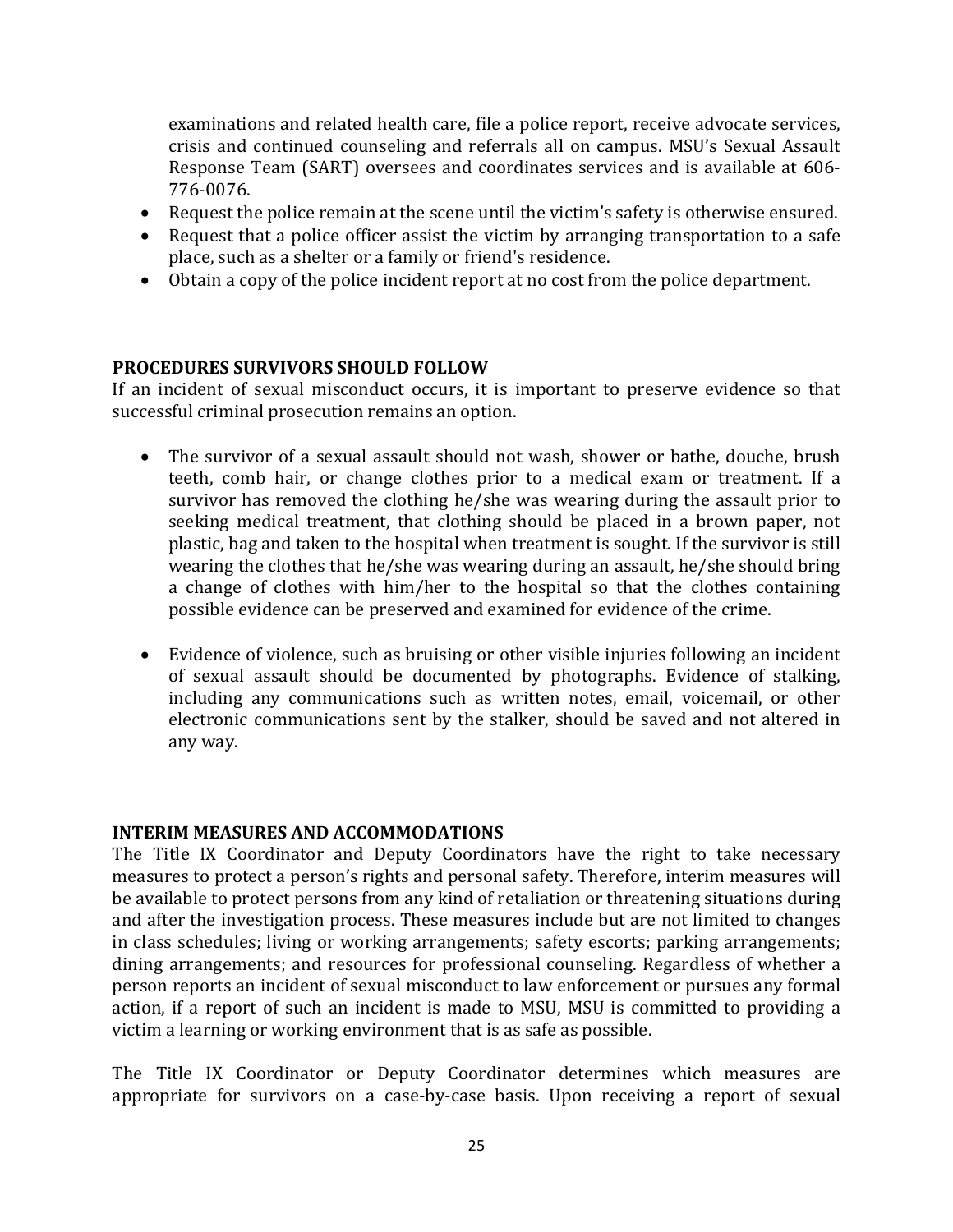misconduct, the Title IX Coordinator or Deputy Coordinator will ask the survivor or his/her counselor, provider or advocate what interim measures, if any, are sought.

If the survivor or his/her counselor, provider or advocate identifies an interim measure that is not already provided by MSU, the Title IX Coordinator or Deputy Coordinator will consider whether the request can be granted. In those instances where interim measures affect both a survivor and the accused, the Title IX Coordinator or Deputy Coordinator will minimize the burden on the survivor wherever appropriate.

When a survivor's off-campus counselor, provider or advocate seeks any of the abovelisted interim measures without disclosing that sexual misconduct is the basis for the request, the Title IX Coordinator or Deputy Coordinator will consider the request consistent with its general policy of allowing counselors, providers and advocates to seek such measures for survivors of trauma without requiring that the nature of trauma be disclosed. 

MSU is also committed to ensuring that orders of protection issued by courts are upheld on all MSU-owned, used and controlled property, as well as properties immediately adjacent to MSU. Therefore, if any member of the MSU community obtains an order of protection or restraining order, he/she should promptly inform the Title IX Coordinator or Deputy Coordinator and provide him/her with a copy of that order so MSU can enforce it. MSU is also committed to protecting survivors from further harm, and if the Title IX Coordinator or Deputy Coordinator determines that a person's presence on campus poses a danger to one or more members of the MSU community, he/she can issue an institutional "No Contact" or "No Trespass" order barring that person from MSU property.

#### **INVESTIGATION AND HEARING PROCESS**

MSU's Title IX Coordinator or Deputy Coordinator will investigate alleged violations of this UAR regardless of whether the conduct is alleged to have occurred on-campus or offcampus. Each report must be evaluated on a case-by-case basis, taking into account the relevant circumstances of each case. The investigation process may include interviews, reviewing student and/or employee files, and gathering and examining other relevant evidence. The investigation process will be balanced and fair and give both the accused and the complainant the chance to discuss his/her involvement in the reported incident. Allegations of sexual misconduct will not be referred to informal mediation.

If the investigation concludes that evidence exists to suggest that a violation of this UAR more likely than not occurred, the Title IX Coordinator or Deputy Coordinator will refer the case for a hearing before MSU's Sexual Misconduct Hearing Panel which shall consist of five members of the Sexual Harassment Hearing Board chosen by the Title IX Coordinator or a Deputy Coordinator designated by the Title IX Coordinator. The MSU General Counsel or his/her designee shall serve as legal advisor to the Sexual Misconduct Board and the Hearing Panel.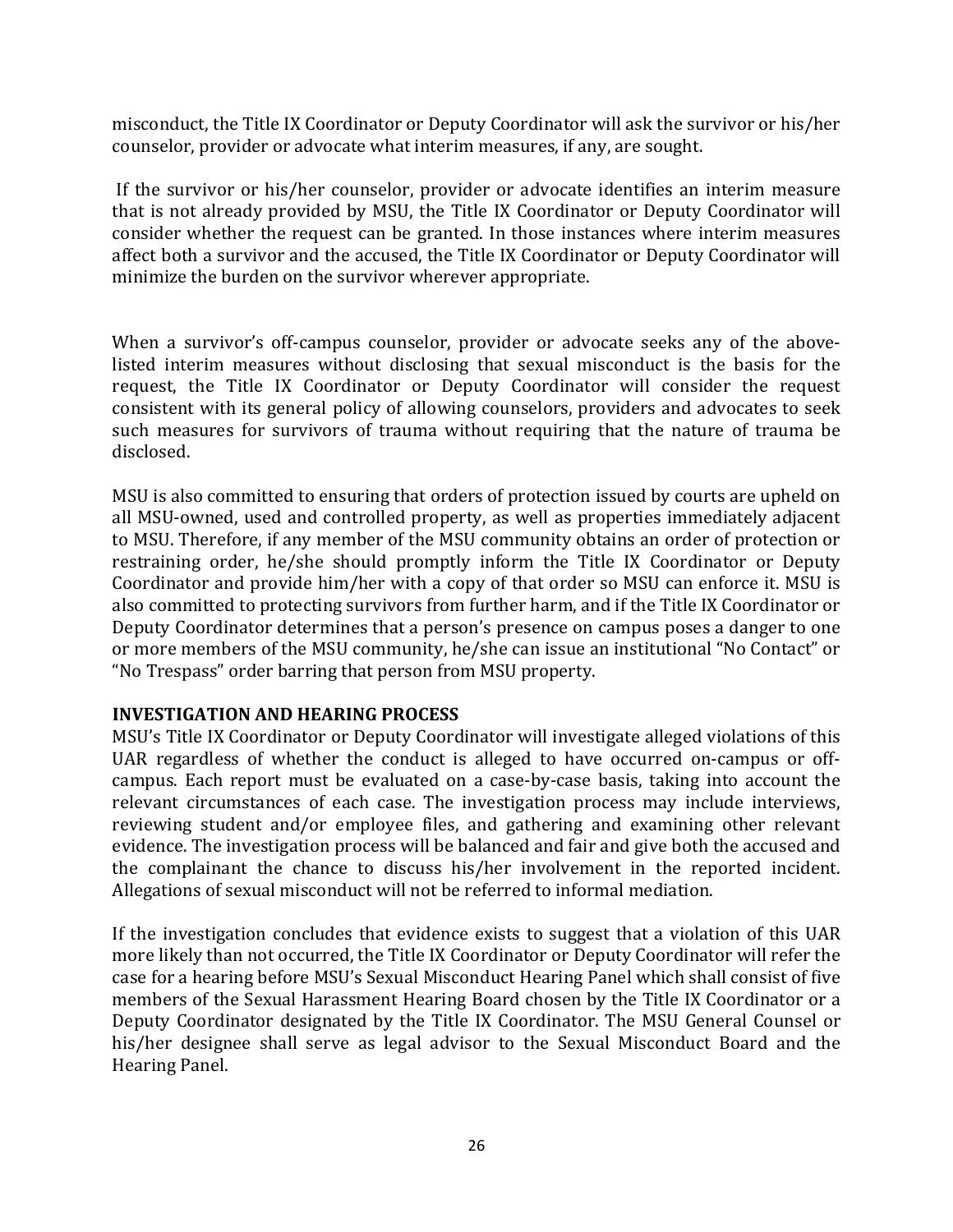The Sexual Misconduct Hearing Board shall be appointed annually by the President and shall consist of no less than five faculty members, five staff members and three students. If vacancies exist during the school year, the President may appoint a person of the appropriate category to fill the vacancy. Members may be reappointed from year to year at the President's pleasure.

The President may request names from the Faculty Senate Chair, the Staff Congress Chair and the Vice President for Student Success to consider for appointment to the panel from their constituencies. All panel members must attend Sexual Misconduct Hearing Board training as designated by the Title IX Coordinator in order to serve on the Board.

If a hearing involves a student, at least one member of the Hearing Panel selected to hear the case shall be a student, and at least one faculty member and one staff member shall serve on the panel. If a faculty member is involved in the case, at least three faculty members shall be selected to serve on the panel to hear the case. If a staff member is involved in the case, at least two staff members shall be selected to the panel. The Title IX Coordinator or a designated Deputy Title IX Coordinator shall select one of the five chosen panel members to serve as the panel chair for the case. In the event of a conflict of interest, a Hearing Panel member will recuse himself/herself from the Panel, and the Title IX Coordinator or designee shall appoint a new panel member to serve.

Each party will have the following hearing rights:

- The right to notice of the specific allegations at issue, including notice of anticipated witnesses and evidence to be addressed at the hearing.
- The right to access information and evidence directly related to him/her within a reasonable time before the hearing.
- The right to attend the hearing and speak on his/her own behalf. Invoking the right not to speak will not be considered an admission of responsibility.
- The right to have an advisor of his/her choice present at the hearing. Advisors may not directly participate in the hearing.
- The right to introduce evidence and question witnesses at the hearing, provided, however, that the complainant and the accused will not be allowed to directly question each other. Such questions may be supplied to the chair who may ask the questions.

The panel members may ask questions of the witnesses at the hearing.

Hearings will be closed to the public. Hearings shall be recorded, and testimony shall be sworn. The Title IX Coordinator may accommodate concerns for the personal safety, wellbeing and/or fears of participants during the hearing by providing separate facilities, by using a visual screen and/or by permitting participation by telephone, video conference or other means as appropriate.

Following a hearing, the Sexual Misconduct Panel will deliberate in private and determine whether, given the evidence and testimony presented, it is more likely than not that a violation of this policy occurred. Possible hearing outcomes for students include, but are not limited to changes to class schedules; changes to living arrangements; suspension, separation or expulsion from MSU; and for all reporting the incident to MSU police. Faculty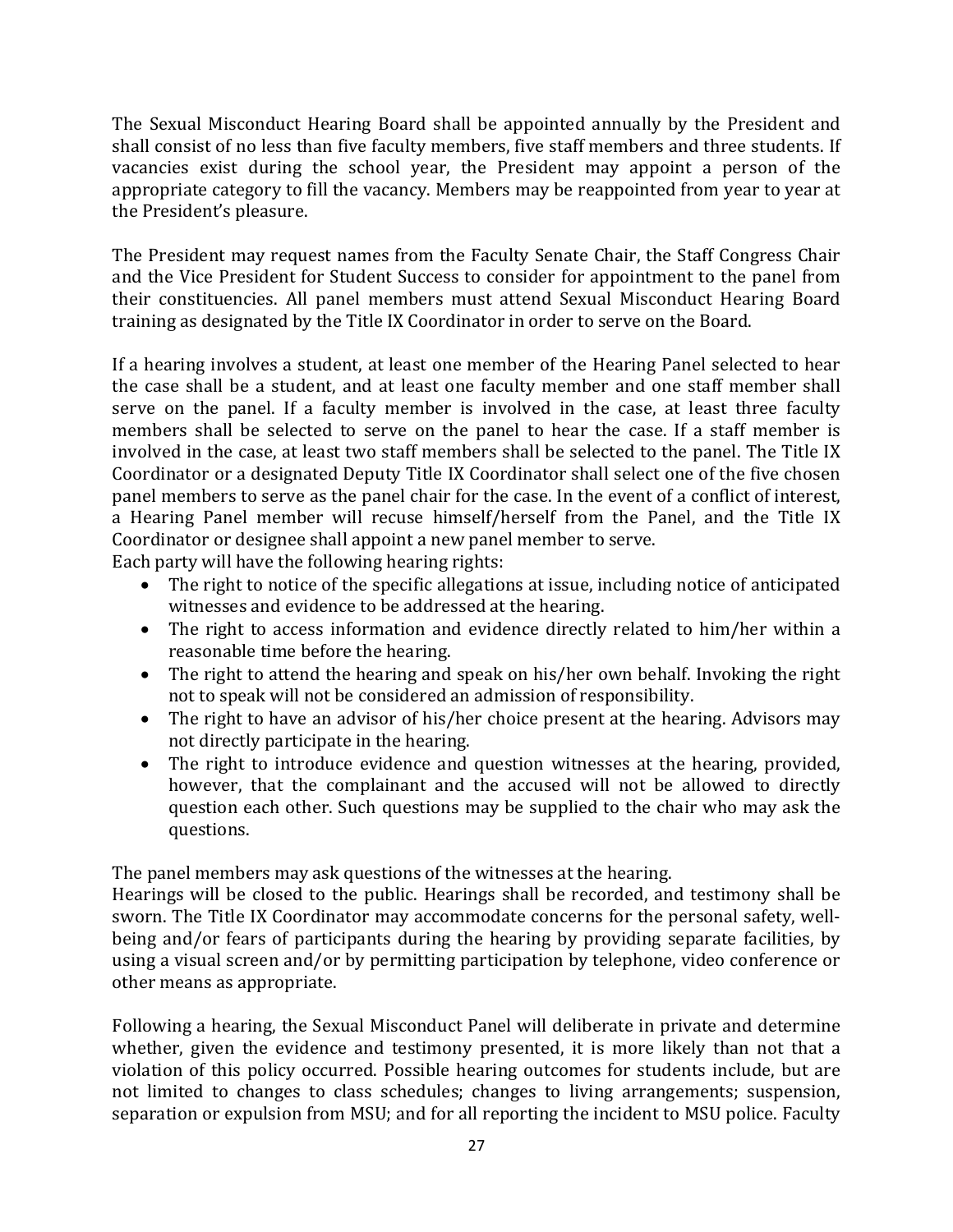and staff may be reprimanded, suspended without pay, or removed from employment. The measure taken will depend upon the individual circumstances:

- The Title IX Coordinator will inform both parties in writing of the outcome of the investigation and/or hearing within seven  $(7)$  business days of the investigation and/or hearing's conclusion. Notice of the outcome will include key findings and any penalties or protective measures directly related to the party.
- If the measure taken by the Sexual Misconduct Panel includes suspension or removal of a faculty or staff member, the Title IX Coordinator will also forward the decision to the President. If the measures involve a student, the outcome will be reported to the Vice President for Student Success.
- As a general rule, MSU will complete the investigation and hearing process within sixty (60) calendar days from receipt of a report. However, MSU may extend that time frame under special circumstances such as complex cases requiring extensive investigation and breaks occurring between academic periods making relevant parties or officials unavailable. MSU will work to keep extensions to a minimum and will keep the parties informed of the status of their case.
- Survivors always have the option to file a criminal report in addition to or in lieu of a report under this policy. In no case should a survivor be dissuaded from reporting sexual misconduct to law enforcement. Regardless whether a survivor elects to file a criminal report, MSU will conduct a separate investigation of its own consistent with this policy. If the accused is not affiliated with MSU, an investigation will still be conducted. The Title IX Coordinator or Deputy Coordinator may issue a No Contact or No Trespass order to an accused unless and until the accused is found not responsible. If the accused is a student or faculty from a visiting institution, MSU reserves the right to contact that institution for further investigation.
- Throughout the process, arrangements will be made to prevent the parties from having direct contact or communication with each other.
- The Title IX Coordinator will keep a record of the hearing and investigation process for each case.

#### **APPEAL PROCESS**

Once a decision has been made and both parties have been notified of the outcome, either party may appeal that outcome (including punishment) to MSU Appeals Board, which will consist of three members of the Sexual Misconduct Hearing Board that have not served on the case. If a case involves a student, at least one member of the Appeals Board shall be a student and likewise with Faculty and Staff..1 Appeals must be received by the Title IX Coordinator no later than five  $(5)$  calendar days after the date the underlying decision is issued. Appeals received after the deadline will not be processed. Appeals should be marked "confidential" and submitted by hand delivery or by email or mail to the Title IX Coordinator.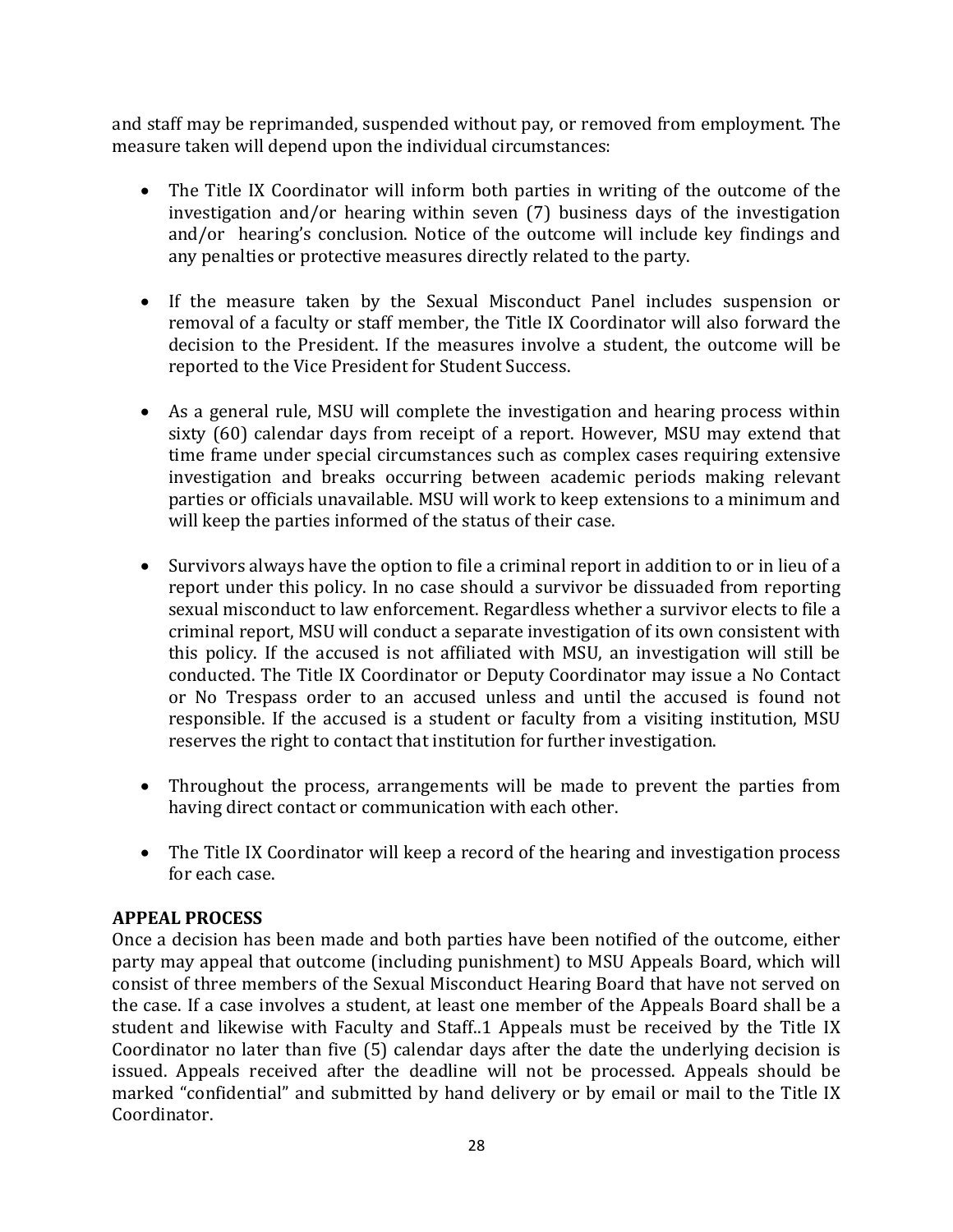In the event of a conflict of interest, the board member who has the conflict will recuse himself/herself from the committee and the Title IX Coordinator (or designee) will appoint a replacement.

Both parties will be notified in writing by the Title IX Coordinator that an appeal was received. The burden of proof lies with the appellant.

MSU Appeals Board will assess and decide the appeal based on the investigation and hearing record from the previous levels within twenty-one  $(21)$  calendar days of receiving the appeal, unless circumstances require more time, in which case the Title IX Coordinator will advise the parties of the need for more time. Grounds for appeal are limited to the following:

- MSU made a procedural error, which could have significantly affected the outcome.
- Previously unavailable and relevant evidence was found that could impact the final result.
- The determination of whether a violation occurred was arbitrary and unjustified by the evidence presented at hearing.
- The penalties imposed or other protective measures taken are too severe based on the evidence of record.

•

The Title IX Coordinator will notify the parties of the outcome of the appeal. All decisions by the MSU Appeals Board and all decisions of the Hearing Board that are not appealed shall be final with the exception of the following:

- Sanctions which include student suspension or expulsion, which may be further appealed to the President and Board of Regents in the same manner as provided by the MSU Eagle Student Handbook for Student Disciplinary Committee decisions.
- Sanctions which include suspension or dismissal of a staff member which may be appealed to the President who will review the record and determine if dismissal or another penalty is appropriate. The President's decision shall be final.
- Sanctions which include faculty termination/removal, which may be further appealed to the President and Board of Regents.
- Sanction involving suspension without pay, may be appealed to the President. The President shall review the record and determine whether suspension or dismissal is appropriate. The decision of the President shall be final if he/she determines suspension or another penalty is appropriate. If the President determines removal is appropriate, he/she shall refer the case to the Board of Regents who shall review the case on the record de novo. The Board may either remove the faculty member or may determine if a lesser penalty is appropriate. The decision of the Board shall be final.
- The Title IX Coordinator will keep a record of the appeal process.

#### **NO RETALIATION OR DETERRENCE FOR FILING REPORTS**

MSU strictly prohibits retaliation for making a report under this policy or participating in an investigation or hearing under this policy. Examples of retaliation include, but are not limited to a face-to-face threat, a digital message and/or physical intimidation. Retaliation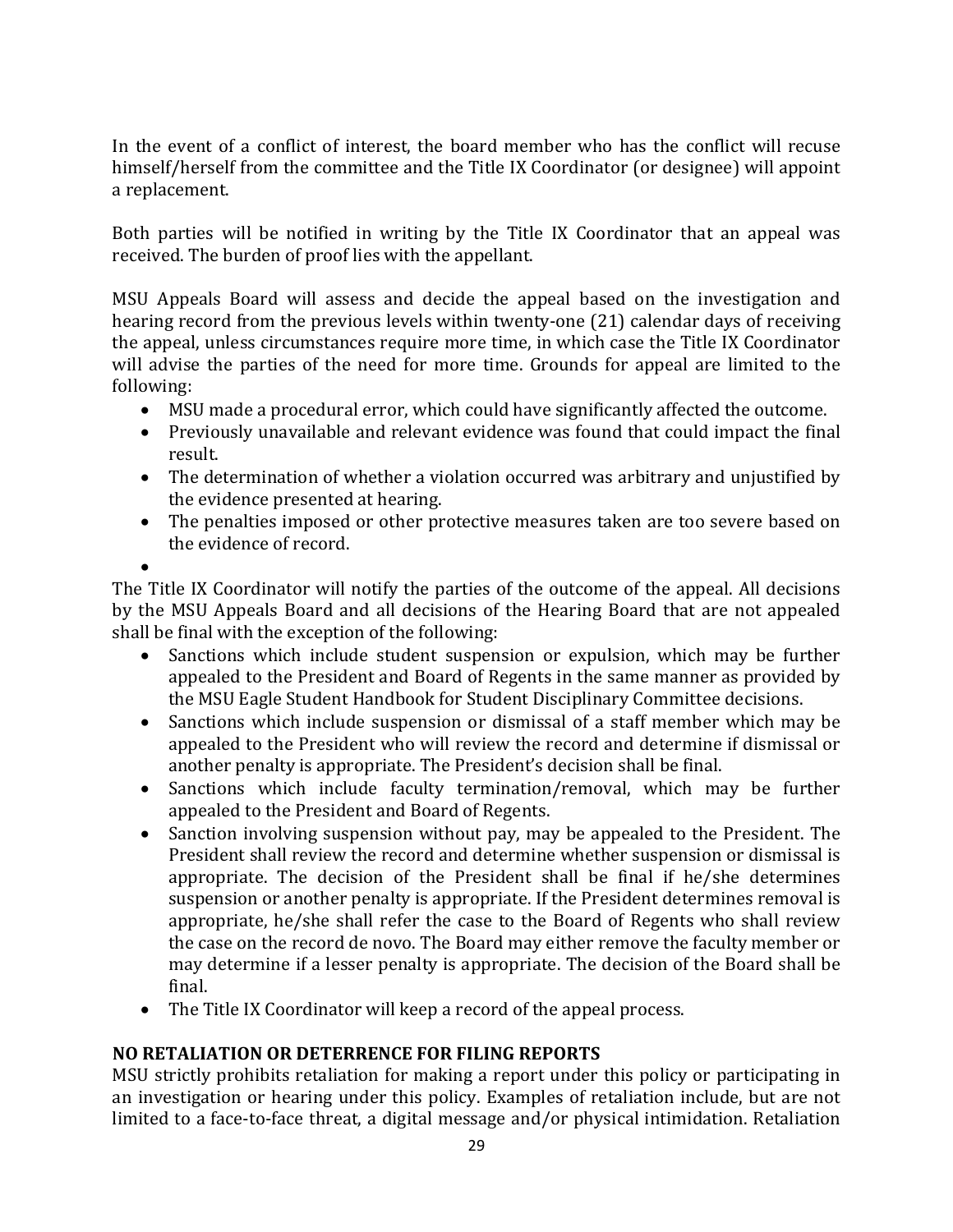can be by someone other than the accused. Any person who feels they have been retaliated against as a result of a report under this UAR should contact the Title IX Coordinator or a Deputy Coordinator immediately.

#### **RESOURCES**

Numerous resources both on and off campus are available and shall be set forth in the Appendix to this UAR. The resources shall be updated as appropriate without necessity to amend this UAR.

#### **TRAINING AND EDUCATION**

All students, faculty and staff must complete MSU-sponsored training on sexual misconduct issues within the dates and times arranged by the Title IX Coordinator and as frequently as designated by the President. Failure to do so may result in discipline.

#### **APPENDIX**

Title IX Coordinator Harold Nally 305 Howell McDowell Morehead, KY 40351 606-783-2097 h.nally@moreheadstate.edu Assistant Title IX Coordinators

#### **VICTIM RESOURCES**

Health MSU Sexual Assault Response Team (SART) (606) 776-0076 112 Allie Young Hall Morehead, KY 40351

MSU Counseling and Health Services (606) 783-2055 112 Allie Young Hall Morehead, KY 40351

St. Claire Regional Medical Center (606) 783-6615 (Emergency Department) 222 Circle Drive (606) 783-6500 (Main Hospital Operator) Morehead, KY 40351

Mental Health/Counseling/Advocacy **On Campus Resources** MSU Counseling and Health Services (606) 783-2123 112 Allie Young Hall Morehead, KY 40351 After hours, evenings, weekends contact (606) 783-2035 (This is the MSU Police Dept. and they have the on-call schedule for licensed counselors.)

MSU Sexual Assault Response Team (SART) (606) 776-0076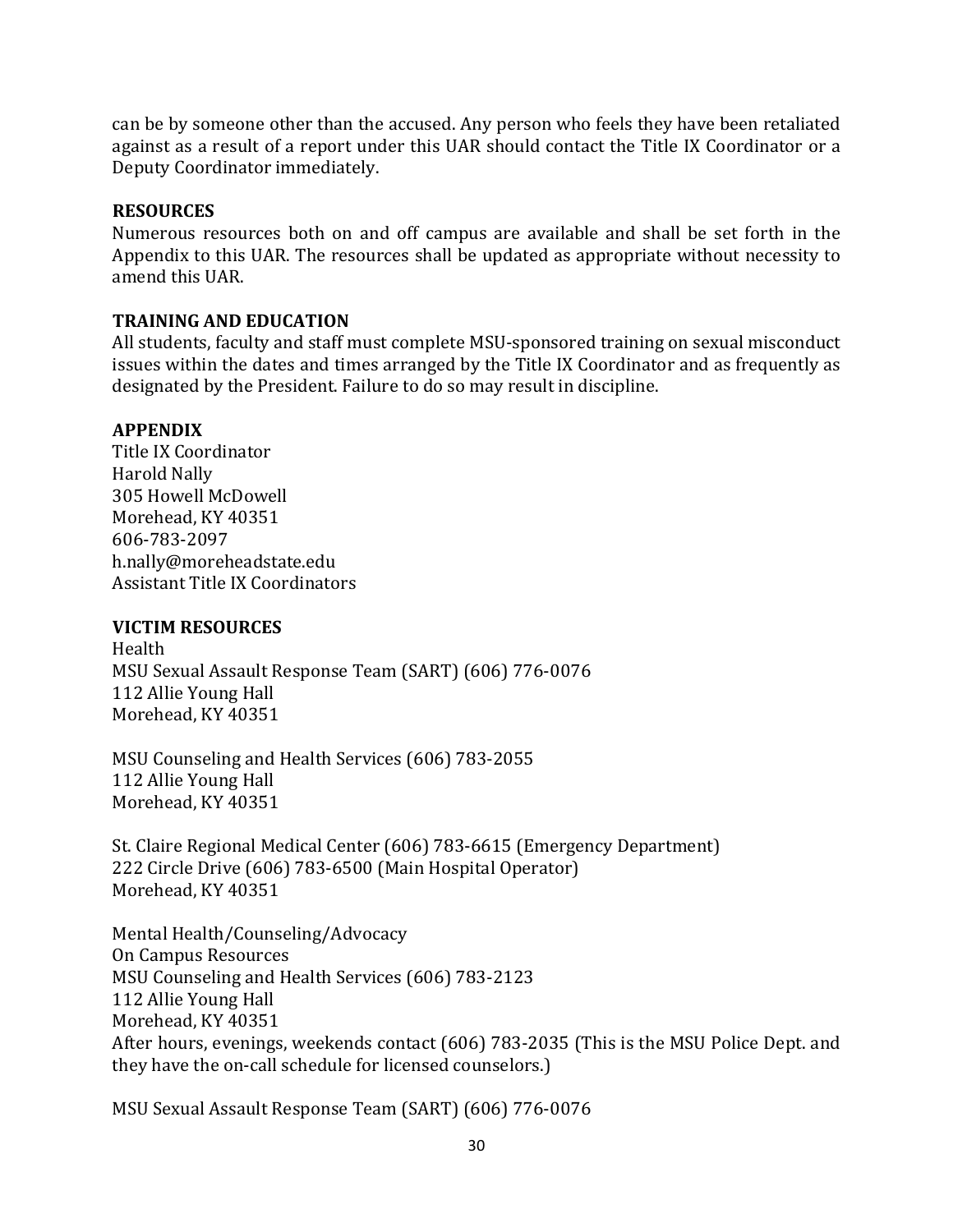112 Allie Young Hall Morehead, KY 40351

#### **Off Campus Resources**

St. Claire Regional Medical Center (606) 783-6805 Counseling 475 Clinic Drive Morehead, KY 40351

Pathways (606) 784-4161 ext. 4401 321 East Main Street Morehead, KY 40351

Pathways Rape Crisis Center (606) 784-4161 ext. 4401 325 East Main Street (800) 562-8909 Morehead, KY 40351

DOVES of Gateway, Inc. (606) 784-6880 P.O. Box 1012 (800) 221-4361 (Crisis #) Morehead, KY 40351

KCADV (502) 209-5382 Kentucky Coalition Against Domestic Violence 111 Darby Shire Circle Frankfort, KY 40601

24-hour Crisis Line (800) 562-8909 National Domestic Violence Hotline (800) 799-SAFE National Sexual Assault Hotline (800) 656-HOPE

Police Department Contacts MSU Police Department (606) 783-2035 or 911 on campus 100 Laughlin Bldg. Morehead, KY 40351

Morehead Police Department (606) 784-7511 105 East Main Street Morehead, KY 40351

Kentucky State Police (Post 8) (606) 784-4127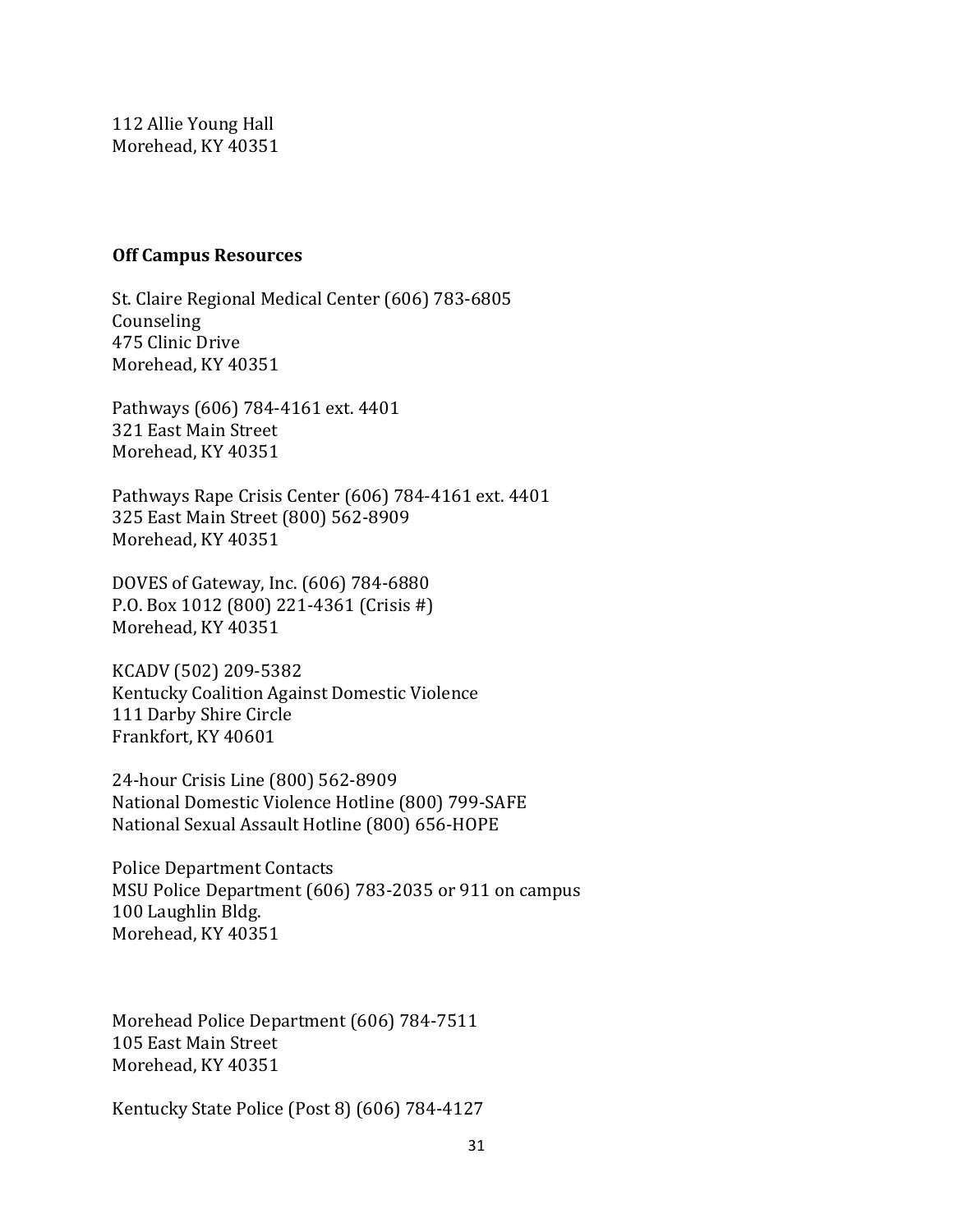1595 Flemingsburg Road Morehead, KY 40351

Rowan County Sheriff's Office (606) 784-5446 600 W Main Street Morehead, Ky 40351

#### **Online Resources**

If a person feels the need to pursue further help and counseling, there are institutions and charity groups that are specialized and specifically trained to aid survivors of different violent crimes. A formal report is not required to access these resources. These are some nationwide websites that provide help:

National Domestic Violence Hotline http://www.thehotline.org/

**Stalking Resource Center** http://www.victimsofcrime.org/our-programs/stalking-resource-center

National Sexual Assault Hotline http://www.rainn.org/get-help/national-sexual-assault-online-hotline

Girls Health Website http://www.girlshealth.gov/safety/saferelationships/daterape.html

Clery Center for Security on Campus http://clerycenter.org/help-victims

#### **When a Sexual Assault Occurs**

The victim should take one of the following actions **immediately**: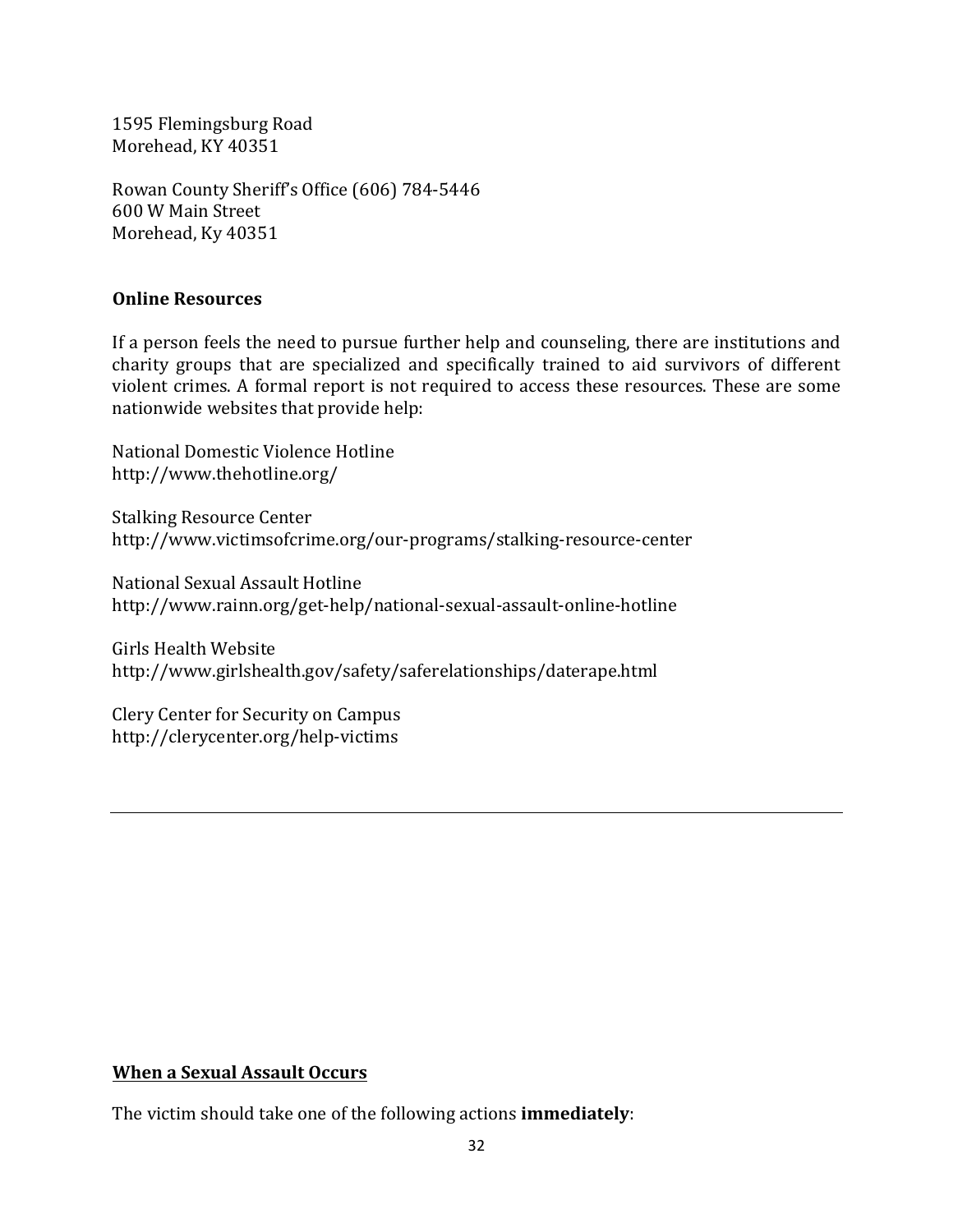**Report to the Morehead State University Police Department** by calling 911 from a campus phone or  $606-783-2035$ ; the Morehead City Police  $911$  or  $606-784-7511$ : the Kentucky State Police 911 or 606-784-4127 as appropriate.

**Seek Medical Attention** at the Caudill Health Clinic on campus, or at St. Claire Regional Medical Center or through EMS (911). Tests are administrated that will alleviate dears about sexually transmitted diseases and pregnancy. Evidence will be collection which can be used if the victim chooses to prosecute.

**Contact a Crisis Counselor** by calling the University Counseling Center at (606) 783-2123 or after hours by calling the Morehead State University Police Department at (606) 783-2035 or 911 and request to speak with a crisis counselor. A crisis counselor will be able to provide immediate psychological support and refer the victim for medical attention. Additional support will be provided should the victim choose to report the crime to a law enforcement agency.

#### **Statements to Victims of Sexual Assaults**

- 1. We will treat you and your particular case with courtesy, sensitivity, dignity, *understanding, and professionalism*.
- 2. If you feel more comfortable talking with a female or a male officer, we will do our best to *accommodate your request.*
- 3. *We will meet your privately, at a place of your choice in this area to take a complaint report.*
- 4. *We will consider your case seriously, regardless of your gender or the gender of the suspect.*
- 5. Our officers will not prejudge you and you will not be blamed for what occurred.
- 6. *We will assist you in arranging for any hospital treatment or other medical needs.*
- 7. *We will assist you in privately contacting a counselor and/or other available resources.*
- 8. *We will fully investigate your case and will help you to achieve the bet outcome. This may involve arrest and full prosecution of the suspect responsible. You will be kept up-to-date on this progress of the case.*
- 9. *We will continue to be available for you, answer your questions, explain the systems and process involved, and be a willing listener.*

#### **Counseling and Health Services**

Victims of a sexual assault, who are MSU students, are eligible to the services at the Office of Counseling and Health Services, located on the first floor of Allie Young Hall. This Caudill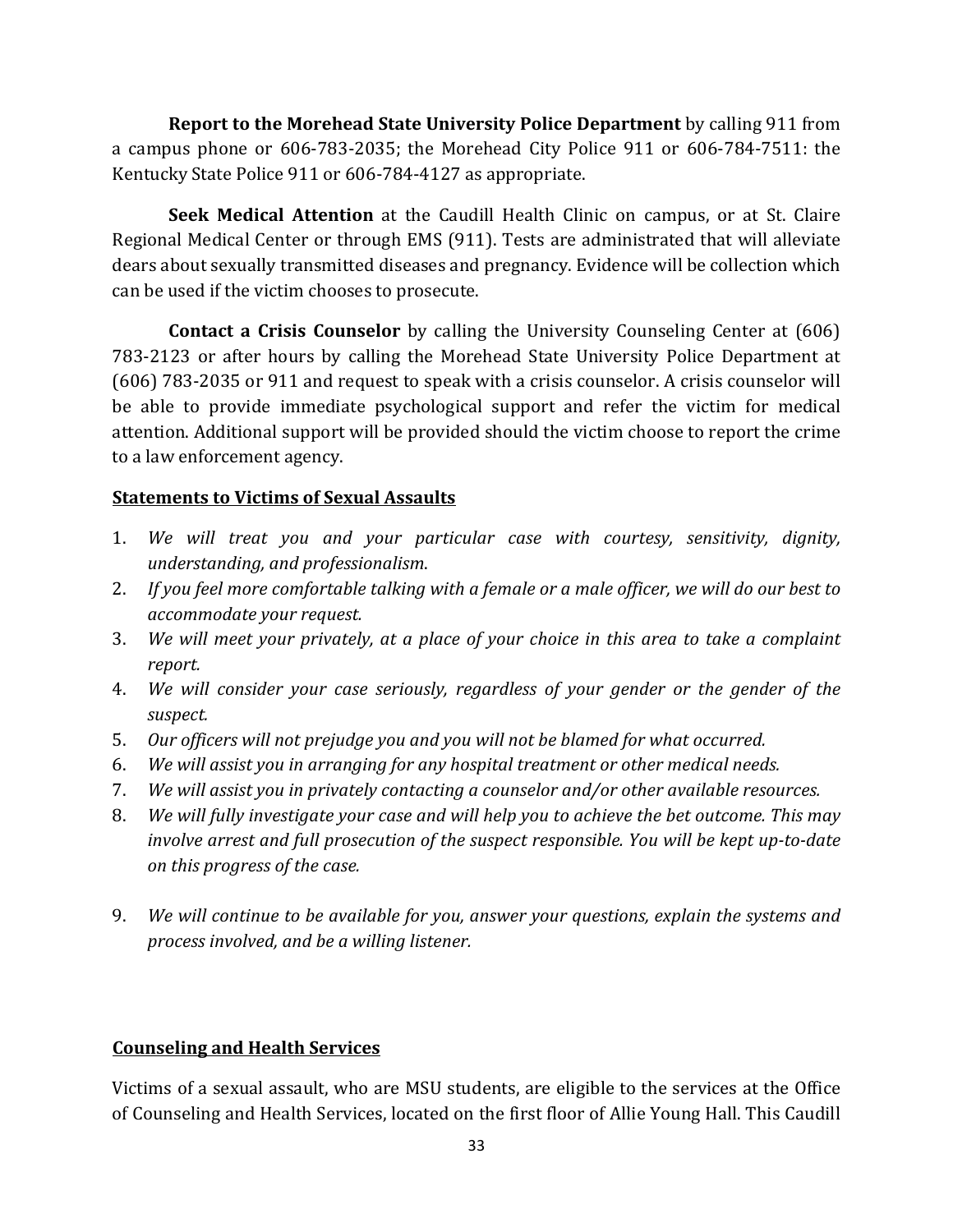Health Clinic is open  $8:00 \text{ am} - 5:00 \text{ pm}$ , Monday through Friday during the fall and spring semesters. Hours of operation at other times are  $8:00$  am  $-$  4:30 pm, Monday through Friday. 

#### **Sexual Assault Policy**

Morehead State University will not tolerate sexual offenses in any form. Where there is probable cause to believe that University regulations prohibiting sexual offenses have been violated, campus disciplinary action can be pursued. Campus disciplinary action can include suspension or dismissal from the University.

If the victim chooses not to prosecute, the University can purse disciplinary action at the request of the victim. It should be remembered that Morehead State University has an obligation to uphold the laws of the larger community of which it is a part.

While the activities covered by the laws of the larger community and those covered by MSU's Code of Student Conduct may overlap, it is important to note that the community's laws and MSU's Code of Student Conduct operate independently and that they do no substitute one for another. Morehead State University may purse enforcement of its own rules whether or not legal processing are underway or may use information from a third party source, such as law enforcement agencies and the courts, to determine whether University rules have been broken.

At the request of the victim, MSU will make every reasonable effort to change a victim's academic and living situation after an alleged sex offense. The victim will be notified of these options by University officials in the reporting and counseling process.

#### **SART** (Sexual Assault Response Team)

Counseling and Health Services at Morehead State University will be home to the Sexual Assault Response Team. Dr. Shannon Smith-Stevens DNP, APRN-BC, also a Sexual Assault Nurse Examiner (SANE) is working with Police Chief Merrell Harrison (S.A.R.T. trained) and Pathways to provide a comfortable, safe environment for victims. Sexual assault examination and counseling services from licenses therapists are available for students, faculty and staff on campus. The services provided by the Health Clinic are free of charge and are available 24 hours a day. The Sexual Assault Response Team consists of law enforcement, victims advocate and a health care professional. The health care professional has been licenses as a sexual assault nurse examiner and can perform physical examinations and forensic-medical examination if necessary.

Victims have the right to determine whether to report the assault to law enforcement, except when reporting abuse and neglect of a child, souse and other vulnerable adult as set forth in Kentucky law. No victim shall be denied an examination because the victim chooses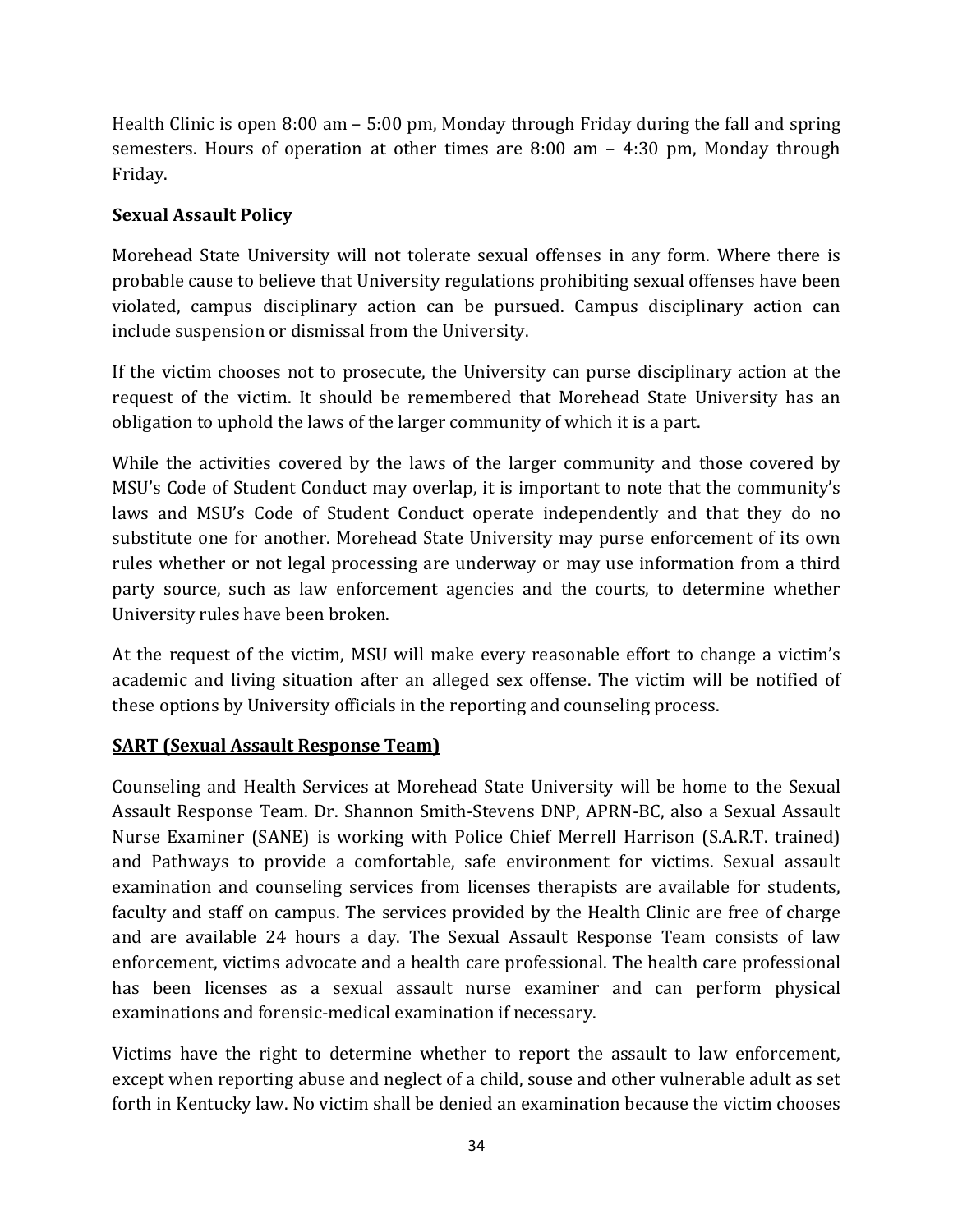not to file a police report, cooperate with law enforcement, or otherwise participate in the criminal justice system.

If the victim decided to prosecute (which is not required), a prosecutor will also be a part of the SART. All services are confidential. There are also free services available through the rape advocacy office at Pathways at (606) 784-4161. To learn more about the resources for victims of sexual assault in Kentucky, visit http://kyasap.brinkster.net/. To request a sexual assault exam, call (606) 776-0076 or for more information contact (606) 783-2123.

#### **Monitoring & Recording Off-Campus Criminal Activity**

The Morehead State University Police Department maintains an excellent relationship with City of Morehead Police Department, Rowan County Sheriff's Office, Kentucky State Police and other Public Safety organizations. MSUPD meets with these agencies and others monthly to share information. Additionally, MSUPD attends quarterly Rowan County Risk Assessment meetings. MSUPD is notified about incidents involving students, staff and property from local agencies.

#### **Campus Safety, Facility Access and Security Policies**

Morehead State University has established the following policies and procedures to enhance the security of the campus community:

- Academic and administrative buildings have normal operating business hours posted on entrances. Persons remaining after the posted hours must have appropriate identification and authorization. Faculty and staff members are permitted within facilities 24-hours per day.
- Faculty and staff will be required to show their Medeco key and a University ID card when so requested by a member of the Morehead State University Police Department. Students must obtain the approval of the department Chairperson and possess an approved "After Hour Facility Utilization Authorization Slip". Students must have their copy of the slip and a valid University ID card in their possession and present same upon request. Residence halls normally permit entry through the main entrance and require key access after midnight Sunday-Thursday and 1:00 am on weekends.
- The Morehead State University Police Department employs student workers as Student Cadets to enhance residence hall security, campus security and at special events.
- Uniformed Security Personnel check security related issues, including the security of doors and public areas. Anyone present in a residence hall may be asked to show a MSU ID card to prove residency and their right to use the facilities. Failure to produce proper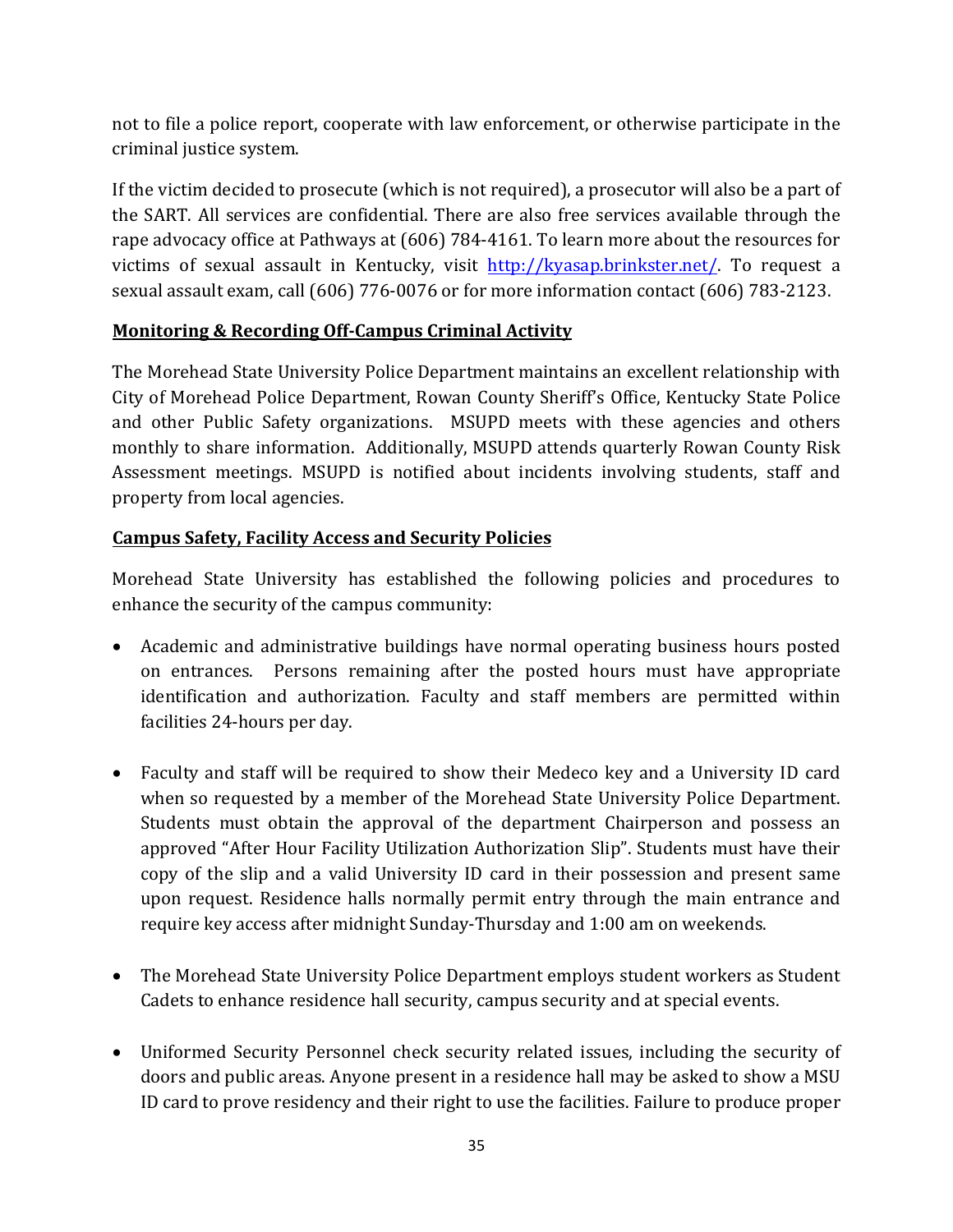identification upon request of residence hall staff, Morehead State University Police Department or any Morehead State University staff member may result in disciplinary action.

- Unauthorized person are not permitted in residence halls and should be reported to the residence hall staff or the Morehead State University Police Department by calling (606) 783-2035. If you believe a crime has been or is about to be committed, contact the Morehead State University Police Department immediately. Specific guest and visitation policies are contained in the *Eagle Handbook* for students.
- Campus safety and security surveys will be conducted twice annually (normally in May and September). The Chief of Police and the Director of Risk & Compliance, or their designed representatives, shall make a campus survey at night to determine lighting adequacy and needs.
- They will accomplish the survey on foot and make every effort to observe all possible route used by the University community, including parking lots. A list of needs will be identified to the Vice President of Administration and Fiscal Services for forwarding to the Vice President for Facilities Management. This survey will also cover shrubs, sidewalks and other issues impacting the overall safety and security of the campus.

#### **Missing Person Policy & Procedures**

The following procedures will be implemented prior to and when a student living on campus is determined to be missing in accordance with the Higher Education Opportunity Act of 2008:

#### **Student Notification**

On an annual basis, all students living in campus housing facilities will be informed of their right to identify a person as a confidential contact in the event the student is reported as a missing person. In addition, off-campus students may use established methods to identify a person as a confidential contact in the vent the student is reported as missing person. The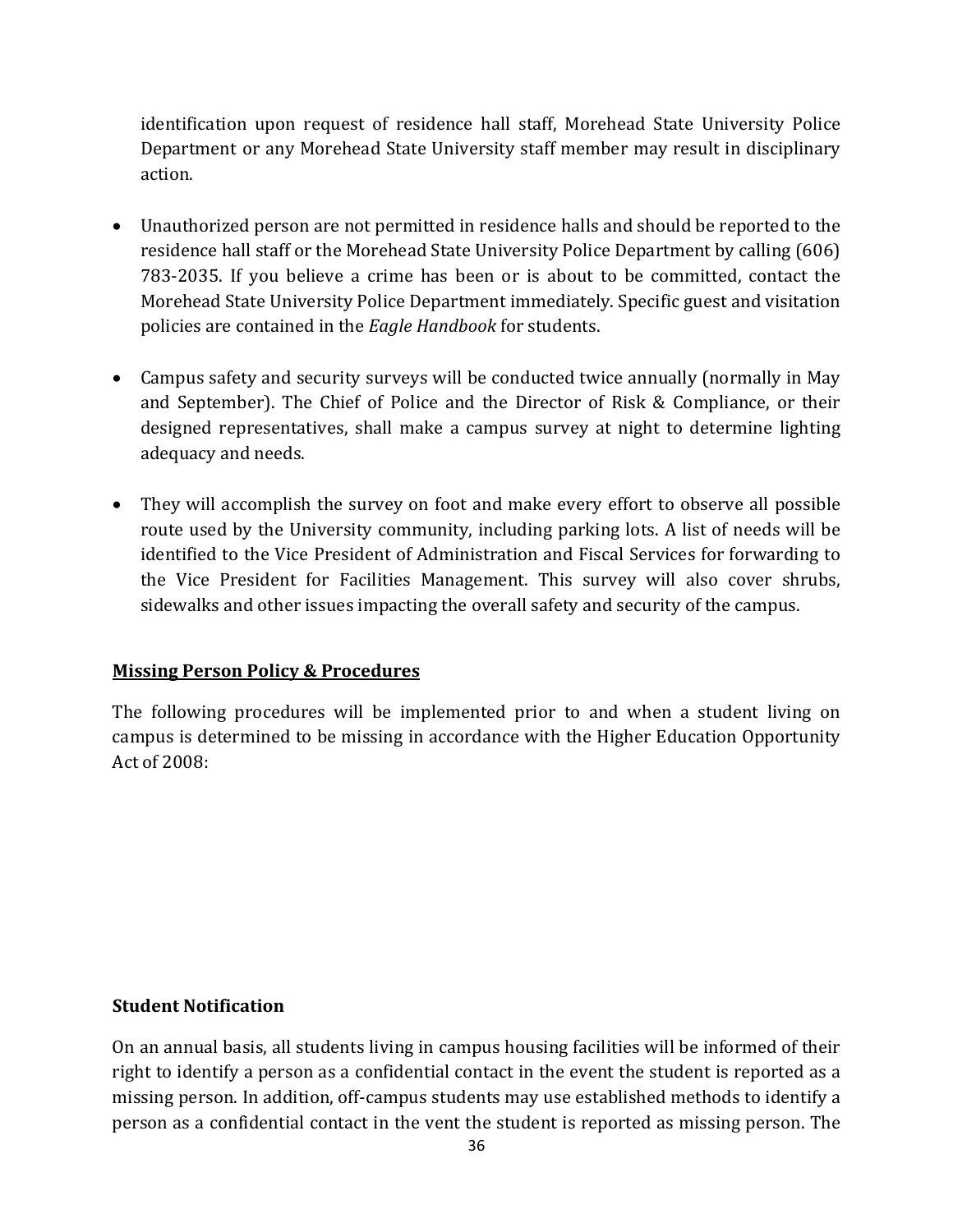Assistant Vice President/Dean of Students or designees will notify the confidential contact no later than 24 hours after the time a student has been classified as missing by the Morehead State University Police Department.

If a student does not identify a confidential contact, designated University personnel may contact parents/guardians as deemed necessary and/or appropriate if the student is classified as missing by the Morehead State University Police Department.

#### **Registration**

Students who wish to submit information related to a confidential contact may do so by following the directions outlined via the student portal and distributing by housing staff members. 

#### **Definition of a Missing Person**

A student will be defined as "missing" when a report has been made with the Morehead State University Police Department, they have investigated the circumstances and validity of the allegation, and they determine a student should be classified as a missing person.

#### **Contact Notification**

If a student has been classified as a missing person by the Morehead State University Police Department, the Assistant Vice President/Dean of Students or designee will communicate with the confidential contact person within a 24 hour period. For non-emancipated students under the age of 18, the Assistant Vice President/Dean of Students or designee will notify a custodial parents or guardian (as listed in official University records) no later than 24 hours after the time a student has been classified as missing by the Morehead State University Police Department.

The classification of a student as missing may activate the Emergency Operations Plan and result in the notification of other personnel as designated by established University protocol.

#### **Information Accuracy**

Once a student submits the name of a contact, he/she is responsible for providing information updates as appropriate or necessary via e-mail at missingperson@moreheadstate.edu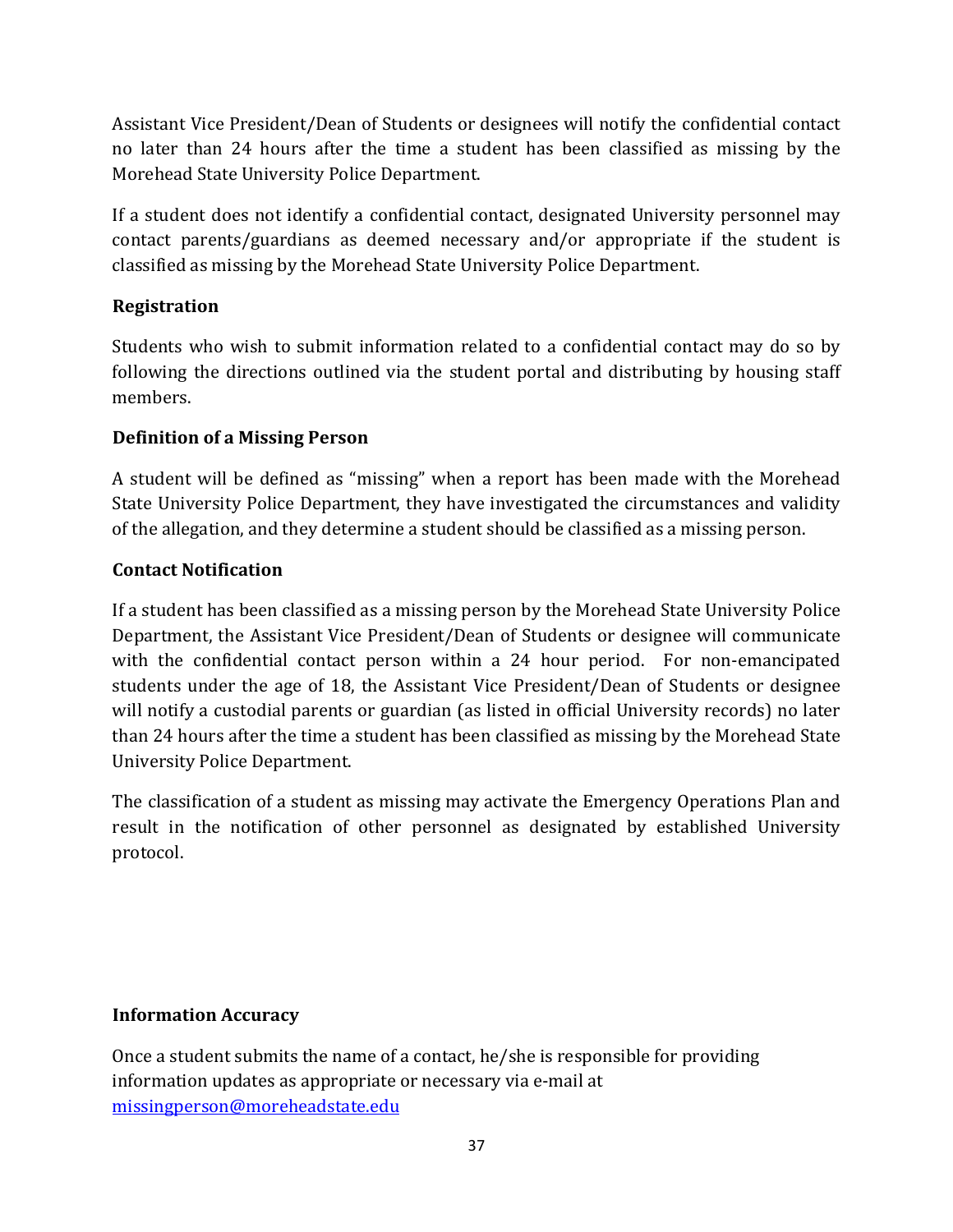#### **Procedures**

- Any allegations that a student is missing must be immediately reported to the Morehead State University Police Department (606) 783-2035.
- The Morehead State University Police Department will conduct an investigation to determine the credibility of the allegations and if the student should be classified as a missing person.
- If a student is classified as a missing person, the Morehead State University Police Department will contact the Assistant Vice President/Dean of Students.
- Within a 24 hour time period, the Assistant Vice President/Dean of Students or designee will attempt to communicate with the confidential contact or parent/guardian via telephone. If the Assistant Vice President/Dean of Students or designee is unsuccessful in communicating via telephone, an e-mail message will be sent to the confidential contact or parent/guardian. If an e-mail is sent, the Assistant Vice President/Dean of Student or designee will continue to call the confidential contact or parents/guardian until successful.

Questions related to this policy should be directed to the Assistant Vice President/Dean of Students via e-mail (missingperson@moreheadstate.ed) or telephone at (606) 783-2070.

#### **Fire Safety Policy**

Morehead State University emphasizes the important of fire safety and fire prevention to all residents. All residential facilities with the exception of the University Farm are equipped with automatic fire suppressing systems that will activate in the event of a fire. Additionally, all residential facilities are equipped with smoke detector systems. Each residence hall has emergency procedures, which students should know. Emergency evacuation procedures are posted for each residence hall, and fire drills are held each semester to keep residences familiar with the process. For everyone's safety, students must cooperate completely with the staff when an evacuation occurs. Because of the serious nature of fire, the following regulations are necessary:

- A person who pulls a fire alarm or falsely reports an emergency to police or the fire department will be punished under the Kentucky Revised Statute 512.040. If convicted of this Class B misdemeanor, it means up to a \$500 fine and/or 90 days in jail.
- Students must follow emergency evacuation procedures.
- Due to fire hazards, students may not possess or burn candles, incense, etc., except in connection with a hall program, which required prior approval from the residence hall director.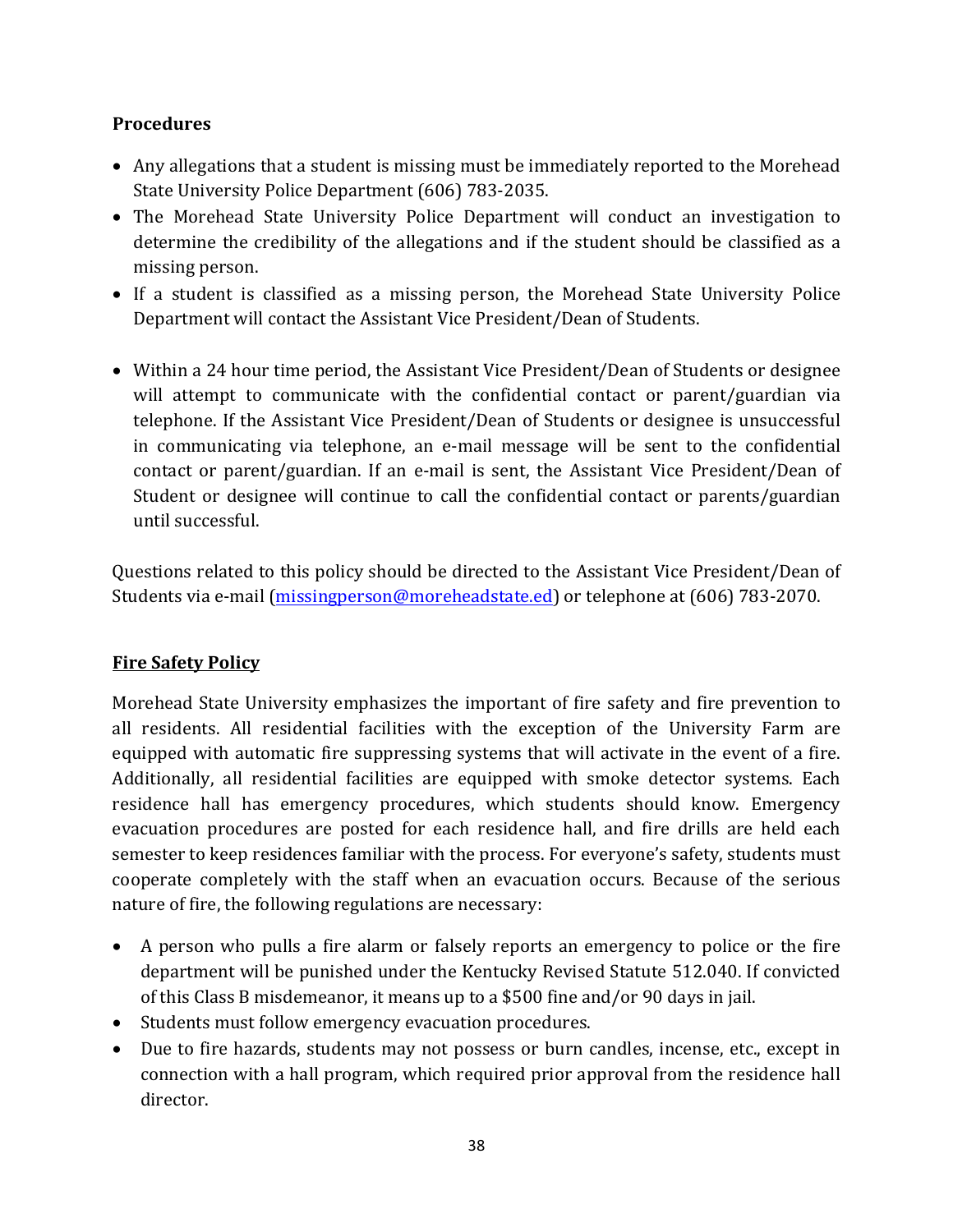- Flammable fluids may not be used or store in the residence halls.
- No loft construction or overstuffed furnishings are permitted.
	- Torchiere-style halogen lamps manufactured prior to March 1997 are not permitted in residence halls. Halogen lamps manufactured after March 1997, which meet the Underwriter's Laboratories (UL 153) safety standards, are permitted for student use in residence halls.
- Items such as clothes hangers, decorations, etc. must not be placed on the sprinkler device in the residence hall room. Doing so can activate the sprinkler system, resulting in water damage.

#### **Appliances**

Because more than one residence hall room/apartment share the same circuit, there is a possibility of an electrical overload; students should be considerate and conscious of the number and frequency of appliances they use. Students should also limit the number of extension cords used in a room. Microwave ovens (700 watts maximum) and student owned refrigerators with a size capacity of 4.5 cubic feet are permitted (one per room). Small hand appliance, such as coffee pots, blenders, mixers, crock pots, grills (Like the George Foreman Grill) and other personal care appliance are permitted in rooms. These appliances should have enclosed heating elements and the Underwriters Laboratory approval. 

When using a cooking appliance, students must always be in the room and appliances must be turned OFF before leaving the room in order to prevent fires. Electric skillets are not included in this category and are not permitted in residence halls. Residents may have a television with a power usage limitation of 1.6 amps or 175 watts or less. No appliances with open heating elements are permitted in residence halls. During fire and safety inspections, University officials will require the removal of prohibited appliances or materials. Also, sun lamps and personal air conditioners are not allowed.

#### **Tobacco**

In accordance with University Policies, the use of tobacco products in any University residential facility is prohibited. Students found in violation of University and/or residence hall policies and regulations can expect appropriate disciplinary measures to be imposed. Disciplinary measures for violations include community restitution assignments, education programming assignments, residence hall dismissal, loss of visitations, or other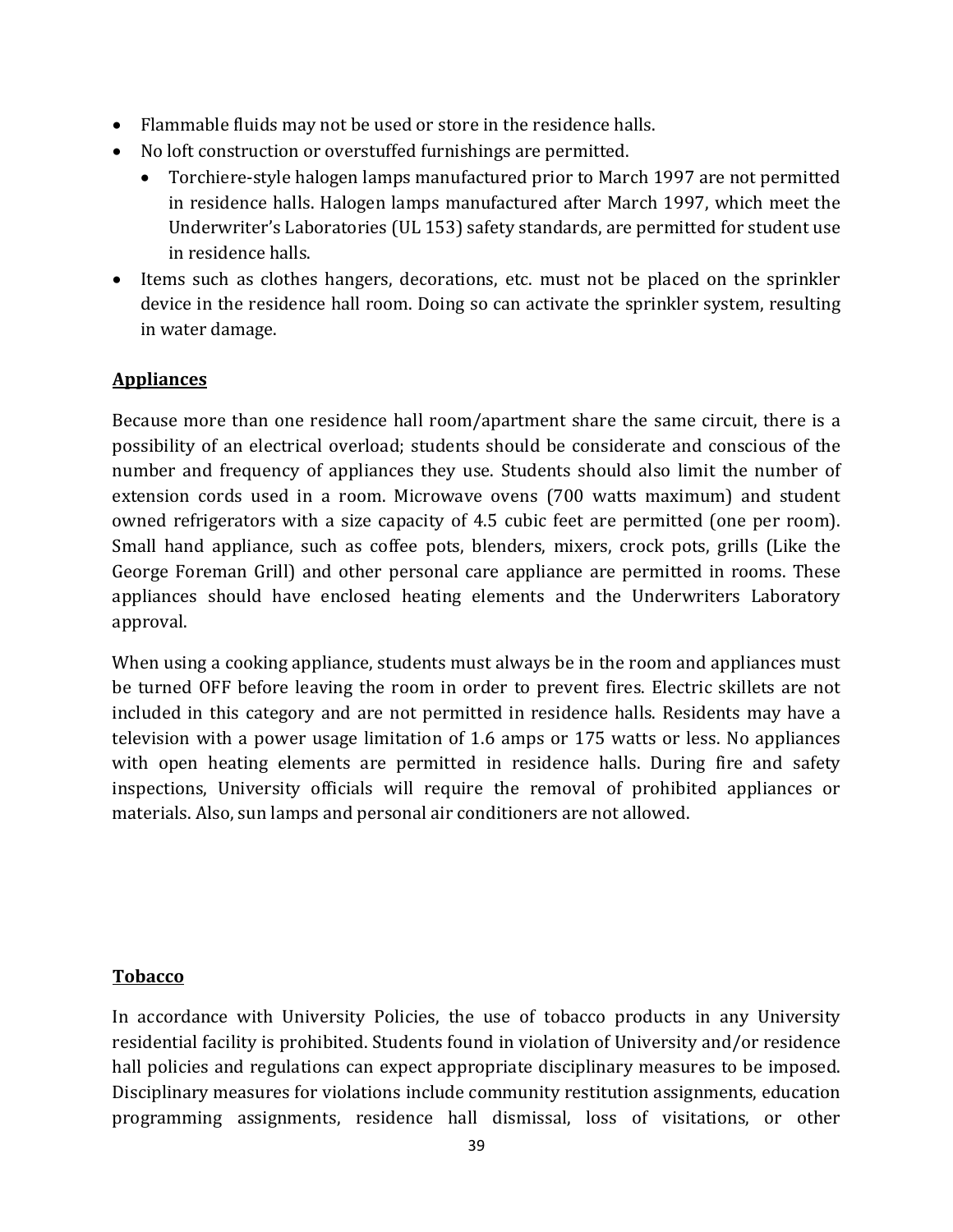appropriate sanctions. Students who are found in violation of residence hall policies and are issued the sanction of dismissal from the residence hall will forfeit residence hall fees.

#### **Tobacco Policy**

In an effort to promote healthy employees and a healthy environment, Morehead State University implemented UAR 902.01 in the summer of 2011. Specifically, UAR 902.01 prohibits the use of all tobacco products on University owned or controlled property. This policy is in effect for all persons, at all times, who are attending classes, working, living, visiting, attending/participating in athletic events, programs, and all activities and programs on University owned, leased, or controlled property and in campus owned, leased, or rented vehicles. This includes University property outside the main campus such as farm facilities, golf courses, art galleries, parking lots, performance venues, and sporting venues, and functions that are held in these facilities and venues.

While Morehead State University remains committed to maintaining a healthy campus environment and encouraging members of the campus community to engage in healthy behaviors there are two designated tobacco use areas for the campus. This has become necessary as members of the University community have not respected private and city property adjacent to the campus, portraying a less than positive image of Morehead State University to our neighbors, visitors, and guests.

Two areas have been developed as designated tobacco use areas. *It is in these areas only that tobacco use will be permitted.* The areas have seating and receptacles for the proper disposal of trash and tobacco waste.

The locations are:

- On the west end of campus the concreted area in the backyard of the faculty house on the corner of Second Street and Battson-Oates, across Second Street from Lappin Hall. This area is accessed from Second Street. Stairs enter the yard from the south side of the Second Street sidewalk. Gravel will designate a walkway to the tobacco use area until concrete can be poured as weather allows.
- In the east-central area of campus an area on the south side of Alumni Hall adjacent to a fenced area where the loading dock of Alumni Tower is located.

Violators of the Tobacco Use Policy are subject to fines and progressive disciplinary actions. Alleged violations which involve employees will be addressed through the Office of Human Resources and appropriate supervisory personnel. Alleged violations which involve students will be addressed by the Assistant Vice President/Dean of Students as outlined in the on-line version of the *Eagle Student Handbook* (See "*Scope of Authority*", page 27 and "*SCC 3200*", pages 68-69). 

It is expected that all MSU faculty, staff, and students will adhere to and assist in the enforcement of the University Tobacco Use Policy. Tobacco use must be confined to the designated areas. Individuals who utilize the designated areas should be mindful of cleanliness, disruptions, and University image. Individuals should use proper receptacles to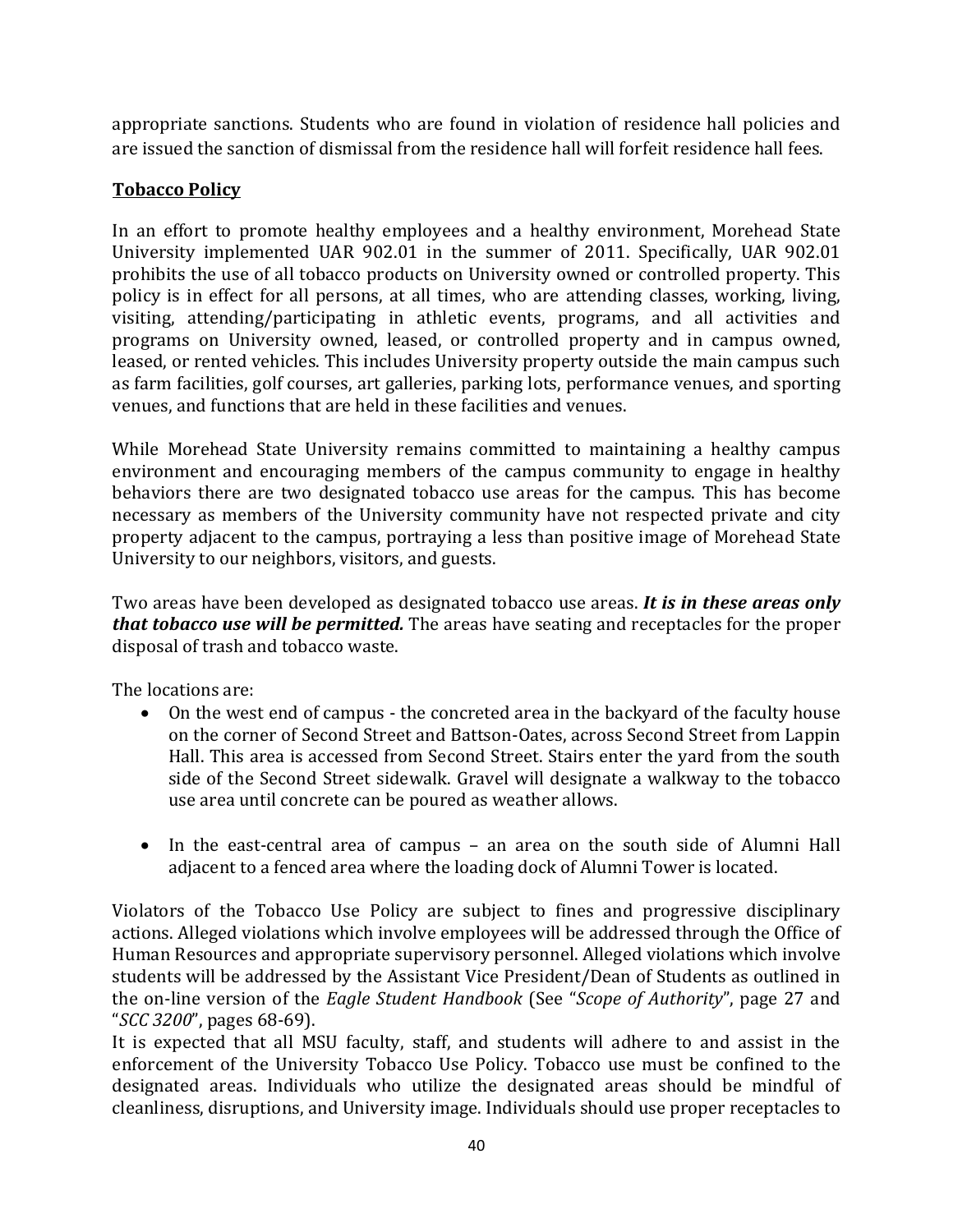dispose of all tobacco waste, garbage, etc... In addition, designated tobacco use areas should not be utilized in a manner which could cause disruption to others (i.e. amplification of music, etc...) or create a negative image for the University (i.e. littering, obstruction of pedestrians or vehicles, etc...).

Violations of the University Tobacco Policy should be reported to the Office of Human Resources (employees) and the Assistant Vice President/Dean of Students (students).

#### **Reporting Violations of the MSU Tobacco Policy**

It is expected that all MSU faculty, staff, and students will adhere to, and assist in the enforcement of UAR 902.01 (Tobacco Use Policy). Individuals who witness violations of UAR 902.01 are expected to file a report with the Office of Human Resources (employees) or the Assistant Vice President/Dean of Students (students).

Confronting others regarding behaviors that are contrary to University policies can be a difficult task. However, it is a critical element of the educational environment in which we live and work. The following is an outline of how faculty, staff, and students should address violations of UAR 902.01:

If you are a direct witness to the behavior:

- $\bullet$  Initiate a conversation with the person by introducing vourself.
- Ask the individual if  $s/h$ e is an employee or a student.
- If the person answers in the affirmative, ask him/her if  $s/h$ e is aware of the campus Tobacco Policy.
- If the individuals states that s/he is not aware, share that MSU is a tobacco-free campus.
- If the person is an employee or student, ask him/her to provide his/her name and ID number.
- If the person refuses to cooperate, call MSUPD (783-2035)
- If the person is not an employee or student, ask him/her to provide his/her name.
- Share with the person that we have two designated tobacco use areas on campus.
- If the person is an employee, share the information with the Office of Human Resources.
- If the person is a student, or has no connection to MSU, share the information with the Assistant Vice President/Dean of Students (m.ammons@moreheadstate.edu).

If you are not able to address the behavior in person:

An example of this would include seeing a person smoking in a non-designated zone while driving in your car. You would not stop to confront the person; however, you are still encouraged to report your observation.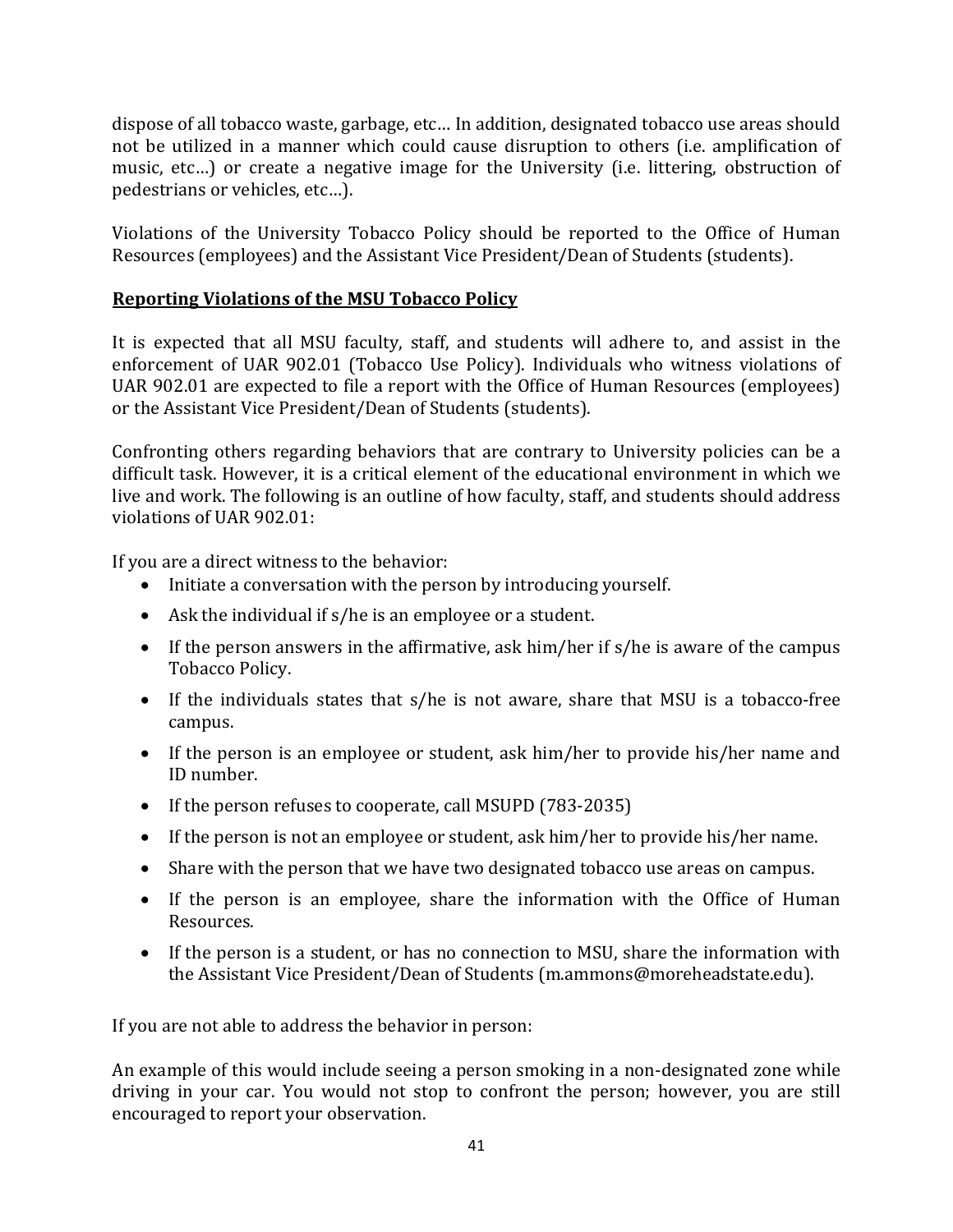- If you know the name of the person, and  $s/h$ e is an employee, share the information with the Office of Human Resources.
- If you know the name of the person, and  $s/h$ e is a student, share the information with the Assistant Vice President/Dean of Students (m.ammons@moreheadstate.edu).
- If you know nothing about the person, share the information with the Assistant Vice President/Dean of Students (m.ammons@moreheadstate.edu).

#### **Consequences of Violating the Tobacco Use Policy**

Alleged violations of UAR 902.01 will be addressed by the Office of Human Resources (employees) and the Assistant Vice President/Dean of Students (students) using established University policies and protocol. Students found to be in violation of UAR 902.01 are subject to the following sanctions:

- First Violation \$25.00 Fine
- Second Violation \$50.00 Fine
- Third Violation \$100.00 Fine

In addition to the aforementioned fines, students may be required to complete other sanctions as outlined in the on-line version of the *Eagle Student Handbook*. Employees found to be in violation of UAR 902.01 are subject to the following sanctions: Individuals will meet with their supervisors and/or the Office of Human Resources to determine an appropriate course of action. Each alleged incident, and subsequent decision, will be documented in the personnel file of the employee as maintained by the Office of Human Resources.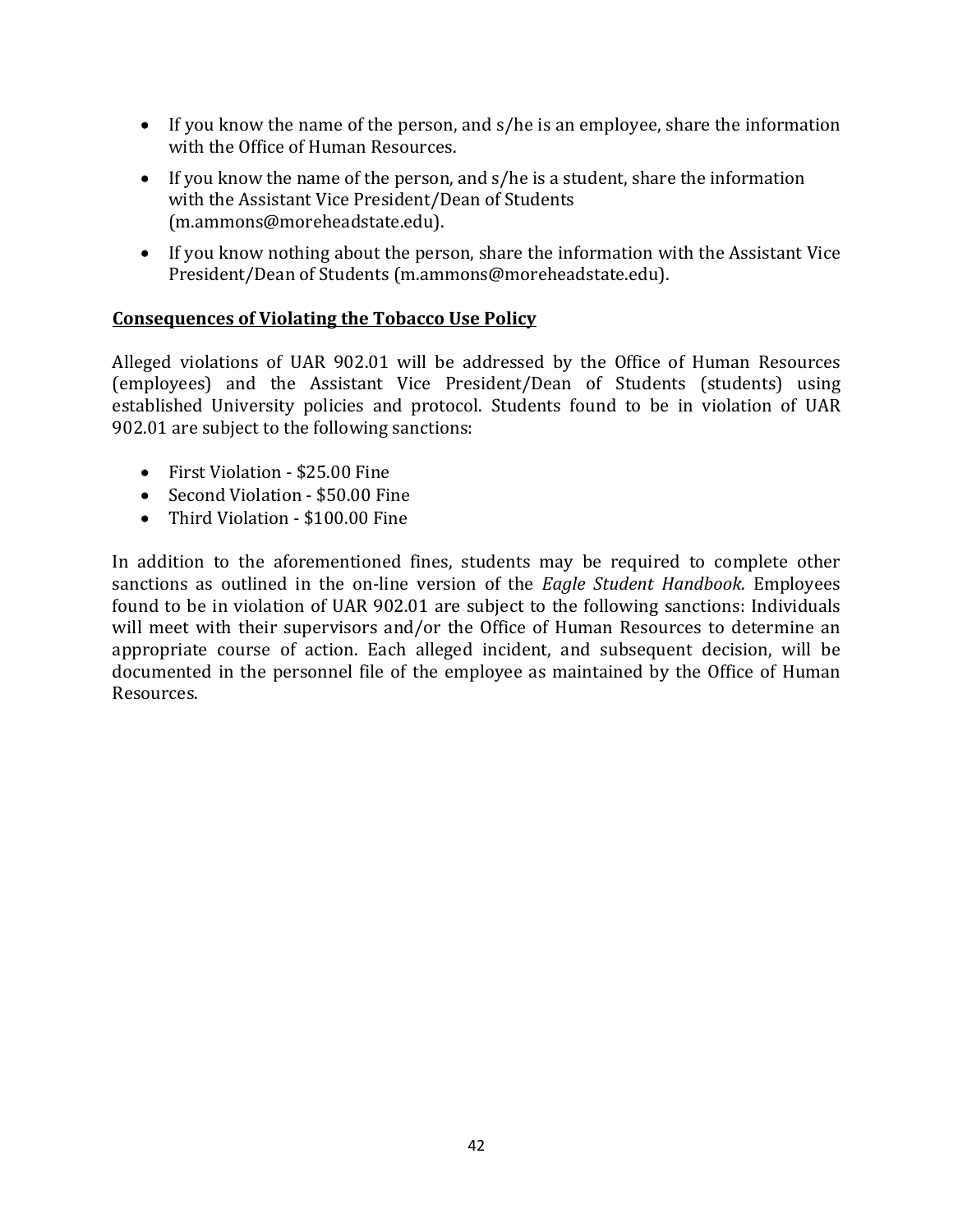#### **Fire/Arson**

If any staff member observes anything that has been burned or sees a student light something on fire anywhere on the MSU campus, this is considered arson. Please contact the University Police Department immediately and block off the area. If no students are around, the University Police Department will confiscate the burned property.

If the students, who lit fire to the object is/are still around, do not let the student(s) leave the scene. Arson is a felonious offense along with possible dismissal from MSU.

#### **Fire Alarms**

In the events of a fire alarm all RA's (Resident Advisor) whether on-duty or not should immediately report to the front office of their assigned building. If the supervisor of the building is not present, the Housing Response Team (HRT) should be called for assistance. RA's should put their name tag on and an emergency vest so emergency response personnel will know they are a resource person who can assist with the evacuation of the building. Residents will need to exit the building and report to their assigned evacuation point. 

The supervisor of the building or the HRT will access the black box that stores the master keys and will issued the keys to staff. Once the fire department has given the ok to the building supervisor, RA's will go to each floor and check rooms in a fast but thorough manner. RA's should do a visual sweep of the room once they have entered and make a note of any policy violations that are seen. The RA should not be opening closets/drawers, etc. If a student is found in a room the RA should document his/her name and send the student to the lobby.

All staff members should lock the resident's room once the room has been checked. Once all rooms have been cleared, the RA should return to the lobby and give the master keys back to the professional housing staff member who is there to assist. At the conclusion on the fire alarm, RA's should remain at the front desk to assist students with any lock outs that may have results from the fire alarm. Lockouts should not be assessed to the student at this time. Evacuation locations; each residence hall has a designated area where residents should report to when there is a fire alarm. Residents of the floor should be informed of the reporting location during the first floor meeting. Do not post the location on your floor or in the building.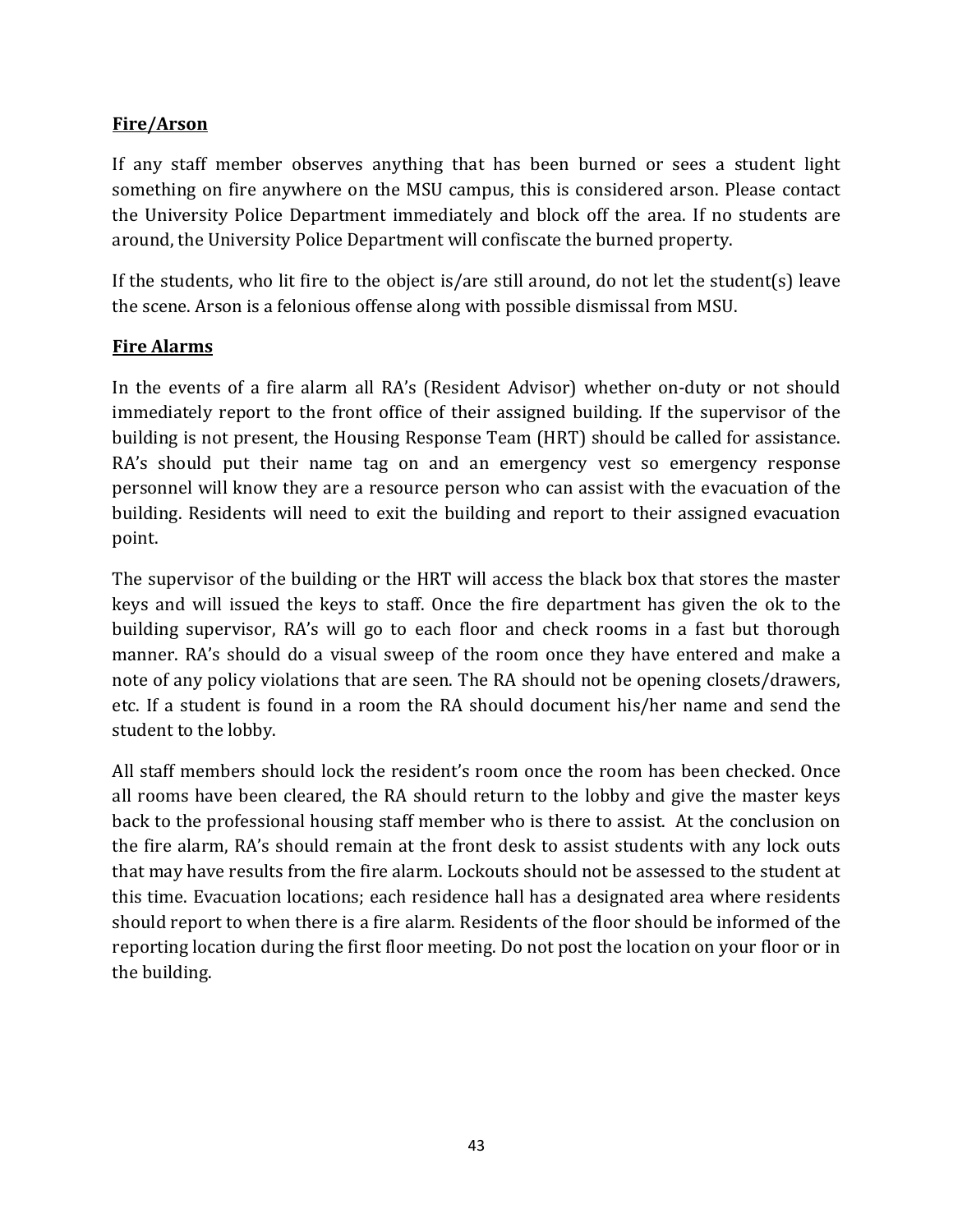| Residence               | <b>Number of</b> | Cause             | Number of     | Number of       | Property      |
|-------------------------|------------------|-------------------|---------------|-----------------|---------------|
| Hall                    | <b>Fires</b>     | of Fire           | <b>Deaths</b> | <b>Injuries</b> | <b>Damage</b> |
| Alumni Tower            |                  | $\mathbf{\Omega}$ |               |                 |               |
| Andrews Hall*           |                  | 0                 |               |                 | 0             |
| <b>Butler Hall</b>      |                  | 0                 | 0             | 0               | $\Omega$      |
| Cartmell Hall**         |                  | 0                 | 0             | 0               | 0             |
| <b>Fields Hall</b>      |                  |                   | 0             | 0               | 0             |
| Thompson Hall           |                  | 0                 | 0             | 0               | 0             |
| <b>Cooper Hall</b>      |                  | 0                 | 0             | 0               | 0             |
| East Mignon Hall        | 0                | 0                 | 0             | 0               | $\Omega$      |
| <b>Mignon Hall</b>      |                  | 0                 |               |                 | 0             |
| <b>Mignon Tower</b>     | 0                | 0                 | 0             | 0               | $\Omega$      |
| <b>West Mignon Hall</b> | 0                |                   | 0             | 0               | 0             |
| Nunn Hall               | 1                | Electrical        | 0             | 0               | 0             |
|                         |                  |                   |               |                 |               |
| Eagle Lake Apts.        | 0                | $\Omega$          | 0             | 0               | $\Omega$      |
| Mays Hall Apts.         | 0                | 0                 | 0             | 0               | $\Omega$      |
| Normal Hall Apts.       | 0                | 0                 | 0             | 0               | 0             |

#### **Statistics for 2016 Calendar Year**

Although MSU is only required to report Fire Safety for Residence Halls, for 2016, MSU had a total of 1 actual reported fires from all properties owned, leased or controlled by the institution.

• MSUPD Incident# 2016-0057: Morehead Fire Department responded. Small electrical fire in heating unit on **Campus Property**, Location Nunn Hall, no injuries, deaths or MSU property damage. Fire was extinguished prior to Fire Department's arrival. State Fire Marshall notified.

\*Andrews Hall was in service  $11/16 - 12/16$  during the calendar year.

\*\*Cartmell Hall was in service  $01/16 - 11/16$  during the calendar year.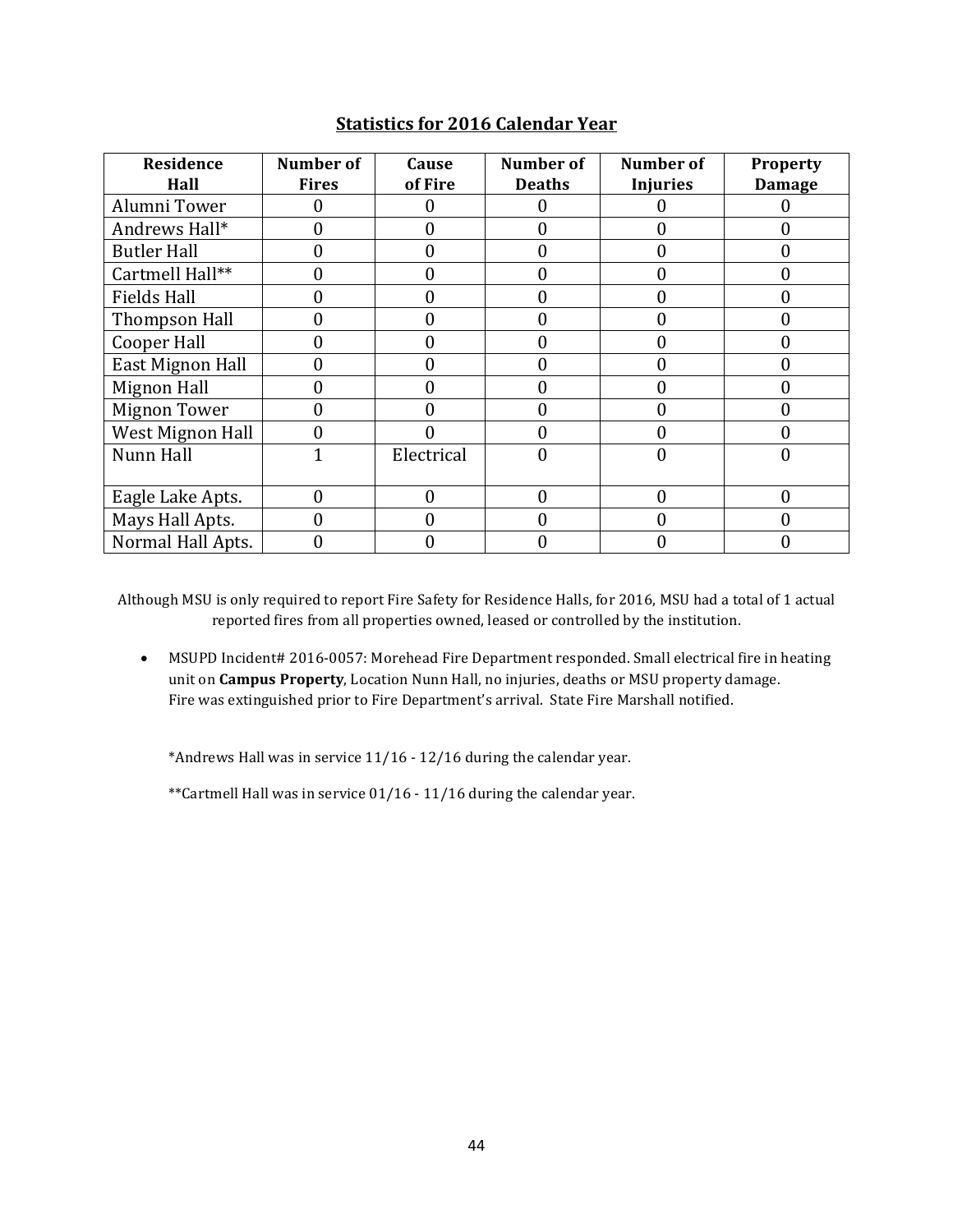| <b>Residence</b><br>Hall | <b>Number</b><br>of Fires | Cause<br>of Fire | Number of<br><b>Deaths</b> | Number of<br><b>Injuries</b> | <b>Property</b><br><b>Damage</b> |
|--------------------------|---------------------------|------------------|----------------------------|------------------------------|----------------------------------|
| Alumni Tower             |                           |                  |                            |                              |                                  |
| <b>Butler Hall</b>       |                           |                  |                            |                              |                                  |
| <b>Cartmell Hall</b>     |                           |                  | 0                          |                              |                                  |
| <b>Fields Halls</b>      |                           |                  | 0                          |                              |                                  |
| Thompson Hall            |                           |                  | 0                          |                              |                                  |
| Cooper Hall              |                           |                  |                            |                              |                                  |
| East Mignon Hall         |                           |                  |                            |                              |                                  |
| Mignon Hall              |                           |                  |                            |                              |                                  |
| West Mignon Hall         |                           |                  | 0                          |                              |                                  |
| Nunn Hall                |                           |                  |                            |                              |                                  |
| Eagle Lake Apts.         |                           |                  |                            |                              |                                  |
| Mays Hall Apts.          |                           |                  |                            |                              |                                  |
| Normal Hall Apts.        |                           |                  |                            |                              |                                  |

#### **Statistics for 2015 Calendar Year**

Although MSU is only required to report Fire Safety for Residence Halls, for 2015, Morehead State University had a total of 6 actual reported fires from all properties owned, leased or controlled by the institution.

• MSUPD Incident# 2015-0914: Morehead Fire Department responded. Vehicle fire on **Campus Property**, Location University Blvd. and Bell Tower, no injuries, deaths or MSU property damage.

Fire was extinguished prior to Fire Department's arrival.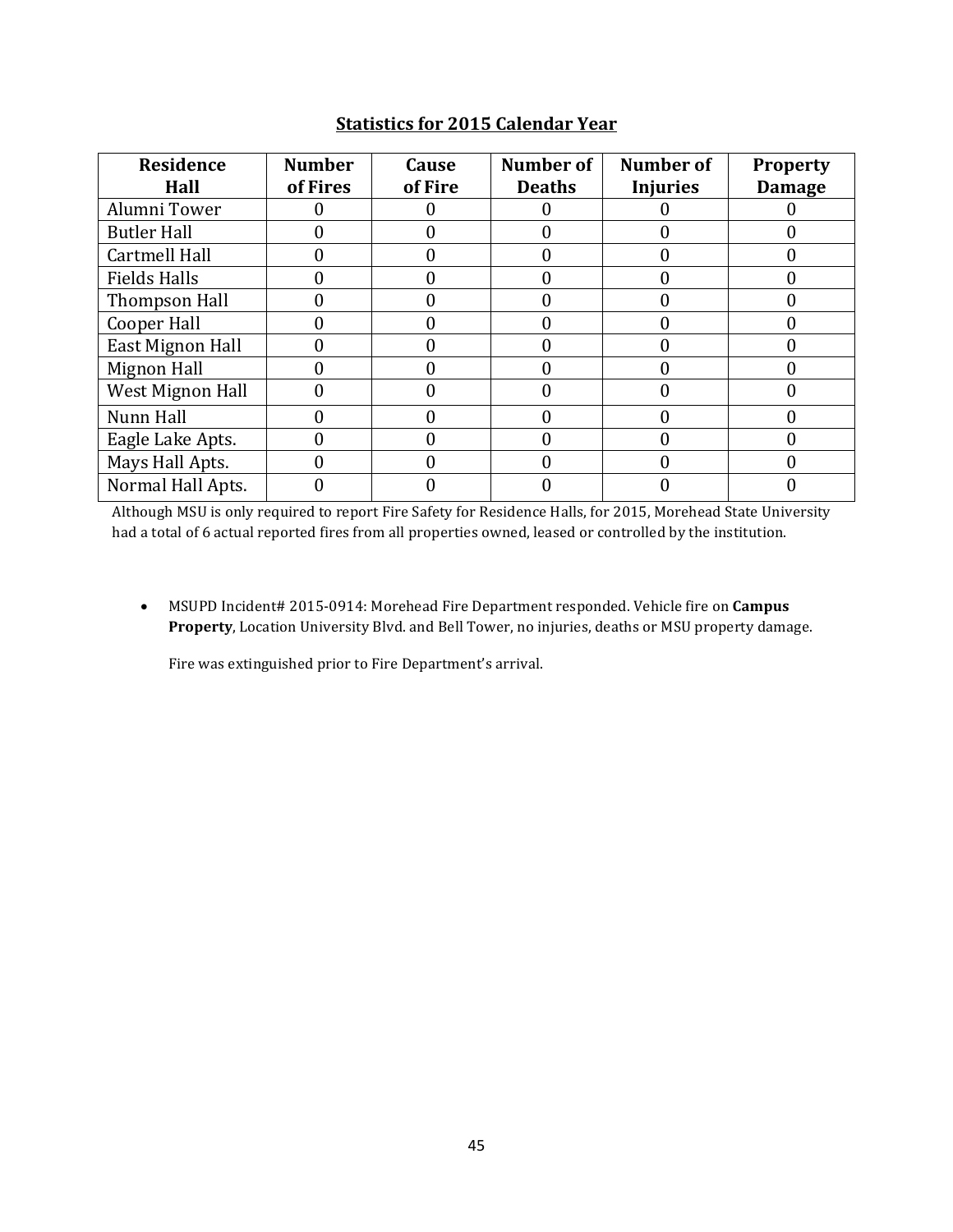| Residence            | <b>Number of</b> | Cause        | <b>Number of</b> | Number of       | <b>Property</b> |
|----------------------|------------------|--------------|------------------|-----------------|-----------------|
| Hall                 | <b>Fires</b>     | of Fire      | <b>Deaths</b>    | <b>Injuries</b> | <b>Damage</b>   |
| Alumni Tower         |                  | Accidental   | U                |                 |                 |
| <b>Butler Hall</b>   | 0                | $\mathbf{0}$ | 0                | 0               | $\theta$        |
| <b>Cartmell Hall</b> |                  | $\Omega$     | 0                | 0               | $\Omega$        |
| <b>Fields Halls</b>  |                  | $\theta$     | 0                | 0               | 0               |
| Thompson Hall        |                  | $\Omega$     | 0                | 0               | $\Omega$        |
| Cooper Hall          |                  | 0            | 0                | 0               | 0               |
| East Mignon Hall     |                  | 0            | 0                | 0               | 0               |
| <b>Mignon Hall</b>   | 0                | 0            | 0                | 0               | 0               |
| West Mignon Hall     |                  | $\theta$     | 0                | 0               | 0               |
| Nunn Hall            |                  | 0            | 0                | 0               | $\Omega$        |
| Eagle Lake Apts.     |                  | 0            | 0                | 0               | 0               |
| Mays Hall Apts.      | 0                | 0            | 0                | 0               | 0               |
| Normal Hall Apts.    | N                | 0            | 0                | 0               | 0               |
| *Waterfield Hall     |                  | 0            | 0                |                 |                 |

#### **Statistics for 2014 Calendar Year**

Although MSU is only required to report Fire Safety for Residence Halls, for 2014, Morehead State University had a total of 6 actual reported fires from all properties owned, leased or controlled by the institution.

- MSUPD Incident# 2014-0993: Location: on **Campus Property**, Sidewalk of West Mignon. Unknown object the size of a small saucer on fire, no injuries or deaths. Staff extinguished with water. State Fire Marshall notified.
- MSUPD Incident# 2014-1135: Morehead Fire Department notified. Mulch smoldering. Location: on **Campus Property**, Butler Hall & Vaughn Drive (Landscape feature), no injuries or deaths. Staff extinguished with water.
- MSUPD Incident# 2014-1397: Morehead Fire Department notified/responded. Mulch smoldering. Location: on **Non-Campus Property**, Center for Health, Education and Research (C.H.E.R.). (Landscape feature), no injuries or deaths. Staff extinguished with water.
- MSUPD Incident# 2014-2377: Morehead Fire Department notified/responded. Mulch smoldering. Location: on **Campus Property**, Butler Hall & Vaughn Drive (Landscape feature), no injuries or deaths. Staff extinguished with water.
- MSUPD Incident# 2014-2730 : Morehead Fire Department notified/responded. Food services cooking fire on gas grill top. Location: on **Campus Property (residential facility)**, Alumni Tower (Food Court area, non-residential floor), minor injuries to 1 employee, and no deaths. Staff extinguished with fire extinguisher. Origin of fire was from employee cleaning cooking surface. State Fire Marshall's Office notified.
- MSUPD Incident# 2014-2791: Morehead Fire Department notified. Trash can smoking. Location: on **Campus Property**, Parking Lot Baird Hall (Trash can in smoking area), no injuries or deaths. Staff extinguished with water.
- \*Waterfield Hall was in service  $08/2013 05/2014$  only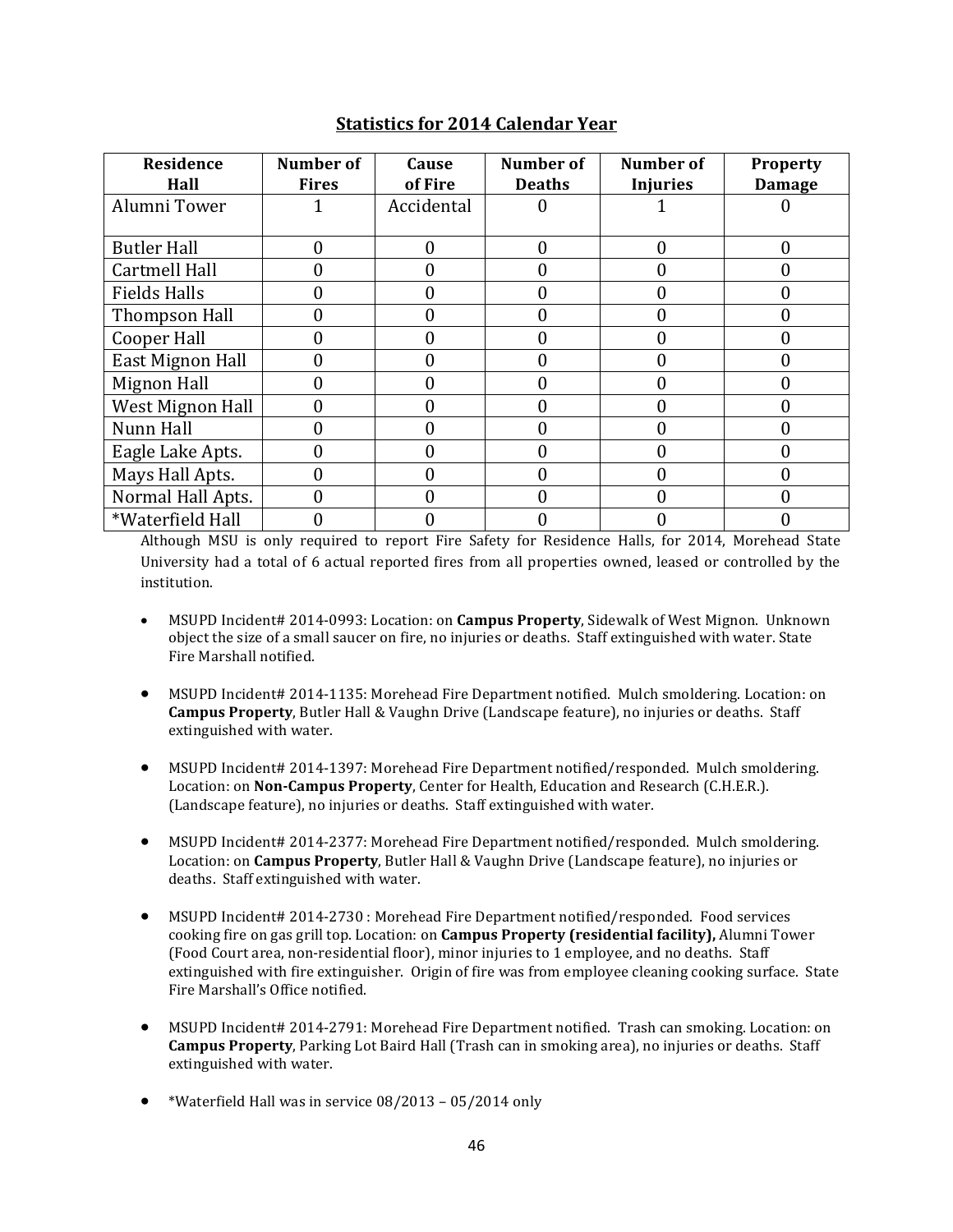#### **The following definitions are used for reporting crimes:**

As per the National Incident-Based Reporting System Edition of the Uniform Crime Reporting Program:

#### **Murder**

The willful (non-negligent) killing of one human being by another (FBI, 1992, p. 17).

#### **Manslaughter**

The killing of another person through negligence (FBI, 1992, p. 17).

#### **Reckless Homicide**

Recklessly causing the death of another person.

#### **Assault**

**Aggravated Assault:** An unlawful attack by one person upon another wherein the offender uses a weapon or displays it in a threatening manner, or the victim suffers obvious severe or aggravated bodily injury involving apparent broken bones, loss of teeth, possible internal injury, severe laceration, or loss of consciousness.

**Group A Simple Assault:** An unlawful physical attack by one person upon another where neither the offender displays a weapon, nor the victim suffers obvious severe or aggravated bodily injury involving apparent broken bones, loss of teeth, possible internal injury, severe laceration, or loss of consciousness.

#### **Menacing**

**Menacing:** Intentionally placing another person in reasonable apprehension of imminent physical injury.

#### **Wanton Endangerment**

**Wanton Endangerment in the first degree:** When under circumstances manifesting extreme indifference to the value of human life, a person wantonly engages in conduct which creates a substantial danger of death or serious physical injury to another person.

**Wanton Endangerment in the second degree:** Wantonly engaging in conduct that creates a substantial danger of physical injury to another person.

#### **Terroristic Threatening**

**Group A Intimidation:** To unlawfully place another person in reasonable fear of bodily harm through the use of threatening words and/or other conduct, but without displaying a weapon or subjecting the victim to actual physical attack.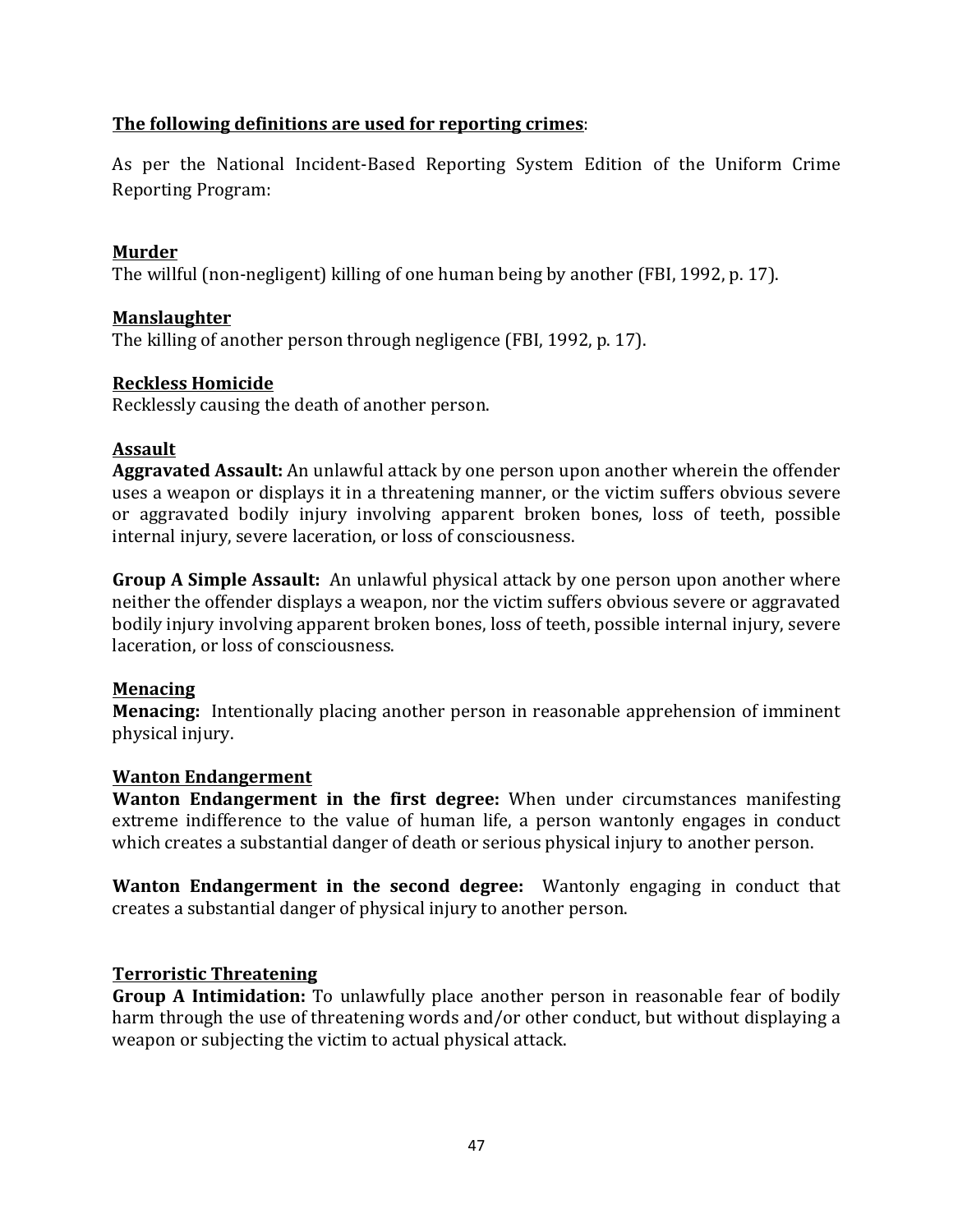#### **Stalking**

**Stalking in the first degree:** Intentionally stalking another person and making an explicit or implicit threat with the intent to place that person in reasonable fear of sexual contact, serious injury, or death; and a protective order has been issued, or a criminal complaint is currently pending, or the defendant has been convicted of a Class A misdemeanor against the same victim.

**Stalking in the second degree:** Intentionally stalking another person and making an explicit or implicit threat with the intent to place that person in reasonable fear of sexual contact, serious injury, or death.

#### **Sex Offenses, Forcible**

**Sex Offense:** Any sexual act directed against another person, forcibly and/or against that person's will; or not forcibly or against the person's will where the victim is incapable of giving consent.

**Group A Forcible Rape:** The carnal knowledge of a person, forcibly and/or against that person's will; or not forcibly or against the person's will where the victim is incapable of giving consent because of his/her temporary or permanent mental or physical incapacity (or because of his/her youth).

**Group A Forcible Sodomy:** Oral or anal sexual intercourse with another person, forcibly and/or against that person's will; or not forcibly or against the person's will where the victim is incapable of giving consent because of his/her youth or because of his/her temporary or incapacity.

**Group A Sexual Assault with an Object:** To use an object or instrument to unlawfully penetrate, however slightly, the genital or anal opening of the body of another person, forcibly and/or against that person's will; or not forcibly or against the person's will where the victim is incapable of giving consent because of his/her youth or because of his/her temporary or permanent mental or physical incapacity. An "object" or "instrument" is anything used by the offender other than the offender's genitalia.

**Group A Forcible Fondling:** The touching of the private body parts of another person for the purpose of sexual gratification, forcibly and/or against that person's will; or not forcibly or against the person's will where the victim is incapable of giving consent because of this/her youth or because of his/her temporary or permanent mental or physical.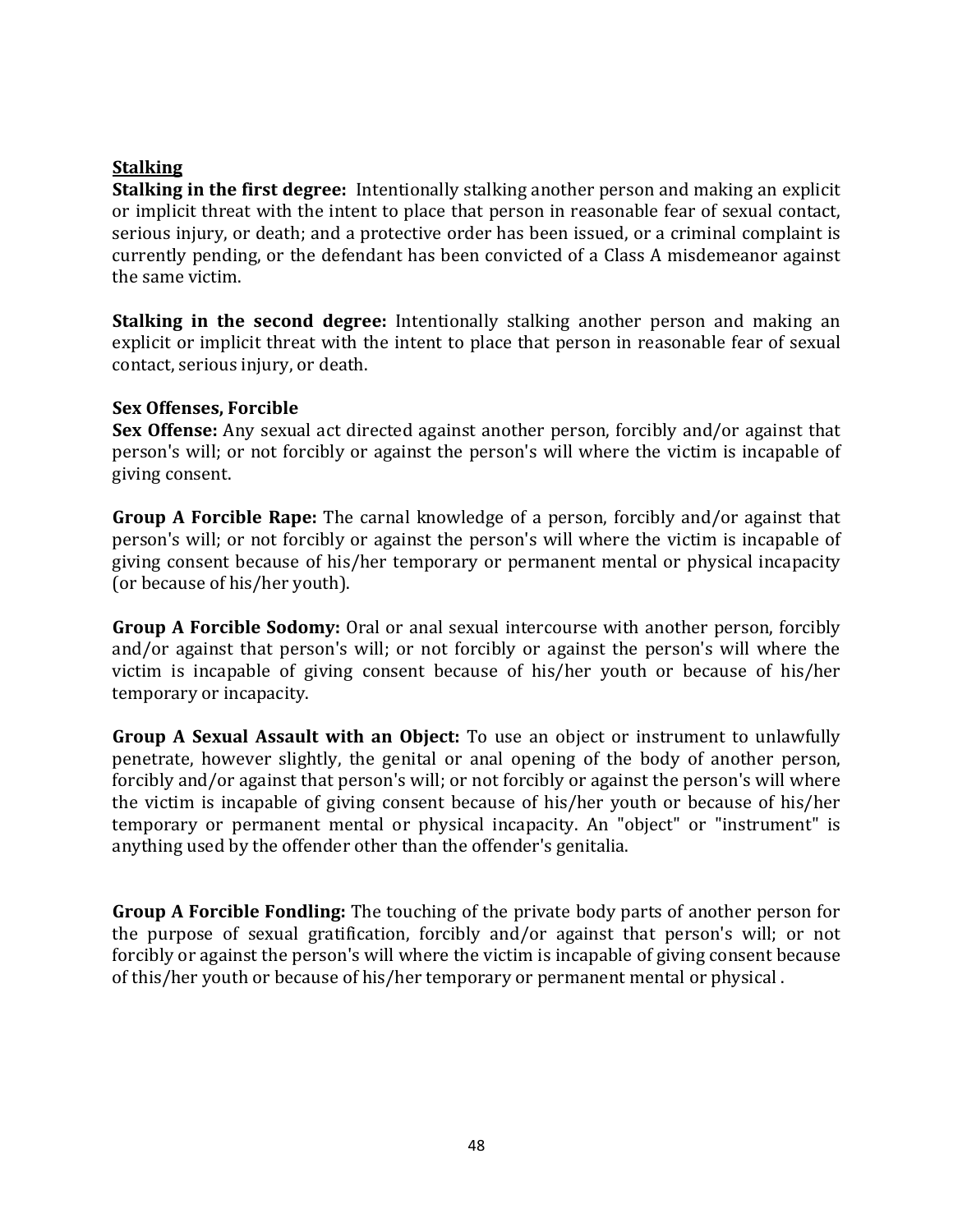#### **Sex Offenses, Non-Forcible**

Unlawful, non-forcible sexual intercourse.

**Group A Incest:** Non-forcible sexual intercourse between persons who are related to each other within the degrees wherein marriage is prohibited by law.

**Group A Statutory Rape:** Non-forcible sexual intercourse with a person who is under the statutory age of consent. *(If this is non-forcible, then rape, sodomy, and sex abuse that are only statutory are non-forcible.)* 

#### **Burglary**

The unlawful entry into a building or other structure with the intent to commit a felony or a theft.

#### **Criminal Damage to Property**

Part II Vandalism The willful or malicious destruction, injury, disfigurement, or defacement of any public or private property, real or personal, without consent of the owner or person having custody or control by cutting, tearing, breaking, marking, painting, drawing, covering with filth, or any other such means as may be specified by local law. This offense covers a wide range of malicious behavior directed at property, such as: cutting auto tires, drawing obscene pictures on public restroom walls, smashing windows, destroying school records, tipping over gravestones, defacing library books, etc. Count all arrests for above, including attempts.

#### **Arson**

**Part I Arson:** Any willful or malicious burning or attempt to burn, with or without the intent to defraud, a dwelling house, public building, motor vehicle or aircraft, personal property of another, etc.

#### **Theft**

**Group A Larceny/Theft Offenses:** The unlawful taking, carrying, leading, or riding away of property from the possession, or constructive possession, of another person.

**Group A Pocket-Picking:** The theft of articles from another person's physical possession by stealth where the victim usually does not become immediately aware of the theft.

**Group A Purse-Snatching:** The grabbing or snatching of a purse, handbag, etc., from the physical possession of another person.

**Group A Shoplifting:** The theft, by someone other than an employee of the victim, of goods or merchandise exposed for sale.

**Group A Theft from Motor Vehicle:** The theft of articles from a motor vehicle, whether locked or unlocked.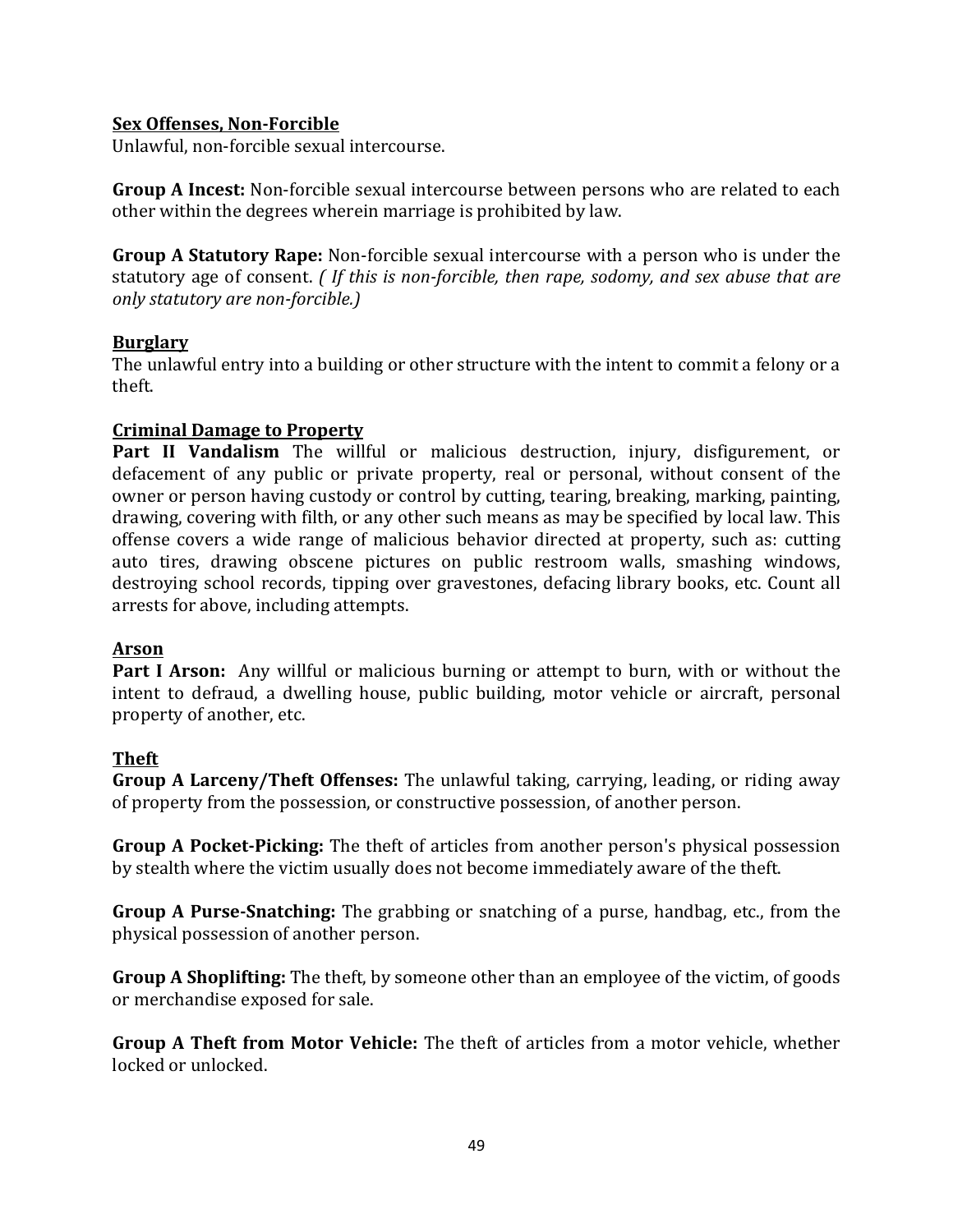**Group A Theft of Motor Vehicle Parts or Accessories:** The theft of any part or accessory affixed to the interior or exterior of a motor vehicle in a manner which would make the item an attachment of the vehicle or necessary for its operation.

**Group A Theft from Building:** A theft from within a building which is either open to the general public or where the offender has legal access.

**Group A Theft from a Coin-Operated Machine or Device:** A theft from a machine or device which is operated or activated by the use of coins.

**Group A All other Larceny:** All thefts which do not fit any of the definitions of the specific subcategories of Larceny/Theft listed above.

#### **Motor Vehicle Theft**

**Group A Motor Vehicle Theft:** The theft of a motor vehicle. A motor vehicle is defined for UCR purposes as a self-propelled vehicle that runs on land surface and not on rails and which fits one of the following property descriptions: automobiles, buses, recreational vehicles, trucks, or other motor vehicles.

#### **Robbery**

**Group A Robbery:** The taking, or attempting to take, anything of value under confrontational circumstances from the control, custody, or care of another person by force or threat of force or violence and/or by putting the victim in fear of immediate harm.

#### **Weapons Possession**

**Group A Weapon Law Violations:** The violation of laws or ordinances prohibiting the manufacture, sale, purchase, transportation, possession, concealment, or use of firearms, cutting instruments, explosives, incendiary devices, or other deadly weapons. Include violations such as the manufacture, sale, or possession of deadly weapons; carrying deadly weapons, concealed or openly; using, manufacturing, etc. silencers; and furnishing deadly weapons to minors.

#### **Drug-related Violations**

**General definition of Drug/Narcotic Violations:** The violation of laws prohibiting the production, distribution, and/or use of certain controlled substances and the equipment or devices utilized in their preparation and/or use.

#### **Liquor Law Violations**

**Group B Liquor Law Violations:** The violation of laws or ordinances prohibiting the manufacture, sale, purchase, transportation, possession, or use of alcoholic beverages. Driving under the influence and drunkenness violations are excluded. Included are violations of laws/ordinances prohibiting the maintenance of unlawful drinking places; bootlegging; operating a still; furnishing liquor to a minor; using a vehicle for the illegal transportation of liquor, etc.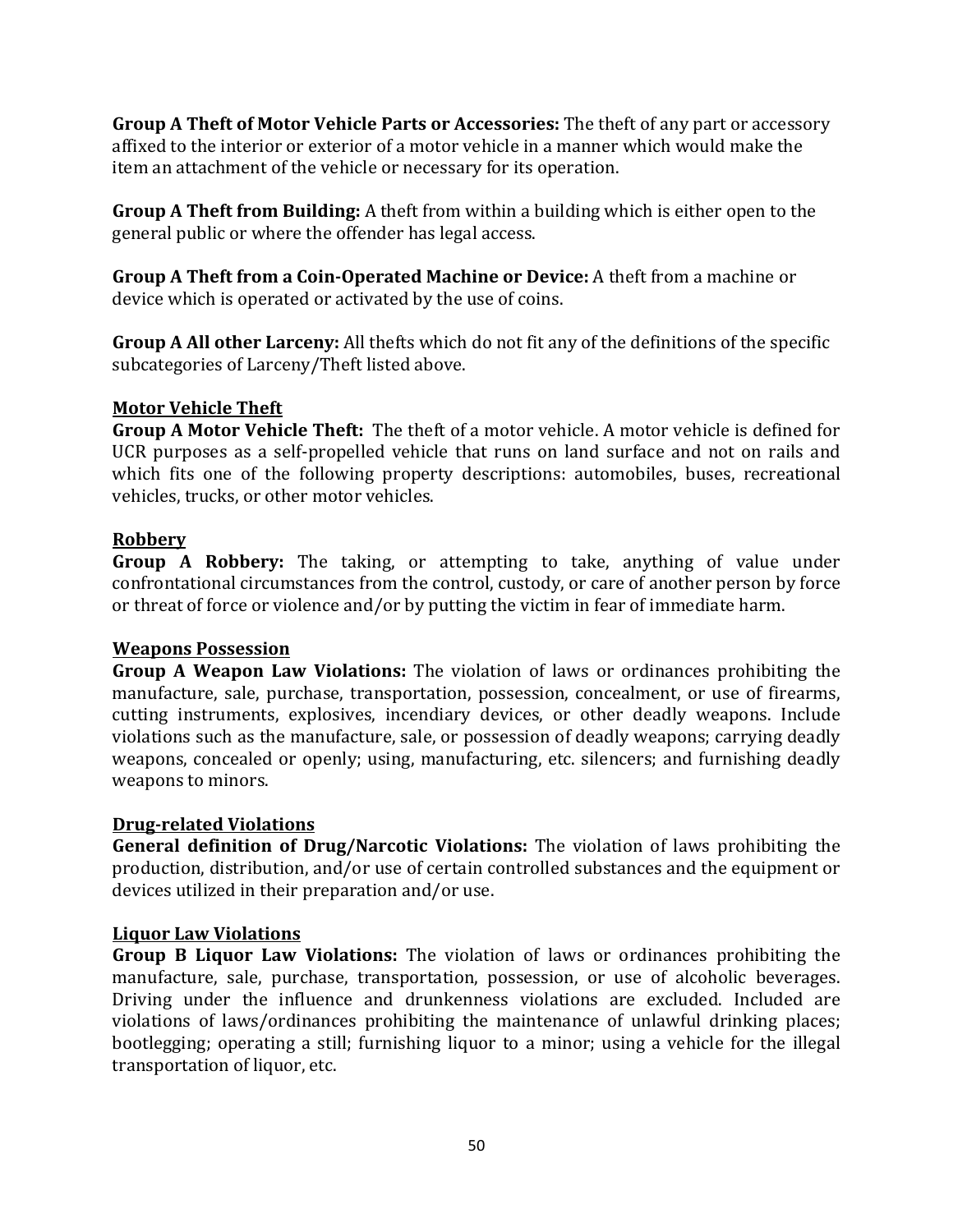#### **Other Alcohol Violations**

**Driving under the Influence:** Driving or operating a motor vehicle or common carrier while mentally or physically impaired as the result of consuming an alcoholic beverage or using a drug or narcotic. This offense includes driving while intoxicated and operating a bus, train, streetcar, boat, etc., while under the influence.

#### **Drunkenness**

To drink alcoholic beverages to the extent that one's mental faculties and physical coordination are substantially impaired. Included are drunk and disorderly, common drunkard, habitual drunkard, and intoxication.

#### **Geographical Locations**

*Total Campus Property Crimes –* Is the sum of; *On-Campus, Non-Campus Building or Property* and *Public Property*

*On-Campus* - Defined as (1) any building or property owned or controlled by an institutional within the same reasonably contiguous geographic area and used by the institution in direct support of, or in a manner related to, the institution's educational purposes, including residence halls; and (2) any building or property that is within or reasonably contiguous to the area identified in paragraph (1) of this definition, that is owned by the institution but controlled by another person, is frequently used by students and supports institutional purposes (such as a food or retail vendor). Dormitories or other residential facilities for students on campus is a subset of the on-campus category.

*Non-Campus Building or Property* – Defined as (1) any building or property owned or controlled by a student organization that is officially recognized by the institutional; or  $(2)$ any building or property owned or controlled by an institution that is used in direct support of, or in relation to, the institution's educational purposes, is frequently used by students, and is not within the same reasonably contiguous geographic area of the institution. 

*Public Property* - Defined as all public property, including thoroughfares, streets, sidewalks and parking facilities, that is within the campus or immediately adjacent to and accessible from the campus.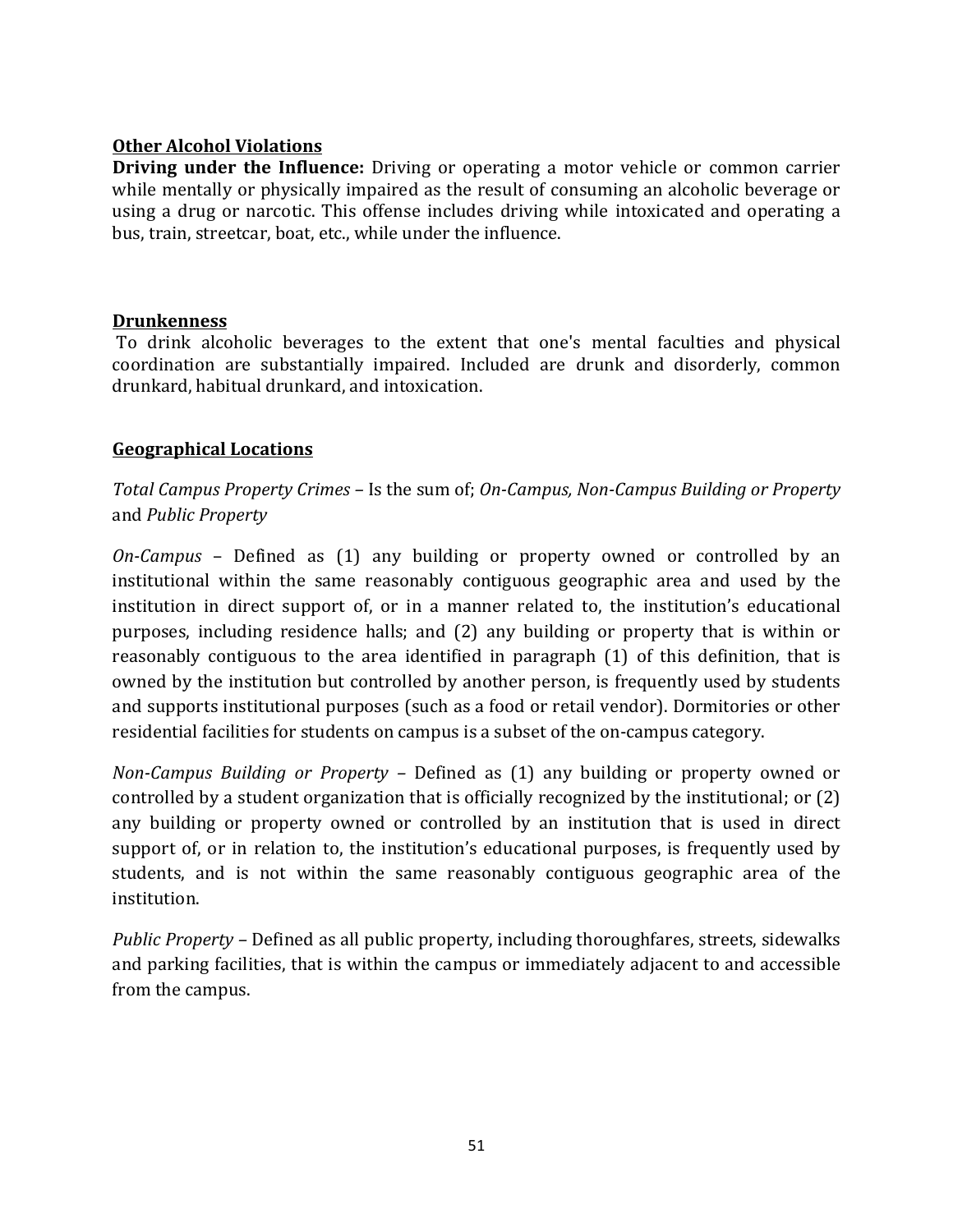| <b>Crime Category</b>                   | <b>Total Campus</b><br><b>Property Crimes</b> | <b>Residential</b><br><b>Facility Crimes</b> | Recognized,<br>Leased, Owned,<br><b>Controlled</b><br><b>Property Crimes</b> | <b>Public Property</b><br><b>Crimes</b> |
|-----------------------------------------|-----------------------------------------------|----------------------------------------------|------------------------------------------------------------------------------|-----------------------------------------|
| Arson                                   | $\mathbf{0}$                                  | $\mathbf{0}$                                 | $\mathbf{0}$                                                                 | $\boldsymbol{0}$                        |
| Assault (Aggravated)                    | $\boldsymbol{0}$                              | $\boldsymbol{0}$                             | $\mathbf{0}$                                                                 | $\mathbf{0}$                            |
| Assault (Simple)                        | 6                                             | 5                                            | 1                                                                            | $\boldsymbol{0}$                        |
| <b>Burglary</b>                         | 13                                            | 6                                            | $\boldsymbol{0}$                                                             | $\mathbf{0}$                            |
| <b>Criminal Damage</b>                  | 13                                            | 7                                            | $\boldsymbol{0}$                                                             | $\boldsymbol{0}$                        |
| Manslaughter                            | $\mathbf{0}$                                  | $\boldsymbol{0}$                             | $\mathbf{0}$                                                                 | $\mathbf{0}$                            |
| Menacing                                | $\boldsymbol{0}$                              | $\boldsymbol{0}$                             | $\boldsymbol{0}$                                                             | $\boldsymbol{0}$                        |
| Motor Vehicle Theft                     | $\mathbf{1}$                                  | $\mathbf{0}$                                 | $\mathbf{0}$                                                                 | $\mathbf{0}$                            |
| Murder                                  | $\boldsymbol{0}$                              | $\boldsymbol{0}$                             | $\boldsymbol{0}$                                                             | $\boldsymbol{0}$                        |
| Reckless Homicide                       | $\mathbf{0}$                                  | $\mathbf{0}$                                 | $\mathbf{0}$                                                                 | $\mathbf{0}$                            |
| Robbery                                 | $\boldsymbol{0}$                              | $\boldsymbol{0}$                             | $\boldsymbol{0}$                                                             | $\boldsymbol{0}$                        |
| Sex Offenses - Forcible                 | 2                                             | 2                                            | $\boldsymbol{0}$                                                             | $\boldsymbol{0}$                        |
| Sex Offenses - Non-forcible             | $\boldsymbol{0}$                              | $\boldsymbol{0}$                             | $\boldsymbol{0}$                                                             | $\boldsymbol{0}$                        |
| <b>Stalking</b>                         | $\overline{2}$                                | $\overline{2}$                               | $\boldsymbol{0}$                                                             | $\boldsymbol{0}$                        |
| <b>Terroristic Threatening</b>          | 3                                             | $\overline{2}$                               | $\boldsymbol{0}$                                                             | $\boldsymbol{0}$                        |
| Theft                                   | 43                                            | 18                                           | $\mathbf{0}$                                                                 | $\mathbf{0}$                            |
| <b>Wanton Endangerment</b>              | $\mathbf{1}$                                  | $\boldsymbol{0}$                             | $\boldsymbol{0}$                                                             | $\boldsymbol{0}$                        |
| <b>Weapons Possession</b>               | $\boldsymbol{0}$                              | $\boldsymbol{0}$                             | $\boldsymbol{0}$                                                             | $\boldsymbol{0}$                        |
| Prejudice: Bias - Race                  | $\mathbf{0}$                                  | $\mathbf{0}$                                 | $\mathbf{0}$                                                                 | $\mathbf{0}$                            |
| Prejudice: Bias - Gender                | $\boldsymbol{0}$                              | $\boldsymbol{0}$                             | $\boldsymbol{0}$                                                             | $\boldsymbol{0}$                        |
| Prejudice: Bias - Religion              | $\boldsymbol{0}$                              | $\boldsymbol{0}$                             | $\boldsymbol{0}$                                                             | $\boldsymbol{0}$                        |
| Prejudice: Bias - Sexual<br>Orientation | $\mathbf{0}$                                  | $\mathbf{0}$                                 | $\mathbf{0}$                                                                 | $\mathbf{0}$                            |
| Prejudice: Bias - Ethnic                | $\boldsymbol{0}$                              | $\theta$                                     | $\boldsymbol{0}$                                                             | $\mathbf{0}$                            |
| Prejudice: Bias - Disability            | $\boldsymbol{0}$                              | $\boldsymbol{0}$                             | $\boldsymbol{0}$                                                             | $\boldsymbol{0}$                        |
| Arrest Only: Drug-related<br>Violations | 7                                             | 5                                            | $\boldsymbol{0}$                                                             | $\overline{2}$                          |

## **Table 1 – Crimes**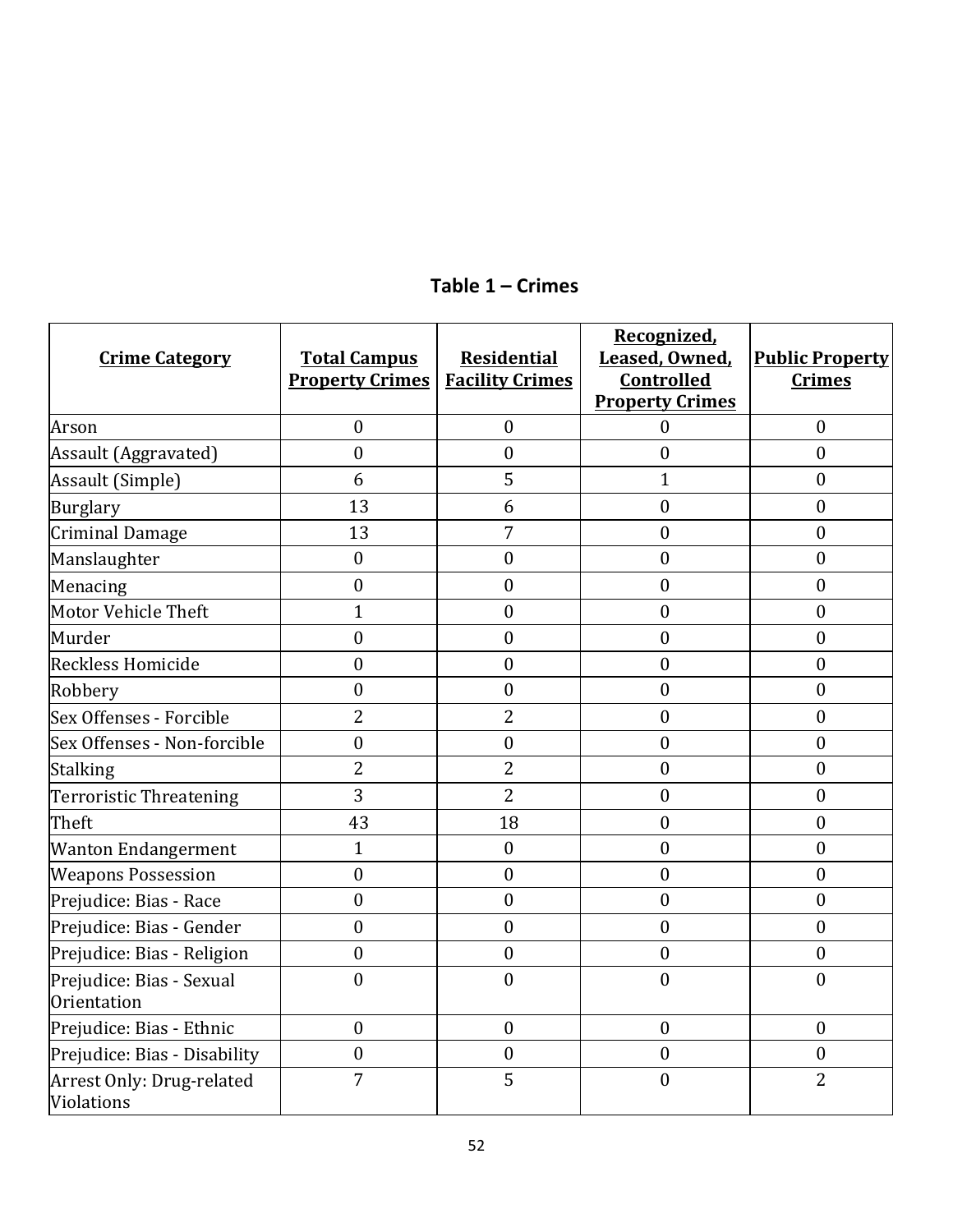| Arrest Only: Liquor-law<br><b>Violations</b>    |  |  |
|-------------------------------------------------|--|--|
| Arrest Only: Other Alcohol<br><b>Violations</b> |  |  |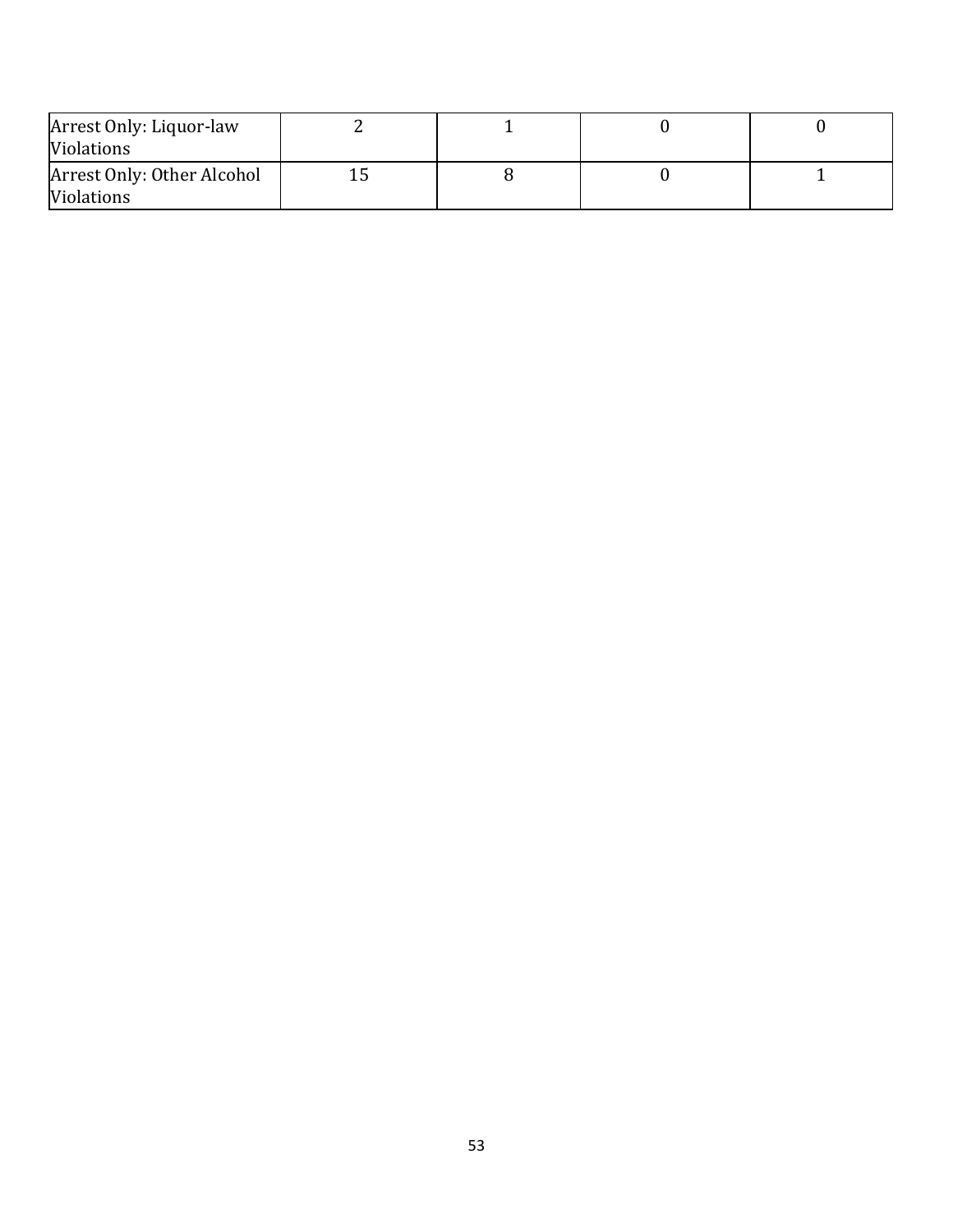## **Table 2 – Criminal Attempts**

| <b>Crime Category</b>                   | <b>Total Campus</b><br><b>Property Crimes</b> | <b>Residential</b><br><b>Facility Crimes</b> | Recognized, Leased,<br><b>Owned, Controlled</b><br><b>Property Crimes</b> | <b>Public Property</b><br><b>Crimes</b> |
|-----------------------------------------|-----------------------------------------------|----------------------------------------------|---------------------------------------------------------------------------|-----------------------------------------|
| Arson                                   | $\mathbf{0}$                                  | $\mathbf{0}$                                 | $\theta$                                                                  | $\mathbf{0}$                            |
| Assault                                 | $\boldsymbol{0}$                              | $\boldsymbol{0}$                             | $\mathbf{0}$                                                              | $\boldsymbol{0}$                        |
| Assault (Simple)                        | $\boldsymbol{0}$                              | $\boldsymbol{0}$                             | $\boldsymbol{0}$                                                          | $\boldsymbol{0}$                        |
| <b>Burglary</b>                         | 1                                             | $\boldsymbol{0}$                             | $\boldsymbol{0}$                                                          | $\boldsymbol{0}$                        |
| <b>Criminal Damage</b>                  | $\boldsymbol{0}$                              | $\boldsymbol{0}$                             | $\boldsymbol{0}$                                                          | $\boldsymbol{0}$                        |
| Manslaughter                            | $\boldsymbol{0}$                              | $\boldsymbol{0}$                             | $\mathbf{0}$                                                              | $\boldsymbol{0}$                        |
| Menacing                                | $\boldsymbol{0}$                              | $\mathbf{0}$                                 | $\boldsymbol{0}$                                                          | $\boldsymbol{0}$                        |
| Motor Vehicle Theft                     | $\boldsymbol{0}$                              | $\mathbf{0}$                                 | $\mathbf{0}$                                                              | $\boldsymbol{0}$                        |
| Murder                                  | $\overline{0}$                                | $\overline{0}$                               | $\mathbf{0}$                                                              | $\mathbf{0}$                            |
| Reckless Homicide                       | $\boldsymbol{0}$                              | $\boldsymbol{0}$                             | $\boldsymbol{0}$                                                          | $\boldsymbol{0}$                        |
| Robbery                                 | $\boldsymbol{0}$                              | $\boldsymbol{0}$                             | $\boldsymbol{0}$                                                          | $\boldsymbol{0}$                        |
| Sex Offenses - Forcible                 | $\mathbf{0}$                                  | $\mathbf{0}$                                 | $\mathbf{0}$                                                              | $\boldsymbol{0}$                        |
| Sex Offenses - Non-forcible             | $\boldsymbol{0}$                              | $\boldsymbol{0}$                             | $\boldsymbol{0}$                                                          | $\boldsymbol{0}$                        |
| <b>Stalking</b>                         | $\mathbf{0}$                                  | $\mathbf{0}$                                 | $\boldsymbol{0}$                                                          | $\boldsymbol{0}$                        |
| Terroristic Threatening                 | $\mathbf{0}$                                  | $\mathbf{0}$                                 | $\mathbf{0}$                                                              | $\boldsymbol{0}$                        |
| Theft                                   | $\mathbf{0}$                                  | $\overline{0}$                               | $\mathbf{0}$                                                              | $\boldsymbol{0}$                        |
| <b>Wanton Endangerment</b>              | $\overline{0}$                                | $\mathbf{0}$                                 | $\mathbf{0}$                                                              | $\mathbf{0}$                            |
| <b>Weapons Possession</b>               | $\mathbf{0}$                                  | $\overline{0}$                               | $\mathbf{0}$                                                              | $\mathbf{0}$                            |
| Prejudice: Bias - Race                  | $\mathbf{0}$                                  | $\mathbf{0}$                                 | $\mathbf{0}$                                                              | $\boldsymbol{0}$                        |
| Prejudice: Bias - Gender                | $\mathbf{0}$                                  | $\mathbf{0}$                                 | $\mathbf{0}$                                                              | $\mathbf{0}$                            |
| Prejudice: Bias - Religion              | $\boldsymbol{0}$                              | $\mathbf{0}$                                 | $\boldsymbol{0}$                                                          | $\boldsymbol{0}$                        |
| Prejudice: Bias - Sexual<br>Orientation | $\overline{0}$                                | $\mathbf{0}$                                 | $\mathbf{0}$                                                              | $\mathbf{0}$                            |
| Prejudice: Bias - Ethnic                | $\mathbf{0}$                                  | $\mathbf{0}$                                 | $\mathbf{0}$                                                              | $\mathbf{0}$                            |
| Prejudice: Bias - Disability            | $\overline{0}$                                | $\mathbf{0}$                                 | $\mathbf{0}$                                                              | $\mathbf{0}$                            |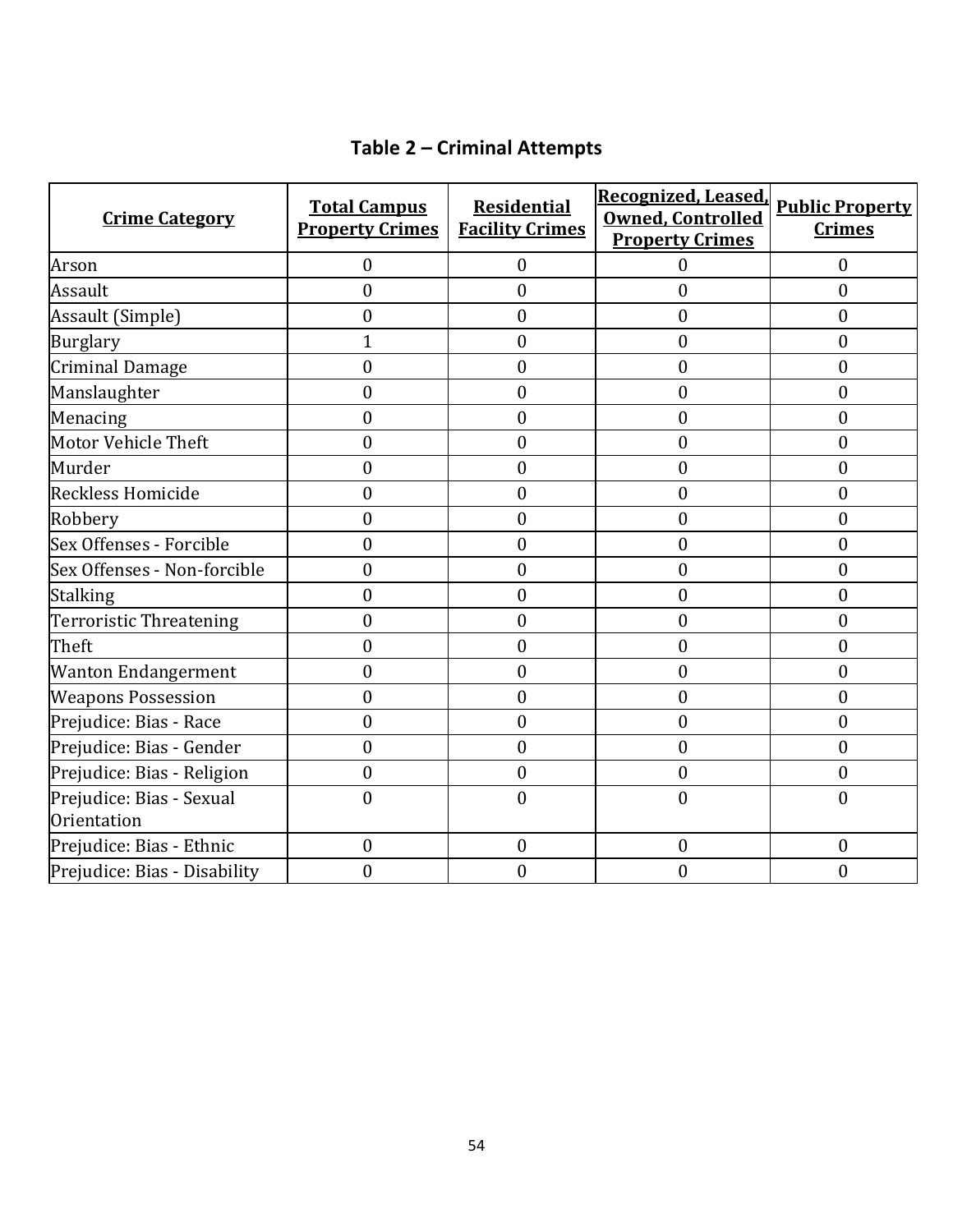| <b>Crime Category</b>                   | <b>Total Campus</b><br><b>Property Crimes</b> | <b>Residential</b><br><b>Facility Crimes</b> | Recognized, Leased,<br><b>Owned, Controlled</b><br><b>Property Crimes</b> | <b>Public Property</b><br><b>Crimes</b> |
|-----------------------------------------|-----------------------------------------------|----------------------------------------------|---------------------------------------------------------------------------|-----------------------------------------|
| Arson                                   | $\mathbf{0}$                                  | $\boldsymbol{0}$                             | $\boldsymbol{0}$                                                          | $\boldsymbol{0}$                        |
| Assault                                 | $\mathbf{0}$                                  | $\mathbf{0}$                                 | $\boldsymbol{0}$                                                          | $\mathbf{0}$                            |
| Assault (Simple)                        | 6                                             | 5                                            | $\mathbf{1}$                                                              | $\mathbf{0}$                            |
| Burglary                                | 13                                            | 6                                            | $\boldsymbol{0}$                                                          | $\boldsymbol{0}$                        |
| <b>Criminal Damage</b>                  | 13                                            | 7                                            | $\boldsymbol{0}$                                                          | $\boldsymbol{0}$                        |
| Manslaughter                            | $\boldsymbol{0}$                              | $\boldsymbol{0}$                             | $\boldsymbol{0}$                                                          | $\boldsymbol{0}$                        |
| Menacing                                | $\mathbf{0}$                                  | $\boldsymbol{0}$                             | $\boldsymbol{0}$                                                          | $\mathbf{0}$                            |
| Motor Vehicle Theft                     | $\mathbf{1}$                                  | $\mathbf{0}$                                 | $\boldsymbol{0}$                                                          | $\boldsymbol{0}$                        |
| Murder                                  | $\boldsymbol{0}$                              | $\boldsymbol{0}$                             | $\boldsymbol{0}$                                                          | $\boldsymbol{0}$                        |
| Reckless Homicide                       | $\boldsymbol{0}$                              | $\mathbf{0}$                                 | $\boldsymbol{0}$                                                          | $\mathbf{0}$                            |
| Robbery                                 | $\boldsymbol{0}$                              | $\boldsymbol{0}$                             | $\boldsymbol{0}$                                                          | $\boldsymbol{0}$                        |
| Sex Offenses - Forcible                 | $\overline{2}$                                | 2                                            | $\boldsymbol{0}$                                                          | $\mathbf{0}$                            |
| Sex Offenses - Non-forcible             | $\mathbf{0}$                                  | $\mathbf{0}$                                 | $\boldsymbol{0}$                                                          | $\mathbf{0}$                            |
| Stalking                                | $\overline{2}$                                | $\overline{2}$                               | $\boldsymbol{0}$                                                          | $\mathbf{0}$                            |
| Terroristic Threatening                 | 3                                             | $\overline{2}$                               | $\boldsymbol{0}$                                                          | $\boldsymbol{0}$                        |
| Theft                                   | 43                                            | 18                                           | $\mathbf{0}$                                                              | $\mathbf{0}$                            |
| <b>Wanton Endangerment</b>              | $\mathbf{1}$                                  | $\mathbf{0}$                                 | $\boldsymbol{0}$                                                          | $\mathbf{0}$                            |
| <b>Weapons Possession</b>               | $\boldsymbol{0}$                              | $\boldsymbol{0}$                             | $\boldsymbol{0}$                                                          | $\boldsymbol{0}$                        |
| Prejudice: Bias - Race                  | $\boldsymbol{0}$                              | $\mathbf{0}$                                 | $\boldsymbol{0}$                                                          | $\boldsymbol{0}$                        |
| Prejudice: Bias - Gender                | $\boldsymbol{0}$                              | $\mathbf{0}$                                 | $\boldsymbol{0}$                                                          | $\boldsymbol{0}$                        |
| Prejudice: Bias - Religion              | $\boldsymbol{0}$                              | $\mathbf{0}$                                 | $\boldsymbol{0}$                                                          | $\boldsymbol{0}$                        |
| Prejudice: Bias - Sexual<br>Orientation | $\mathbf{0}$                                  | $\boldsymbol{0}$                             | $\boldsymbol{0}$                                                          | $\boldsymbol{0}$                        |
| Prejudice: Bias - Ethnic                | $\boldsymbol{0}$                              | $\boldsymbol{0}$                             | $\boldsymbol{0}$                                                          | $\boldsymbol{0}$                        |
| Prejudice: Bias - Disability            | $\mathbf{0}$                                  | $\overline{0}$                               | $\boldsymbol{0}$                                                          | $\boldsymbol{0}$                        |
| Drug-Related Violations                 | 4                                             | 4                                            | $\boldsymbol{0}$                                                          | $\mathbf{1}$                            |
| Liquor-law Violations                   | $\mathbf{1}$                                  | $\boldsymbol{0}$                             | $\mathbf{0}$                                                              | $\boldsymbol{0}$                        |
| Other Alcohol Violations                | 7                                             | 6                                            | $\boldsymbol{0}$                                                          | $\boldsymbol{0}$                        |

## **Table 3 – Incidents Reported by Non-Law Enforcement Officials**